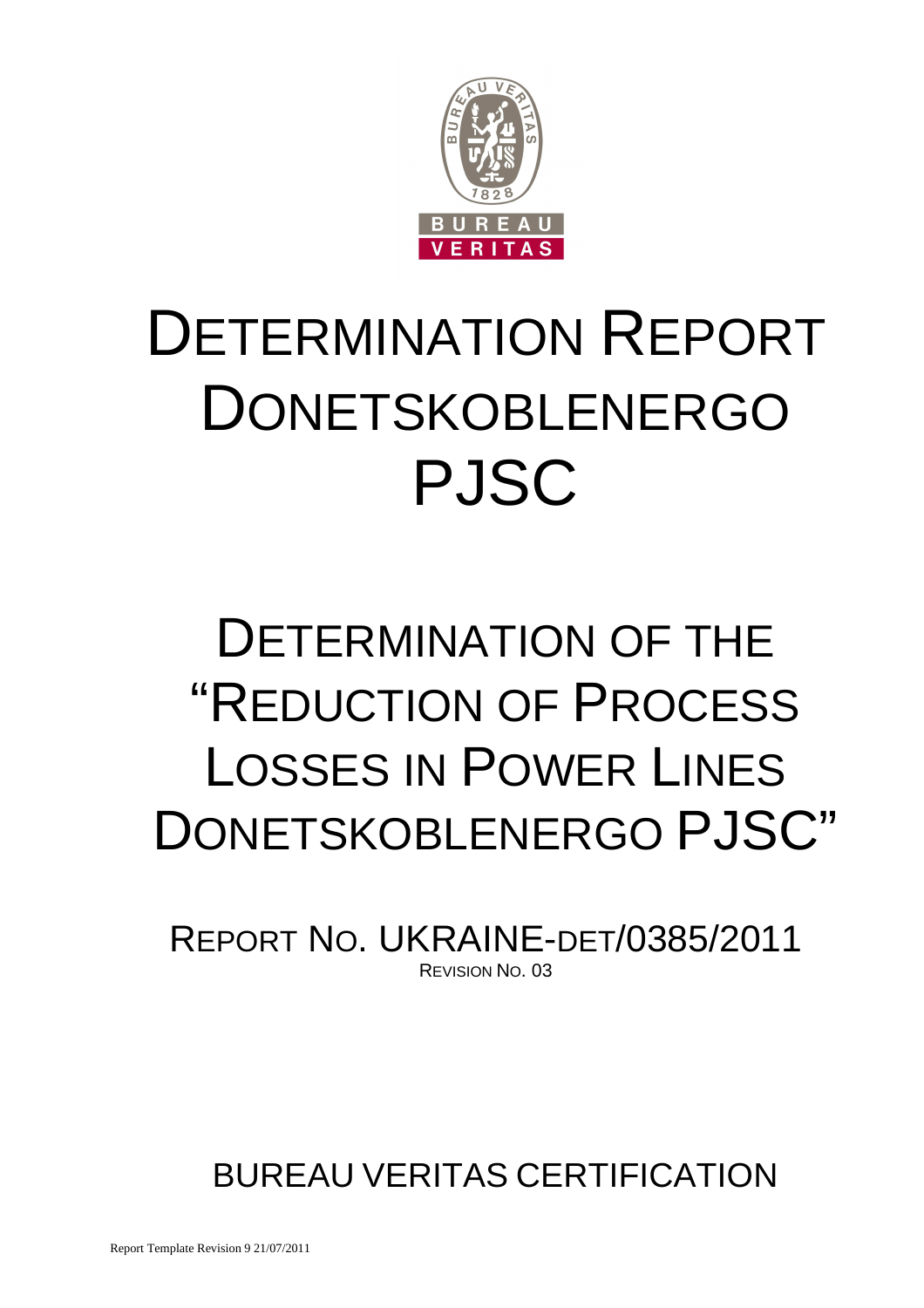

#### DETERMINATION REPORT

| Date of first issue:<br>27/10/2011                                                                                           | Organizational unit:<br><b>Bureau Veritas Certification</b><br><b>Holding SAS</b>                                                                                                                                                                                                                                                                                                                                                                                                                                                                                          |  |
|------------------------------------------------------------------------------------------------------------------------------|----------------------------------------------------------------------------------------------------------------------------------------------------------------------------------------------------------------------------------------------------------------------------------------------------------------------------------------------------------------------------------------------------------------------------------------------------------------------------------------------------------------------------------------------------------------------------|--|
| Client:<br>Donetskoblenergo PJSC                                                                                             | Client ref.:<br>Oleksiy Sydorenko                                                                                                                                                                                                                                                                                                                                                                                                                                                                                                                                          |  |
| Summary:                                                                                                                     | Bureau Veritas Certification has made the determination of the "Reduction of Process Losses in Power Lines<br>Donetskoblenergo PJSC" project of Donetskoblenergo PJSC located in Donetsk region, Ukraine, on the basis<br>of UNFCCC criteria for the JI, as well as criteria given to provide for consistent project operations, monitoring<br>and reporting. UNFCCC criteria refer to Article 6 of the Kyoto Protocol, the JI rules and modalities and the<br>subsequent decisions by the JI Supervisory Committee, as well as the host country criteria.                 |  |
| conducted using Bureau Veritas Certification internal procedures.                                                            | The determination scope is defined as an independent and objective review of the project design document,<br>the project's baseline study, monitoring plan and other relevant documents, and consisted of the following<br>three phases: i) desk review of the project design and the baseline and monitoring plan; ii) follow-up interviews<br>with project stakeholders; iii) resolution of outstanding issues and the issuance of the final determination report<br>and opinion. The overall determination, from Contract Review to Determination Report & Opinion, was |  |
| design document.                                                                                                             | The first output of the determination process is a list of Clarification and Corrective Actions Requests (CL and<br>CAR), presented in Appendix A. Taking into account this output, the project proponent will revise its project                                                                                                                                                                                                                                                                                                                                          |  |
| country criteria.                                                                                                            | In summary, it is Bureau Veritas Certification's opinion that the project correctly applies Guidance on criteria for<br>baseline setting and monitoring and meets the relevant UNFCCC requirements for the JI and the relevant host                                                                                                                                                                                                                                                                                                                                        |  |
| Report No.:<br>Subject Group:<br>UKRAINE-det/0385/2011<br>JI                                                                 |                                                                                                                                                                                                                                                                                                                                                                                                                                                                                                                                                                            |  |
| Project title:<br>"Reduction of Process Losses in Power Lines<br>Donetskoblenergo PJSC"                                      |                                                                                                                                                                                                                                                                                                                                                                                                                                                                                                                                                                            |  |
| Work carried out by:<br>Oleg Skoblyk - Team Leader, Lead Verifier<br>Denis Pishchalov - Team Member, Financial<br>Specialist | $\boxtimes$<br>No distribution without permission from the<br>Client or responsible organizational unit                                                                                                                                                                                                                                                                                                                                                                                                                                                                    |  |
| Work verified by:<br>Ivan Sokolov - Internal Technical Reviers Certification<br>Work signed by:                              | Limited distribution<br>olding SAS                                                                                                                                                                                                                                                                                                                                                                                                                                                                                                                                         |  |
| Flavio Gomes - Operational Manager<br>Date of this revision:<br>Rev. No.:                                                    | Number of pages:                                                                                                                                                                                                                                                                                                                                                                                                                                                                                                                                                           |  |
| 01/11/2011<br>03<br>61                                                                                                       | Unrestricted distribution                                                                                                                                                                                                                                                                                                                                                                                                                                                                                                                                                  |  |

1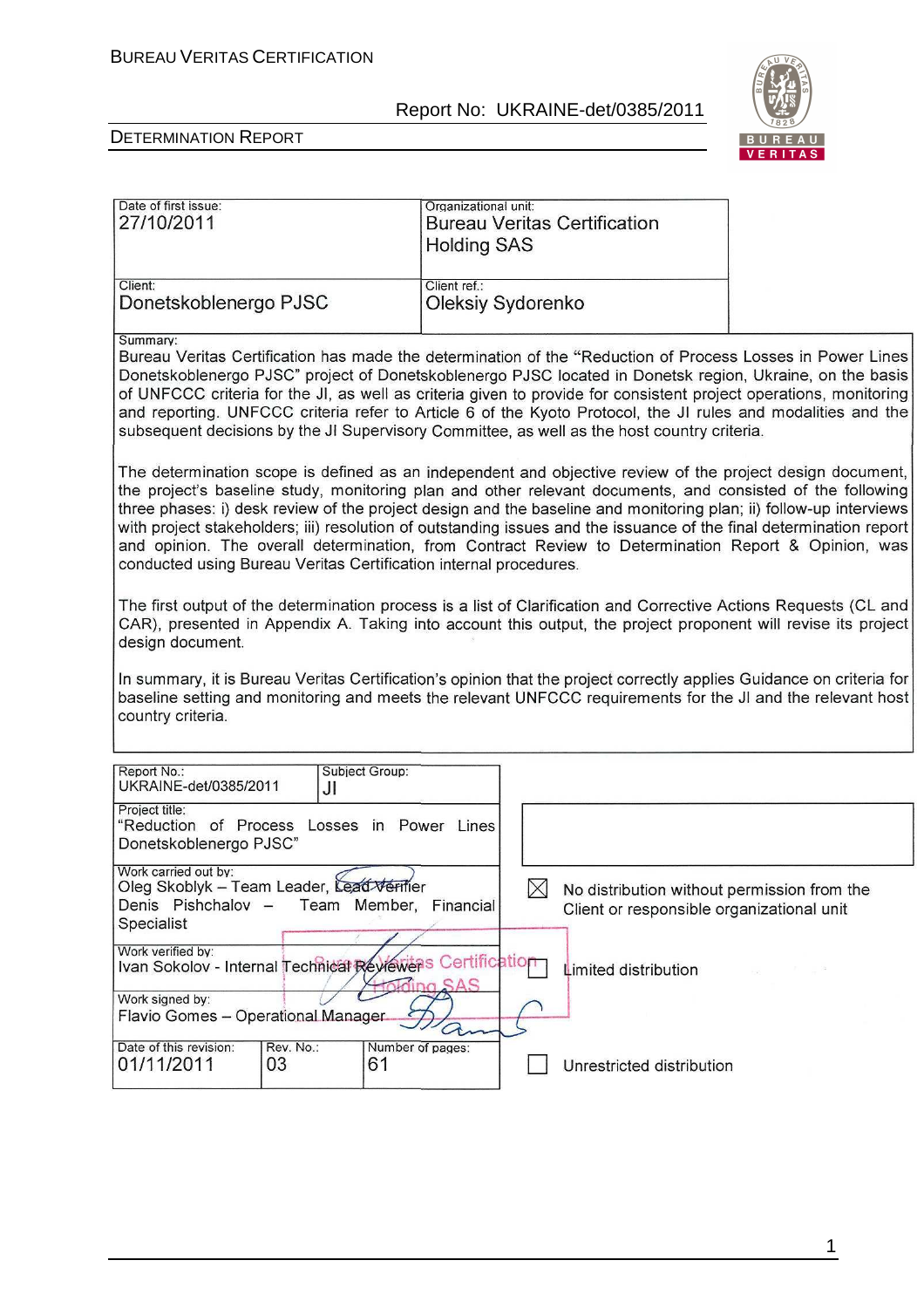

# **Table of Contents Page 2018**

| $\mathbf{1}$   |                                                                                     | $\cdot$ 3      |
|----------------|-------------------------------------------------------------------------------------|----------------|
| 1.1            | Objective                                                                           | 3              |
| 1.2            | Scope                                                                               | 3              |
| 1.3            | Determination team                                                                  | 3              |
| $\overline{2}$ |                                                                                     | .4             |
| 2.1            | <b>Review of Documents</b>                                                          | $\overline{4}$ |
| 2.2            | Follow-up Interviews                                                                | 5              |
| 2.3            | <b>Resolution of Clarification and Corrective Action Requests</b>                   | 5              |
| 3              |                                                                                     |                |
| $\overline{4}$ |                                                                                     |                |
| 4.1            | Project approvals by Parties involved (19-20)                                       | 9              |
| 4.2            | Authorization of project participants by Parties involved (21)                      | 9              |
| 4.3            | Baseline setting (22-26)                                                            | 9              |
| 4.4            | Additionality (27-31)                                                               | 11             |
| 4.5            | Project boundary (32-33)                                                            | 11             |
| 4.6            | Crediting period (34)                                                               | 12             |
| 4.7            | Monitoring plan (35-39)                                                             | 13             |
| 4.8            | Leakage $(40-41)$                                                                   | 15             |
| 4.9            | Estimation of emission reductions or enhancements of net<br>removals $(42-47)$      | 16             |
| 4.10           | Environmental impacts (48)                                                          | 17             |
| 4.11           | Stakeholder consultation (49)                                                       | 19             |
| 4.12           | Determination regarding small scale projects (50-57)                                | 19             |
| 4.13           | Determination regarding land use, land-use change and                               |                |
|                | forestry (LULUCF) projects (58-64)                                                  | 19             |
| 4.14           | Determination regarding programmes of activities (65-73)                            | 20             |
| 5              | SUMMARY AND REPORT OF HOW DUE ACCOUNT WAS<br>TAKEN OF COMMENTS RECEIVED PURSUANT TO |                |
| 6              |                                                                                     |                |
| $\overline{7}$ |                                                                                     |                |
|                |                                                                                     |                |
|                |                                                                                     |                |

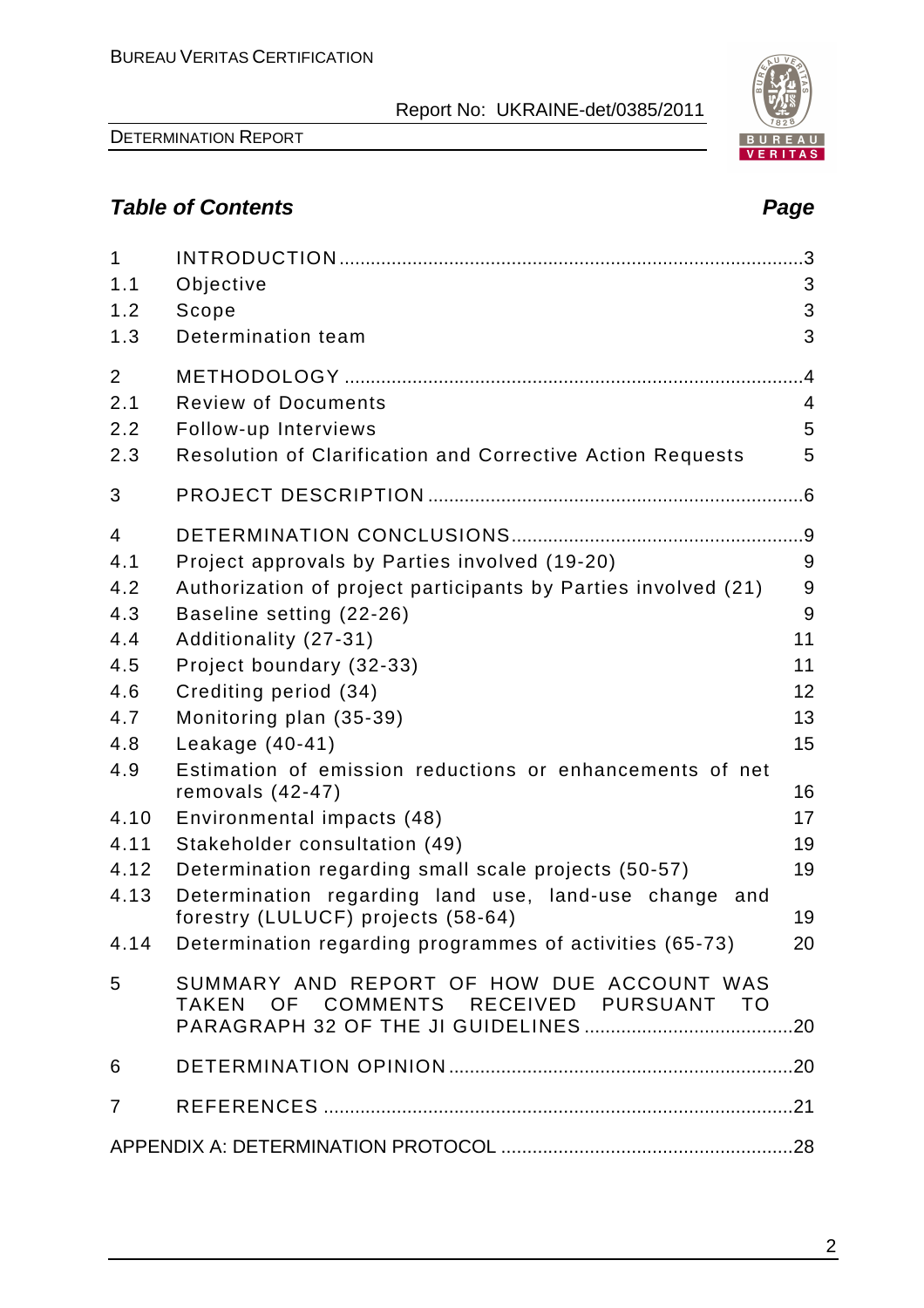

DETERMINATION REPORT

# **1 INTRODUCTION**

Donetskoblenergo PJSC has commissioned Bureau Veritas Certification to determinate its JI project "Reduction of Process Losses in Power Lines Donetskoblenergo PJSC" (hereafter called "the project") in Donetsk region, Ukraine.

This report summarizes the findings of the determination of the project, performed on the basis of UNFCCC criteria, as well as criteria given to provide for consistent project operations, monitoring and reporting.

# **1.1 Objective**

The determination serves as project design verification and is a requirement of all projects. The determination is an independent third party assessment of the project design. In particular, the project's baseline, the monitoring plan (MP), and the project's compliance with relevant UNFCCC and host country criteria are derminated in order to confirm that the project design, as documented, is sound and reasonable, and meet the stated requirements and identified criteria. Determination is a requirement for all JI projects and is seen as necessary to provide assurance to stakeholders of the quality of the project and its intended generation of emissions reductions units (ERUs).

UNFCCC criteria refer to Article 6 of the Kyoto Protocol, the JI rules and modalities and the subsequent decisions by the JI Supervisory Committee, as well as the host country criteria.

# **1.2 Scope**

The determination scope is defined as an independent and objective review of the project design document, the project's baseline study and monitoring plan and other relevant documents. The information in these documents is reviewed against Kyoto Protocol requirements, UNFCCC rules and associated interpretations.

The determination is not meant to provide any consulting towards the Client. However, stated requests for clarifications, corrective and/or forward actions may provide input for improvement of the project design.

# **1.3 Determination team**

The determination team consists of the following personnel:

Oleg Skoblyk Team Leader, Bureau Veritas Certification Climate Change Lead Verifier

Denis Pishchalov Team Member, Bureau Veritas Certification Financial Specialist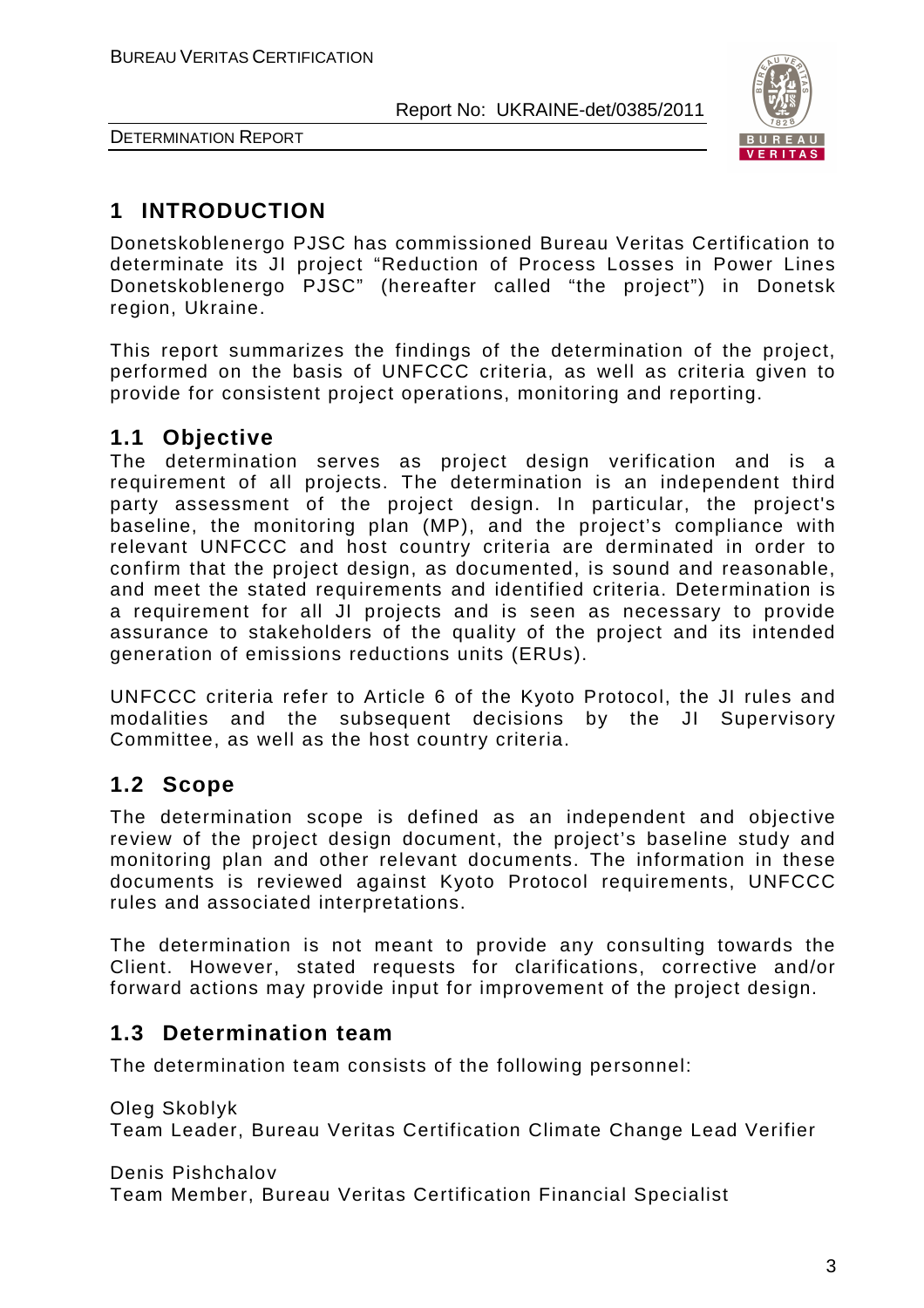

This determination report was reviewed by:

Ivan Sokolov

Bureau Veritas Certification Internal technical reviewer

# **2 METHODOLOGY**

The overall determination, from Contract Review to Determination Report & Opinion, was conducted using Bureau Veritas Certification internal procedures.

In order to ensure transparency, a determination protocol was customized for the project, according to the version 01 of the Joint Implementation Determination and Verification Manual, issued by the Joint Implementation Supervisory Committee at its 19 meeting on 04/12/2009. The protocol shows, in a transparent manner, criteria (requirements), means of determination and the results from determining the identified criteria. The determination protocol serves the following purposes:

- It organizes, details and clarifies the requirements a JI project is expected to meet;
- It ensures a transparent determination process where the determiner will document how a particular requirement has been determined and the result of the determination.

The completed determination protocol is enclosed in Appendix A to this report.

# **2.1 Review of Documents**

The Project Design Document (PDD) submitted by Donetskoblenergo PJSC and additional background documents related to the project design and baseline, i.e. country Law, Guidelines for users of the joint implementation project design document form, Guidance on criteria for baseline setting and monitoring, Kyoto Protocol, Clarifications on Determination Requirements to be Checked by a Accredited Independent Entity were reviewed.

PDD of the "Reduction of Process Losses in Power Lines Donetskoblenergo PJSC" project of Donetskoblenergo PJSC version 1.0 was submitted on 16/09/2011.

To address Bureau Veritas Certification corrective action, forward action and clarification requests Donetskoblenergo PJSC revised the PDD and resubmitted it as version 3.0 of 01/11/2011 which is deemed final.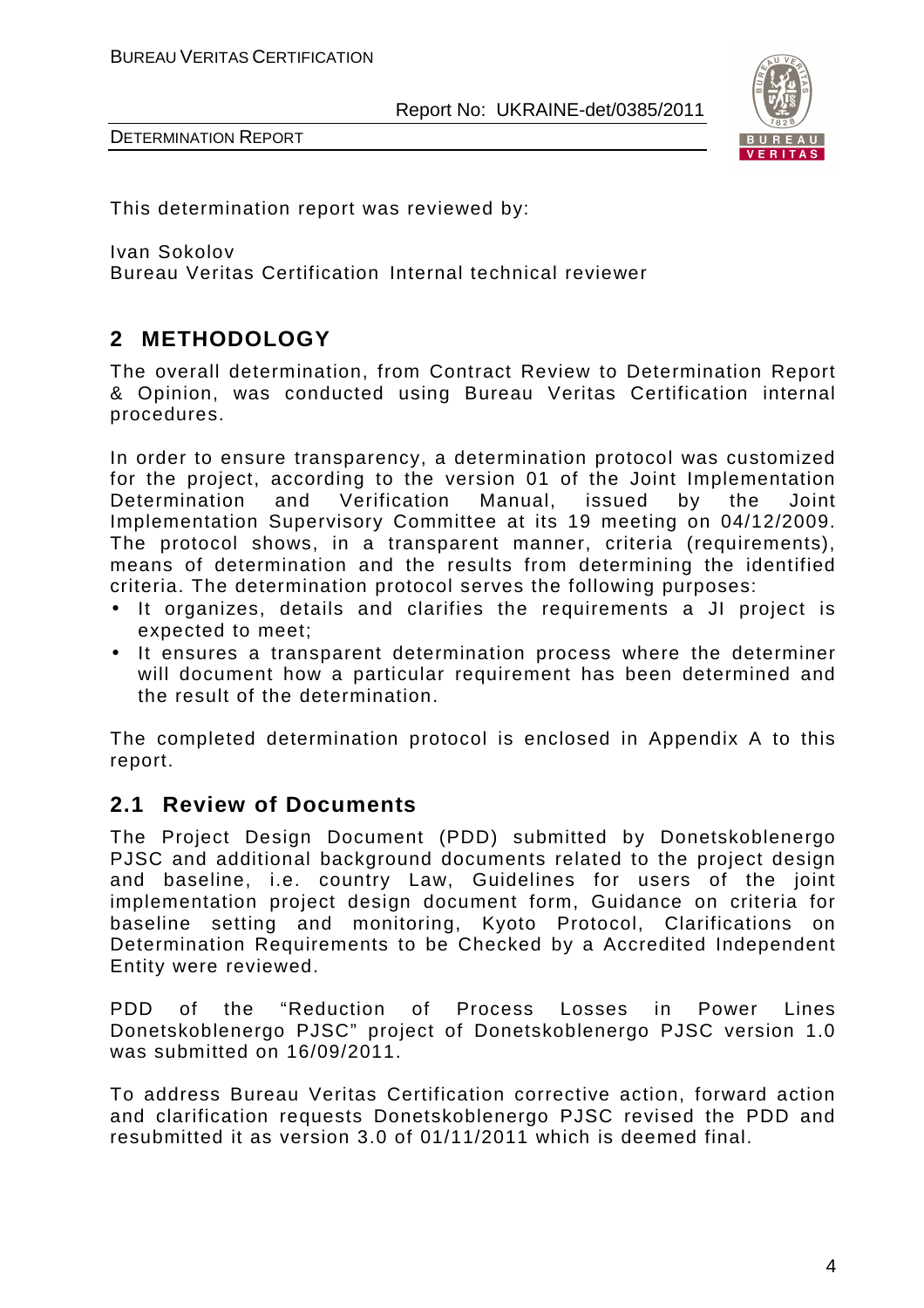

DETERMINATION REPORT

The determination findings presented in this report relate to the project as described in the PDD version 1.0 dated 16/09/2011, version 2.0 of 10/10/2011 and version 3.0 of 01/11/2011.

# **2.2 Follow-up Interviews**

On 03/10/2011 Bureau Veritas Certification performed on-site visit interviews with project stakeholders to confirm selected information and to resolve issues identified in the document review. Representatives of Donetskoblenergo PJSC and "ЕЕS" Ltd. were interviewed (see References). The main topics of the interviews are summarized in Table 1.

| Interviewed        | <b>Interview topics</b>                                                       |
|--------------------|-------------------------------------------------------------------------------|
| organization       |                                                                               |
| Donetskoblenergo   | Implementation schedule<br>➤                                                  |
| <b>PJSC</b>        | $\triangleright$ Project management organisation                              |
|                    | Evidence and records on reconstruction and new<br>equipment and its operation |
|                    | <b>Environmental Impact Assessment</b><br>➤                                   |
|                    | $\triangleright$ Project monitoring responsibilities                          |
|                    | $\triangleright$ Monitoring equipment                                         |
|                    | Quality control and quality assurance procedures                              |
|                    | Environmental impacts affected<br>➤                                           |
|                    | Local authorities and public opinion                                          |
| <b>CONSULTANT:</b> | $\triangleright$ Applicability of methodology                                 |
| "EES" Ltd.         | <b>Baseline and Project scenarios</b>                                         |
|                    | $\triangleright$ Barriers analysis                                            |
|                    | Additionality justification<br>➤                                              |
|                    | Common practice analysis                                                      |
|                    | Monitoring plan                                                               |
|                    | Conformity of PDD to JI requirements<br>➤                                     |

**Table 1 Interview topics** 

# **2.3 Resolution of Clarification and Corrective Action Requests**

The objective of this phase of the determination is to raise the requests for corrective actions and clarification and any other outstanding issues that needed to be clarified for Bureau Veritas Certification positive conclusion on the project design.

If the determination team, in assessing the PDD and supporting documents, identifies issues that need to be corrected, clarified or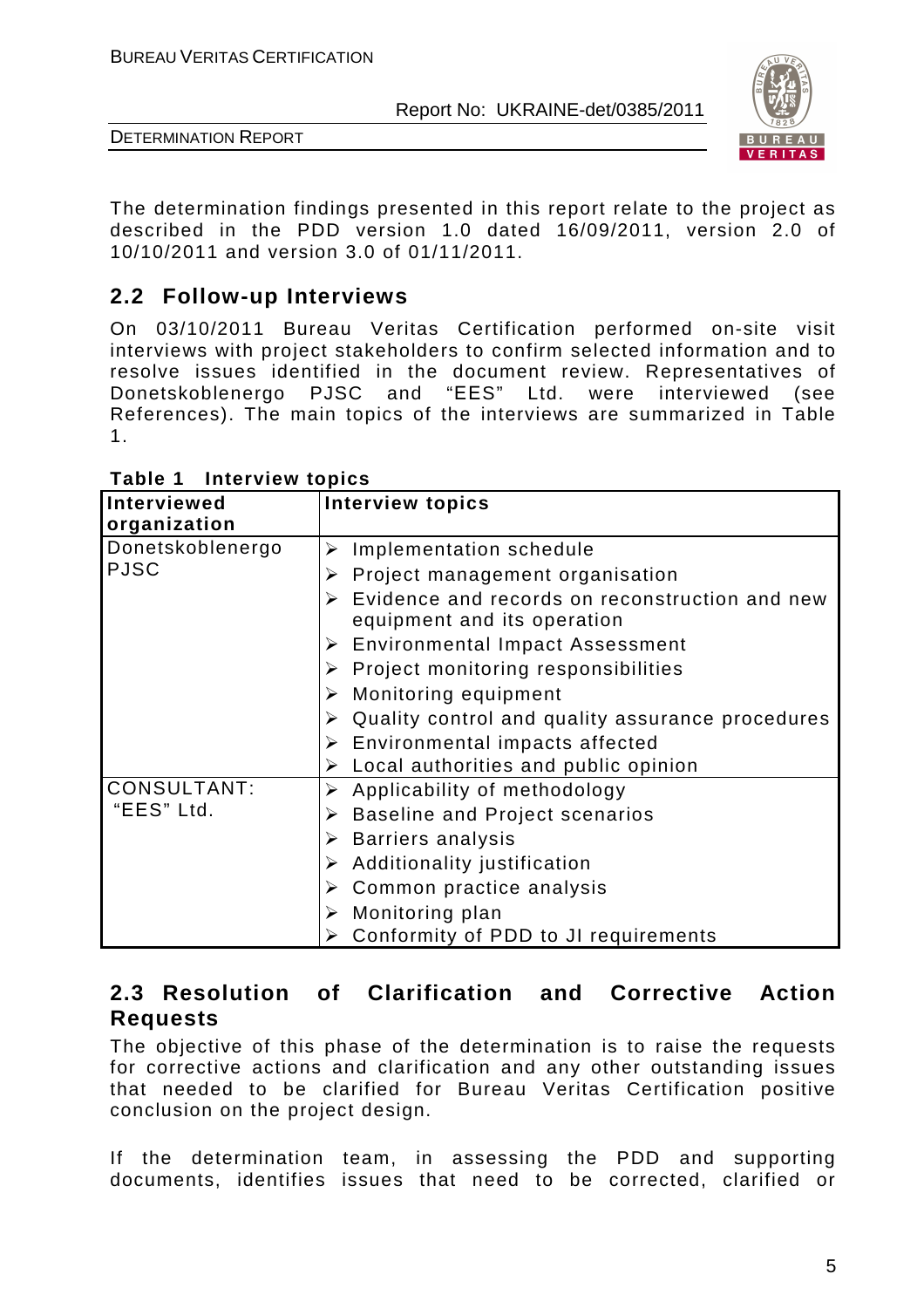

DETERMINATION REPORT

improved with regard to JI project requirements, it will raise these issues and inform the project participants of these issues in the form of:

(a) Corrective action request (CAR), requesting the project participants to correct a mistake in the published PDD that is not in accordance with the (technical) process used for the project or relevant JI project requirement or that shows any other logical flaw;

(b) Clarification request (CL), requesting the project participants to provide additional information for the determination team to assess compliance with the JI project requirement in question;

(c) Forward action request (FAR), informing the project participants of an issue, relating to project implementation but not project design, that needs to be reviewed during the first verification of the project.

The determination team will make an objective assessment as to whether the actions taken by the project participants, if any, satisfactorily resolve the issues raised, if any, and should conclude its findings of the determination.

To guarantee the transparency of the determination process, the concerns raised are documented in more detail in the determination protocol in Appendix A.

# **3 PROJECT DESCRIPTION**

The objective of the project "Reduction of Process Losses in Power Lines Donetskoblenergo PJSC" is the realization of the programme of technical reconstruction of electrical network and equipment, introduction of the progressive technologies, organization structure improvement, and transition to the higher organizational level of electricity grid transmission and distribution.

Taking measures foreseen by the project will let to increase the reliability and effectiveness of the distribution network of electric power in Donetsk and Donetsk Region, and enhance the quality of consumer's service. It will also help to reduce the amount of electric power, that is lost in the distributive and transport electrical networks of Donetskoblenergo PJSC, and that, in its turn, will help to reduce the amount of the generated electric energy and as the result pollutant emissions in the atmosphere.

Public Joint Stock Company Donetskoblenergo (Donetskoblenergo PJSC) is an integral part of the unified energy system (UES) of Ukraine and provide the consumers of Donetsk region with the electric energy regularly and reliably under the uniform tariff.

At the beginning of the project (2001) Donetskoblenergo PJSC was realizing only such measures that were directed to the maintaining of electrical networks in good working order. These measures mainly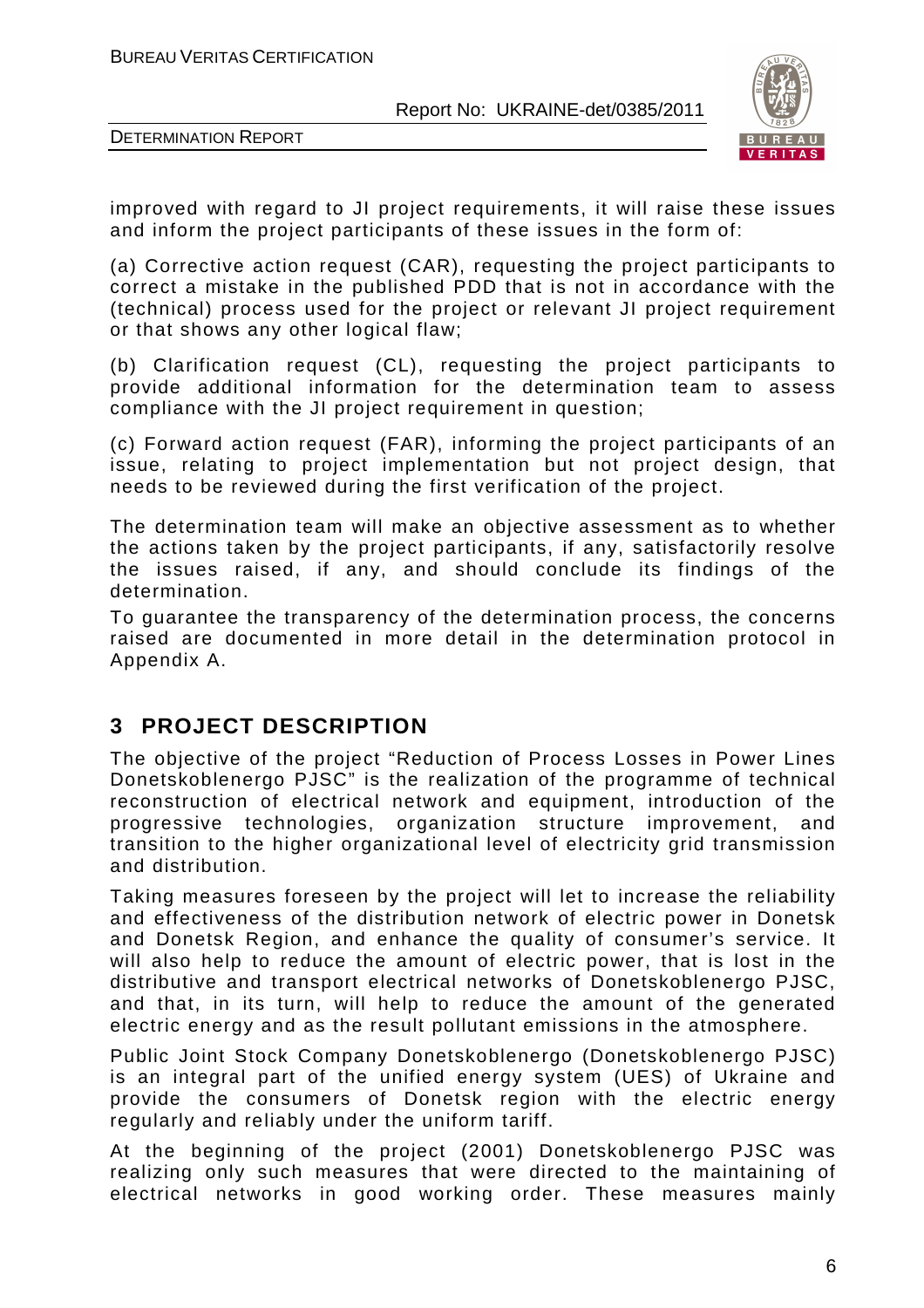



included repairing work to eliminate errors that arise during the operation of power networks.

Most of the equipment that was being used at that moment in the networks of Donetskoblenergo PJSC was already physically and morally outdated, but because of the insufficient financing and operational reserves of this equipment, it remained still in use. Besides, it was possible to change this situation not only in the case of technical provision of the network modification, but also in the case of company's organizational structure improvement, which also required financing and manpower.

The possibility to sell greenhouse gas emission reduction units became one of the factors for the start of the introduction program, the goal of which is the reduction of technological power consumption in the Donetskoblenergo PJSC electric network.

The project is based on the implementation of complex of measures on elimination of power losses, which is introduced and financed since 2003. The measures are taken within the framework of this program (presented in the Section A.4.2 of the PDD), for the implementation and constant monitoring of potential sources of the technological losses and prevention of their appearing enabled Donetskoblenergo PJSC to reduce technological consumption.

Baseline scenario foresees further usage of equipment while performing of planned repairing work without substantial investments.

The Joint implementation project is based on the implementation complex of organizational and technical measures on electricity losses reduction, which includes:

- realization of scientific and technical support, extension of the exploitation term of the functioning equipment, realization of the equipment diagnostics system and prognostication of its residual operating time;
- introduction of organizational and technical measures for technological power consumption reduction;
- reconstructions and renovations of the electric networks, and substitution of outdated equipment;
- attraction of investments for the development and achievement of high technical and economical level of the Company;
- increase of power supply reliability level for the region consumers;
- implementation of the Automatized system of commercial accounting of power consumption of the energy-supplying company perimeter, ASCAPC of consumers and substations;
- introduction of complex technical power consumption reduction Program;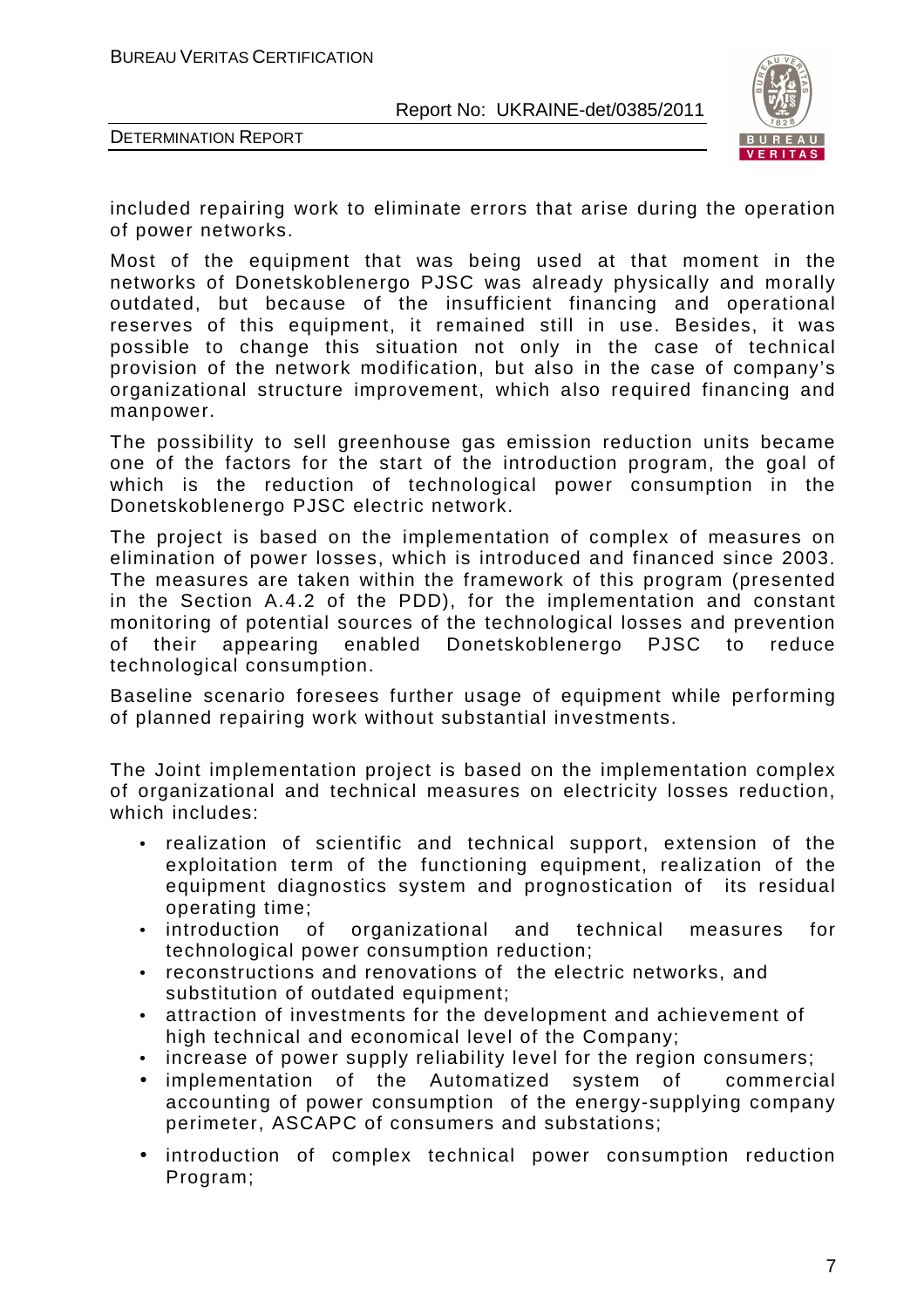DETERMINATION REPORT



• modernization of the equipment in the framework of the electric power development investment programs.

Implementation of the program is continuous process that wills conduct over the operational period of the project.

All these measures, implementation and continuous monitoring of possible sources of energy losses and prevent possible occurrence of Donetskoblenergo PJSC reduce technical electricity losses in their electrical systems.

Reduction of technological power consumption in the Company networks allowed reducing  $CO<sub>2</sub>$  emissions, caused by generation of electricity that was lost.

Duration of the project is unlimited, since the measures taken to detect and remove TPC (ТVE) in separate power network units and feeders, power network areas, as well as to reduce general technological power consumption in the Donetskoblenergo PJSC, are a constant and continual process.

Purchase of equipment and supplies as well as carrying out of project assembly and commissioning operations are accomplished by contract organizations by tender in the order, established in Ukraine. Besides the equipment and work cost, the main criteria of equipment selection is its quality and reliability, as well as professionalism and responsiveness to ISO–9000 of executors. The equipment suppliers are national and foreign producers which have proved themselves in the power.

Works on technological power losses reduction are held in the framework of investment Programs of the Company, Plans of current and capital repairs, Plans of power networks maintenance that are annually approved by "Minpalyvenergo" of Ukraine and NPRC of Ukraine.

Apart from emissions reduction the implementation of project Reduction of Process Losses in Power Lines Donetskoblenergo PJSC has the following advantages:

- Creation of additional jobs, connected with the introducing of new equipment, construction and reconstruction of enterprise facilities;
- Pollutant emissions reduction by the cut down of the electric energy generation as a result of shortening of losses in the networks;
- Cutting production costs.

The realization of joint implementation project will reduce pollutant emissions by the shortage of electric energy generation, which is delivered to the network of Donetskoblenergo PJSC. Thus, the realization of the project will reduce the greenhouses gasses emissions and will prevent from their further accumulation in the atmosphere, which in its turn, will loosen the climate changes.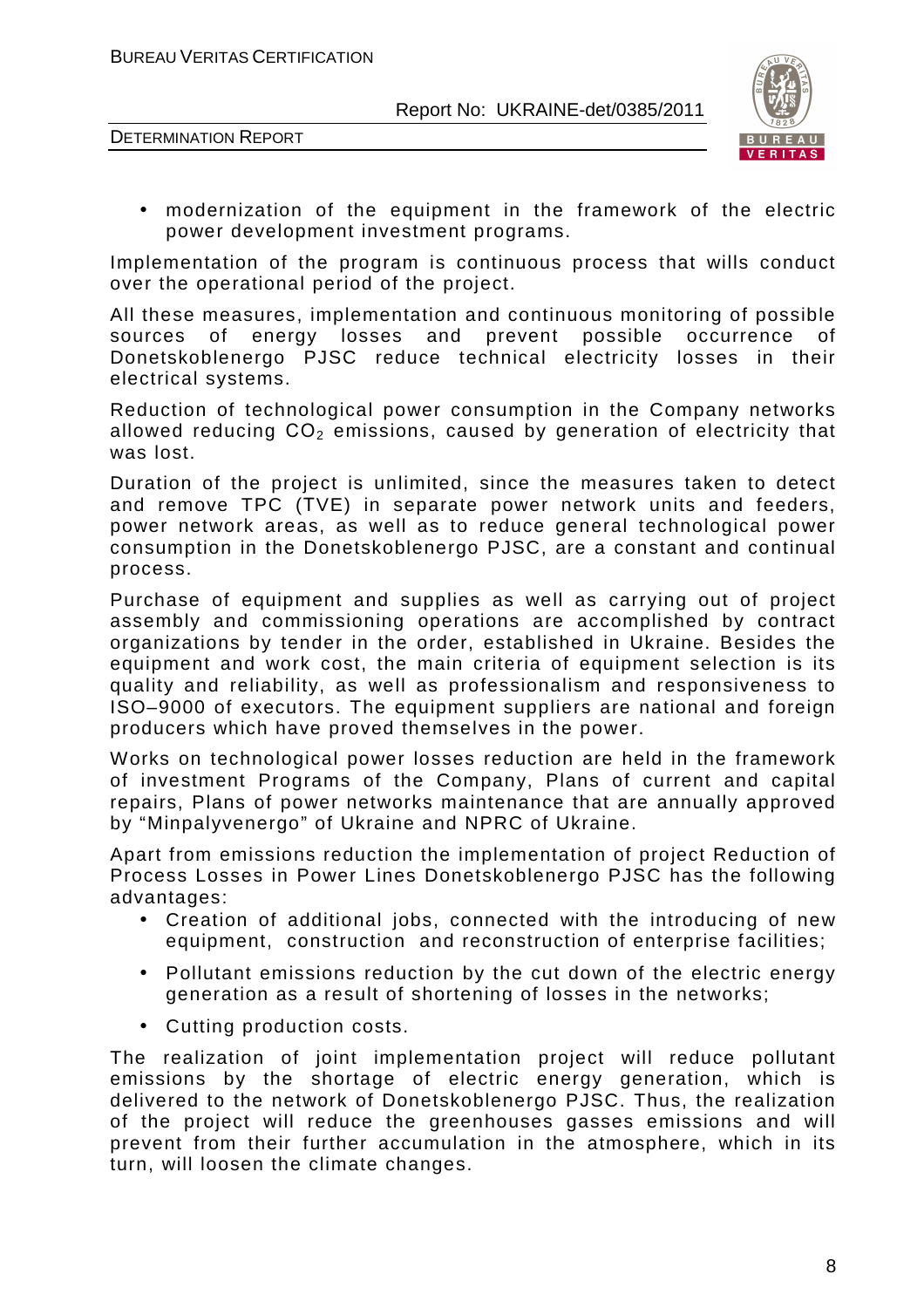

DETERMINATION REPORT

The identified areas of concern as to the project description, project participants' response and BVC's conclusion are described in Appendix A, Table 2 (refer to CAR01-CAR06, CL01, CL02).

# **4 DETERMINATION CONCLUSIONS**

In the following sections, the conclusions of the determination are stated.

The findings from the desk review of the original project design documents and the findings from interviews during the follow up visit are described in the Determination Protocol in Appendix A.

The Clarification and Corrective Action Requests are stated, where applicable, in the following sections and are further documented in the Determination Protocol in Appendix A. The determination of the Project resulted in 16 Corrective Action Requests and 10 Clarification Requests.

# **4.1 Project approvals by Parties involved (19-20)**

As for the present moment no written approvals of the project by Parties involved are available. After receiving Determination Report from the Accredited Independent Entity the project documentation will be submitted to the Ukrainian Designated Focal Point (DFP) which is State Environmental Investment Agency of Ukraine, for receiving a Letter of Approval.

The project has no approvals by the Parties involved, therefore CAR07 remains pending. This CAR will be closed after the Host Party and Sponsor Party Letters of Approval presentation.

The identified areas of concern as to the project approval by Parties involved, project participants' response and BVC's conclusion are described in Appendix A, Table 2 (refer to CAR07, CL03).

# **4.2 Authorization of project participants by Parties involved (21)**

The official authorization of each legal entity listed as project participant in the PDD by Parties involved will be provided in the written project approvals (refer to 4.1 above).

# **4.3 Baseline setting (22-26)**

The PDD explicitly indicates that JI specific approach was the selected approach for identifying the baseline.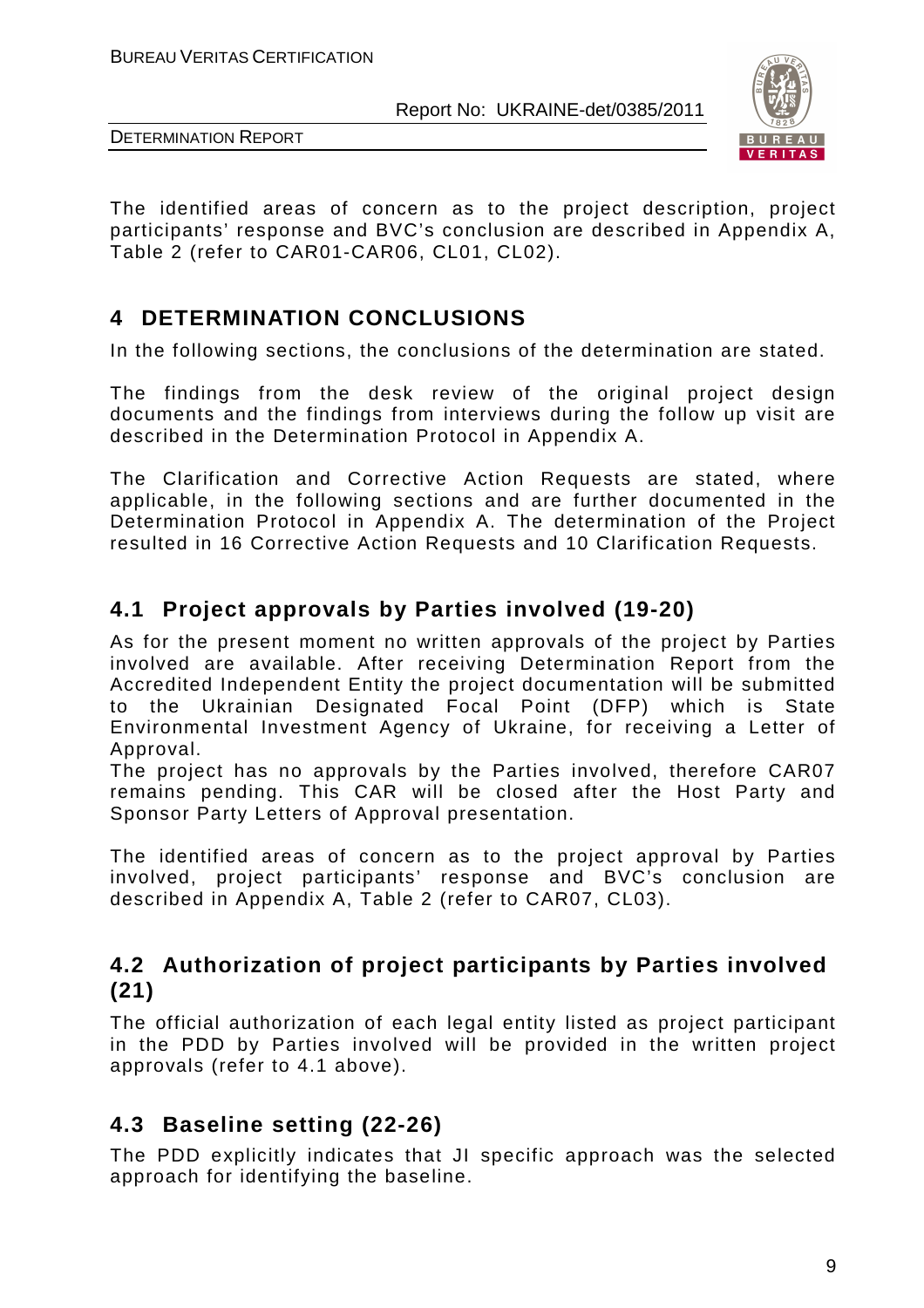

DETERMINATION REPORT



for Baseline Setting and Monitoring" (Version 2) adopted at 18th Meeting of the JISC and used Methodological Tool "Combined tool to identify the baseline scenario and demonstrate additionality" (Version 03.0.0).

The "Guidance on Criteria for Baseline Setting and Monitoring" established by the JISC states: "The baseline for a JI project is the scenario that reasonably represents the anthropogenic emissions by sources or anthropogenic removals by sinks of GHG that would occur in the absence of the proposed project."

The PDD provides a detailed theoretical description in a complete and transparent manner, as well as justification, that the baseline is established:

- (a) By listing and describing the following plausible future scenarios on the basis of conservative assumptions and selecting the most plausible one:
	- a. continuation of the existing practice of power grid operation;
	- b. implementation of the above project without JI mechanism.
- (b) Taking into account relevant national and/or sectoral policies and circumstances, such as sectoral reform initiatives, local fuel availability, power sector expansion plans, and the economic situation in the project sector. In this context, the following key factors that affect a baseline are taken into account:
	- Electricity and main fuel prices are fixed by the government and change independently from the enterprise needs.
	- The Power Grid is a very complicated system, which consists of the groups of power transformation, transmission and distributing equipment, management and monitoring systems and only if these groups work coherently the result will be positive. It means that all of the groups of measures implemented in the Donetskoblenergo PJSC power grid should be coordinated with the other parts of the system. Besides, some new equipment will be implemented on the Units and there is no experience or historical data that could show the possibility of the effective work of such a system.
	- Ukraine has one of the lowest electricity tariffs in Europe. Therefore, it is really hard invest some cost for the reconstruction or the rehabilitation of the equipment.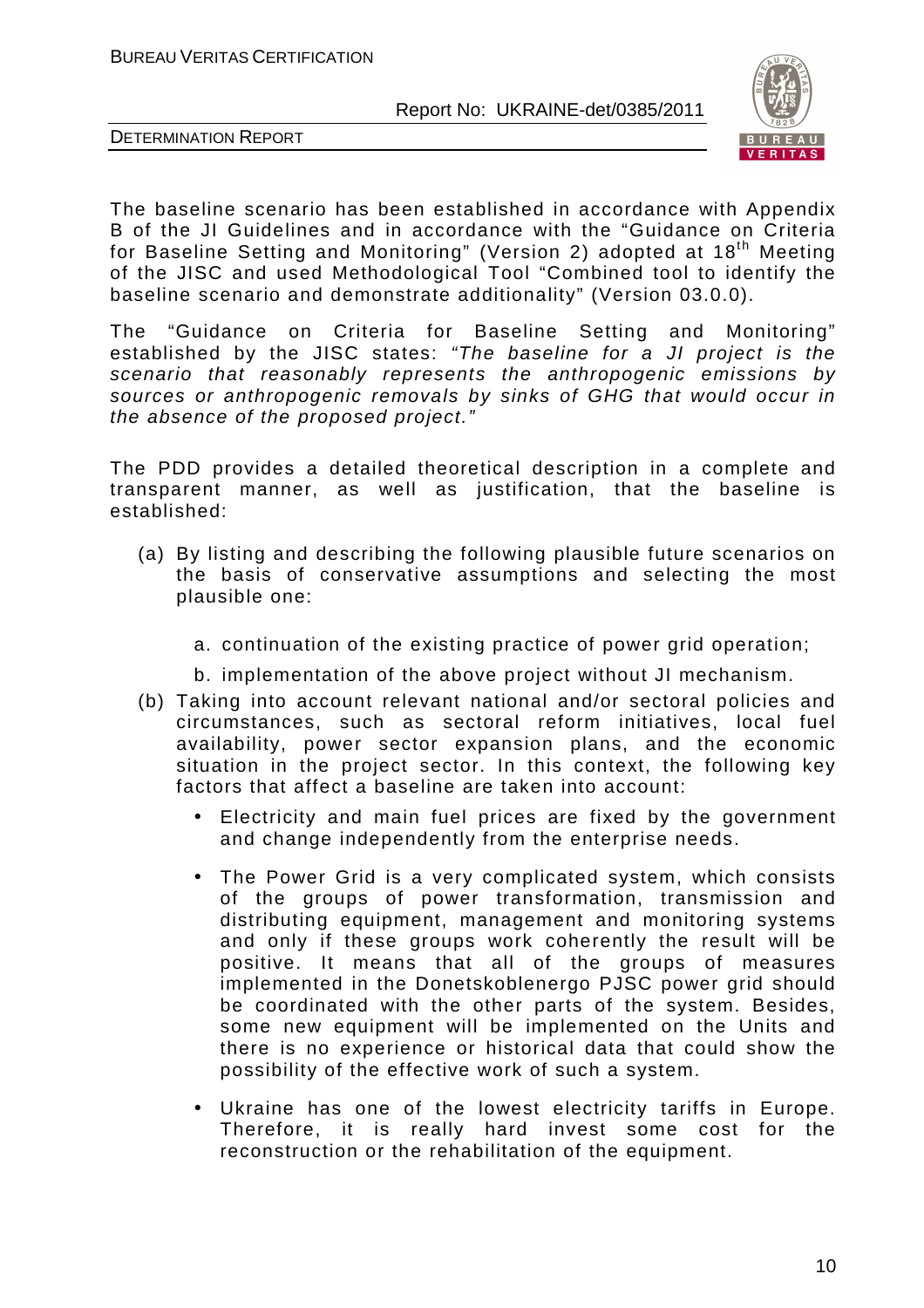



In order to establish the baseline scenario project participants has chosen the use of JI specific approach and "Combined tool to identify the baseline scenario and demonstrate additionality" (Version 03.0.0). Default multi-project emission factors for Ukraine National Power Grid defined by National Environmental Investment Agency of Ukraine have been applied for calculation of greenhouse gases emissions.

All explanations, descriptions and analyses pertaining to the baseline in the PDD are made in accordance with the identified JI specific approach and the baseline is identified appropriately.

The identified areas of concern as to the baseline setting, project participants' response and BVC's conclusion are described in Appendix A, Table 2 (refer to CAR08, CL04).

## **4.4 Additionality (27-31)**

Barrier analysis and common practice analysis were used to demonstrate additionality of the project activity. All explanations, descriptions and analyses are made in accordance with the selected tool or method.

The following additionality proofs are provided:

- 1. there are two alternative scenarios to the project activity identified;
- 2. the identified financial barrier would credibly prevent the implementation of the proposed project activity undertaken without being registered as a JI activity;
- 3. the common practice analysis carried out by the PP's, complementing the investment and barrier analysis

Additionality is demonstrated appropriately as a result of the analysis using the approach chosen.

The identified areas of concern as to the additionality, project participants' response and BVC's conclusion are described in Appendix A, Table 2 (refer to CAR09).

# **4.5 Project boundary (32-33)**

The approach to the emission calculation takes into consideration the CO2 emission only, which is formed as a result of the electric power production, necessary for the compensation of the technological consumption in the network and in the distributing transformer stations, and in the substations of Donetskoblenergo PJSC. The project boundary defined in the PDD, encompasses all anthropogenic emissions by sources of greenhouse gases (GHGs) that are:

(i) Under the control of the project participants;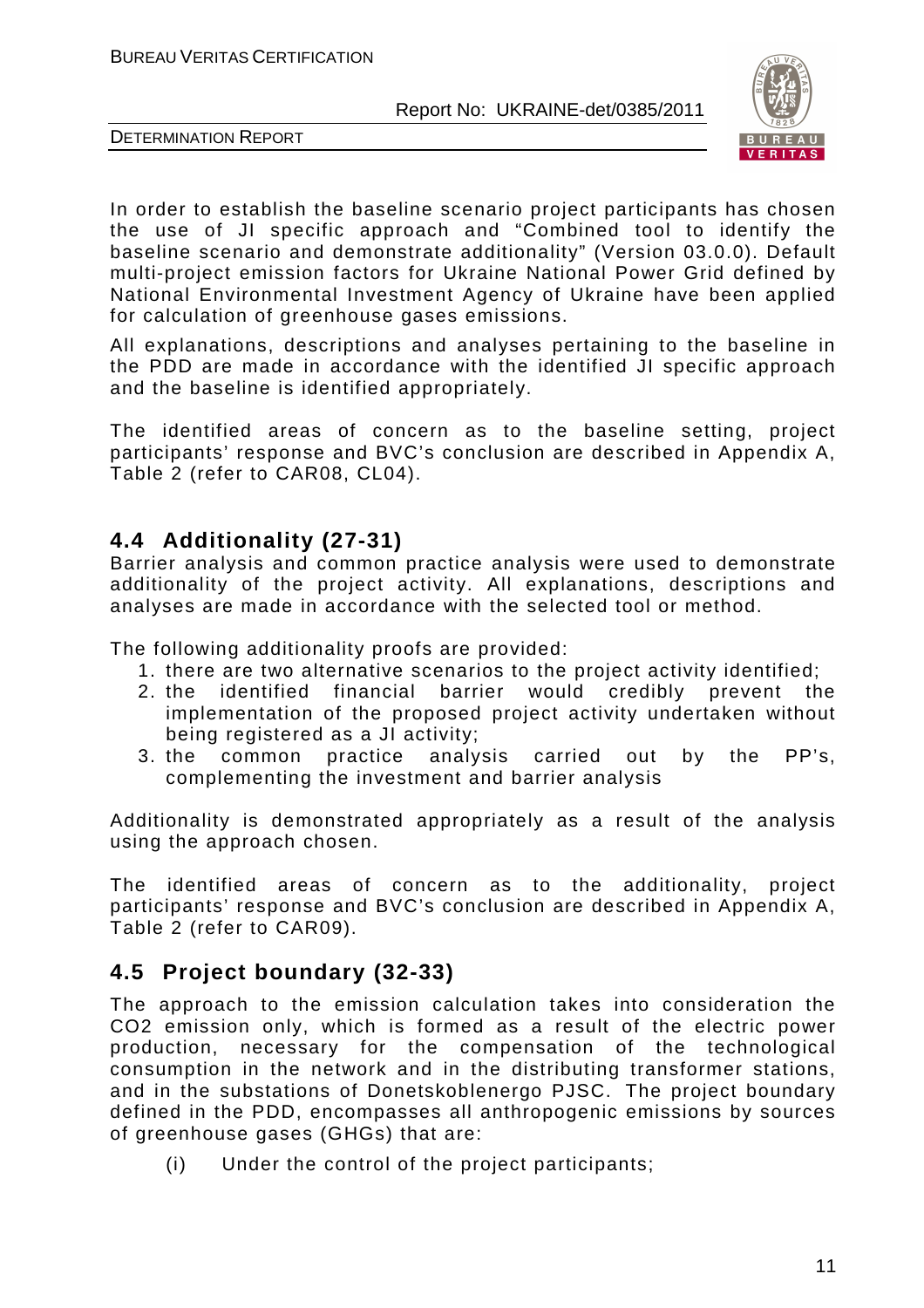

(ii) Reasonably attributable to the project; and

(iii) Significant, i.e., the source accounts on average per year over the crediting period for more than 1 per cent of the annual average anthropogenic emissions by sources of GHGs, or exceed an amount of 2,000 tonnes of  $CO<sub>2</sub>$  equivalent, whichever is lower.

The delineation of the project boundary and the gases and sources included are appropriately described and justified in the PDD.

The AIE determinated the project boundary by:

a) Detailed review of relevant documentation (list of all determinated documents provided in "Category 2 Document" below).

b) Interviews and observations during site visit to Donetskoblenergo PJSC dated 07/09/2011 (list of interviewed persons provided in "Persons interviewed" below).

Based on the above assessment, the AIE hereby confirms that the identified boundary and the selected sources and gases are justified for the project activity.

The identified areas of concern as to the project boundary, project participants' response and BVC's conclusion are described in Appendix A, Table 2 (refer to CAR10, CL05, CL06).

# **4.6 Crediting period (34)**

The PDD states the starting date of the project as the date on which the implementation or construction or real action of the project began, and the starting date is 01/08/2001, which is after the beginning of 2000.

The PDD states the expected operational lifetime of the project in years and months, which is 25 years (300 months).

The PDD states the length of the crediting period in years and months, which is 22 years or 264 months, and its starting date as 01/01/2004, which is the date the first emission reductions or enhancements of net removals are generated by the project.

The PDD states that the crediting period for the issuance of ERUs starts only after the beginning of 2008 and does not extend beyond the operational lifetime of the project.

The PDD states that the extension of its crediting period beyond 2012 is subject to the host Party approval, and the estimates of emission reductions or enhancements of net removals are presented separately for those until 2012 and those after 2012 in all relevant sections of the PDD.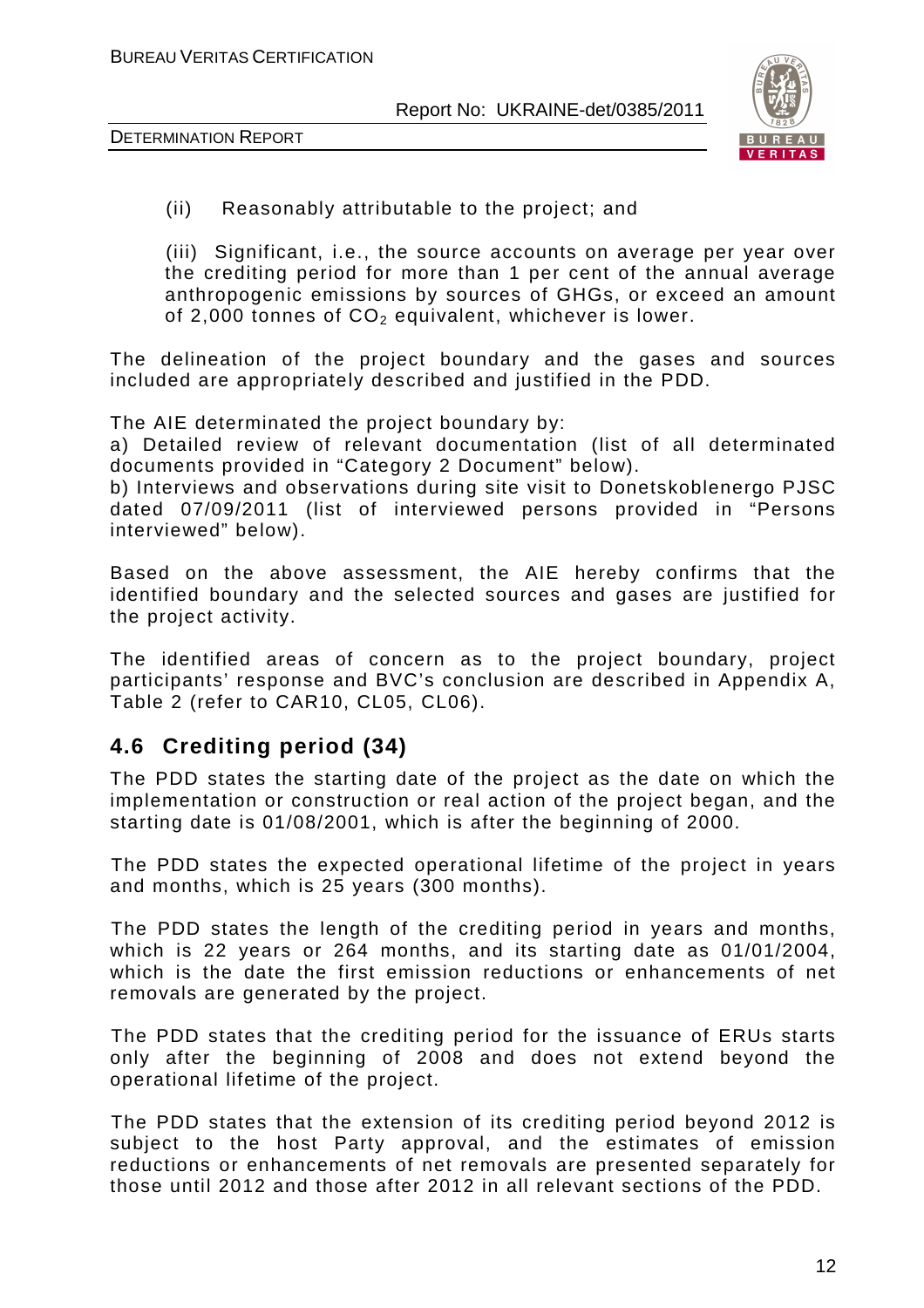



The identified areas of concern as to the crediting period, project participants' response and BVC's conclusion are described in Appendix A, Table 2 (refer to CL07, CL08).

# **4.7 Monitoring plan (35-39)**

The PDD, in its monitoring plan section, explicitly indicates that JI specific approach was the selected.

The monitoring plan describes all relevant factors and key characteristics that will be monitored, and the period in which they will be monitored, in particular also all decisive factors for the control and reporting of project performance, such as fuel saving.

The monitoring plan specifies the indicators, constants and variables that are reliable (i.e. provide consistent and accurate values), valid (i.e. be clearly connected with the effect to be measured), and that provide a transparent picture of the emission reductions or enhancements of net removals to be monitored such as:

- 1. Actual receiving of electricity to the grid
- 2. Total reduction of technical power losses
- 3. CO2 emission factor for Ukrainian Grid

The monitoring plan draws on the list of standard variables contained in appendix B of "Guidance on criteria for baseline setting and monitoring" developed by the JISC, such as  $PE_v$ ;  $BE_v$ ;  $CEF_v$ .

The monitoring plan explicitly and clearly distinguishes:

(i) Data and parameters that are not monitored throughout the crediting period, but are determined only once (and thus remain fixed throughout the crediting period), and that are available already at the stage of determination, which are absent.

(ii) Data and parameters that are not monitored throughout the crediting period, but are determined only once (and thus remain fixed throughout the crediting period), but that are not already available at the stage of determination: absent.

(iii) Data and parameters that are monitored throughout the crediting period, such as baseline emissions, power loss reduction in power distribution system during the monitoring period, СО2 emission factor for power grid of Ukraine for the the power replacement projects.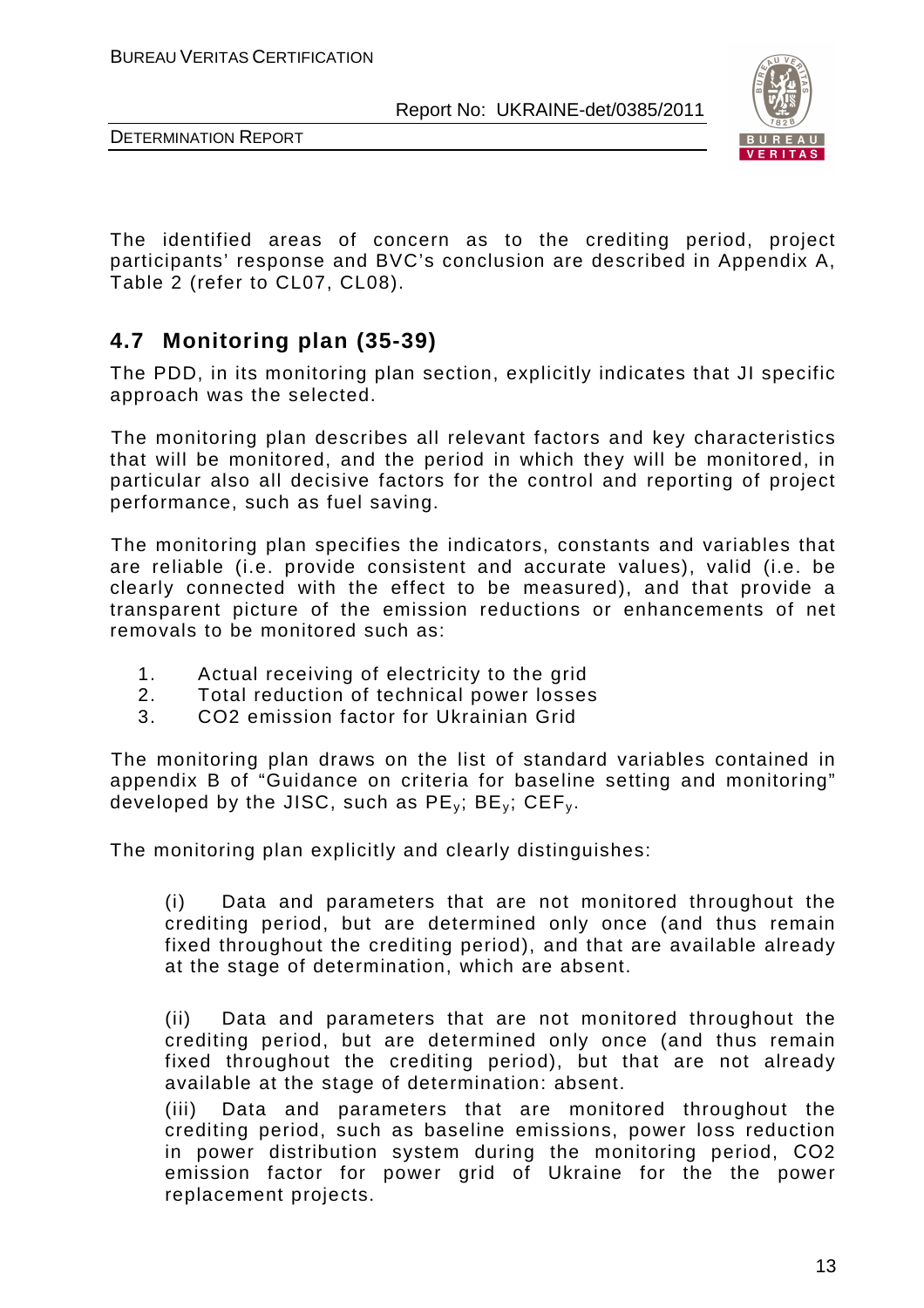

DETERMINATION REPORT

The monitoring plan describes the methods employed for data monitoring (including its frequency) and recording depending on its kind. It is provided in comprehensive manner in Tables for the key-parameters in Section B.1 of the PDD.

The monitoring plan elaborates all algorithms and formulae used for the estimation/calculation of baseline emissions and project emissions/removals or direct monitoring of emission reductions from the project, leakage, as appropriate, such as:

#### **Project emissions**

The еmission reduction will be achieved by reducing power losses in the company's power grids which in its turn will be achieved as a result of the project implementation.

Since the baseline emissions are calculated based on difference between of power loss before and after the project implementation, consequently the project emission will equal zero.

 $PE_y = 0$ 

#### **Baseline emissions**

Baseline emissions are defined by the following equation:

$$
BE_y = V_y \cdot CEF_y, \tag{1}
$$

where

 $BE<sub>v</sub>$  - baseline emissions (tCO2e);

 $V_{v}$  - total technical loss reduction in the power distribution system during the period y of the project scenario compared with the baseline, MWh;

*CEF<sub>y</sub>* - CO<sub>2</sub> emission factor in UPS of Ukraine for the the power replacement projects in the year y,  $tCO_2e/MWh$ ;

 $y =$  the year for which estimates are made.

# **Emission reduction**

Emissions reductions are defined by the following equation:

$$
ER_y = BE_y - (PE_y + LE_y), \qquad (2)
$$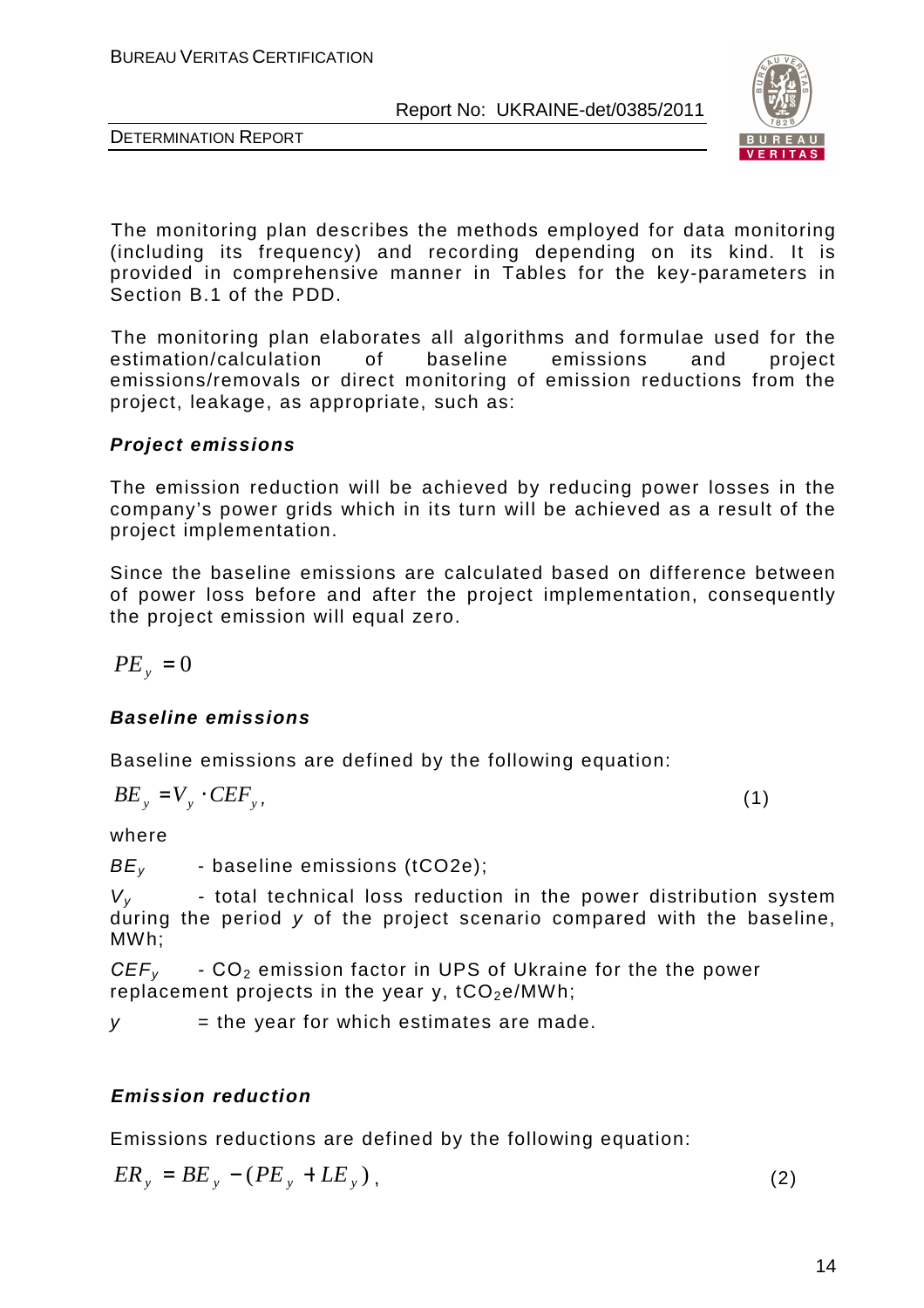



Where:  $ER_y$  = emission reduction during the year y, t CO2e;<br> $BE_y$  = baseline emission of the greenhouse gases  $=$  baseline emission of the greenhouse gases in the year y, t CO2e;  $PE<sub>v</sub>$  = greenhouse gases emission caused by the project activity in the year y, t CO2e;  $LE<sub>v</sub>$  = escape emission in the year y, t CO2e.

The monitoring plan presents the quality assurance and control procedures for the monitoring process. This includes, as appropriate, information on calibration and on how records on data and/or method validity and accuracy are kept and made available on request.

Data monitored and required for verification are to be kept for two years after the last transfer of ERUs for the project.

The monitoring plan clearly identifies the responsibilities and the authority regarding the monitoring activities. The roles and responsibilities of the persons involved to monitoring process are described in full in section D.3 of PDD and vividly demonstrated on the Scheme of data collection for Monitoring Report.

On the whole, the monitoring report reflects good monitoring practices appropriate to the project type.

The monitoring plan provides, in tabular form, a complete compilation of the data that need to be collected for its application, including data that are measured or sampled and data that are collected from other sources (e.g. official statistics, IPCC, commercial and scientific literature etc.) but not including data that are calculated with equations.

The monitoring plan indicates that the data monitored and required for verification are to be kept for two years after the last transfer of ERUs for the project.

The identified areas of concern as to the monitoring plan, project participants' response and BVC's conclusion are described in Appendix A, Table 2 (refer to CAR11-CAR15, CL09, CL10).

# **4.8 Leakage (40-41)**

The PDD appropriately describes an assessment of the potential Indirect external leakage of CO2,  $CH_4$ , N<sub>2</sub>O generated by fuel production and its transportation and appropriately explains that they are neglected.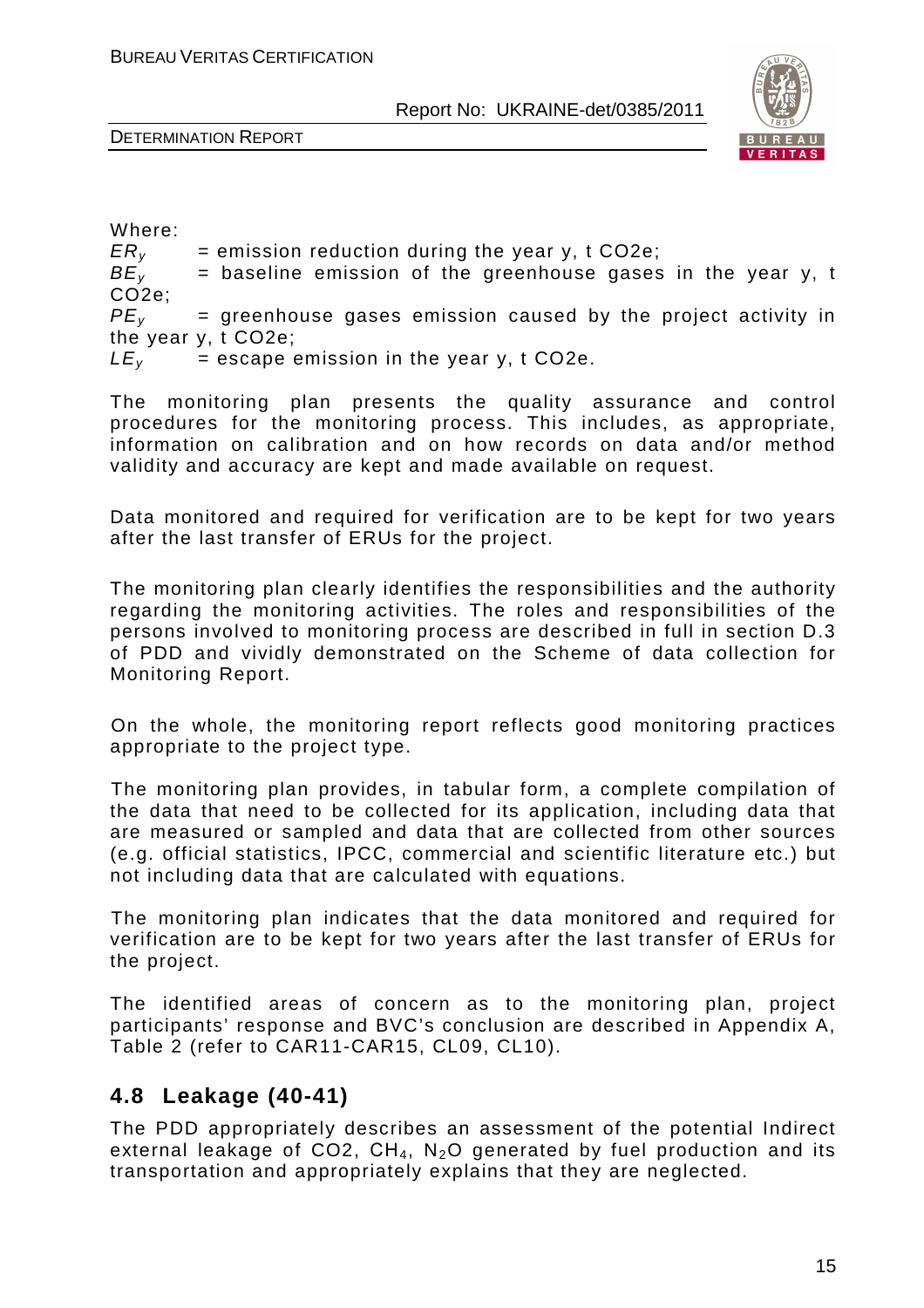



No issues concerning leakage were identified.

## **4.9 Estimation of emission reductions or enhancements of net removals (42-47)**

The PDD indicates assessment of emissions in the baseline scenario and in the project scenario as the approach chosen to estimate the emission reductions generated by the project.

The PDD provides the ex ante estimates of:

(a) Emissions for the project scenario (within the project boundary), which are equal zero tons of  $CO<sub>2</sub>$ eq;

(b) Leakage, which is considered equal zero tons of  $CO<sub>2</sub>$ eq;

(c) Emissions for the baseline scenario (within the project boundary), which are 452561 tons of CO2eq for 2004-2007, 3594812 tons of CO2eq for 2008-2012 and 9335810 tons of CO2eq for 2013-2025;

(d) Emission reductions adjusted by leakage (based on (a)-(c) above), which are 452561 tons of CO2eq for 2004-2007, 3594812 tons of CO2eq for 2008-2012 and 9335810 tons of CO2eq for 2013-2025.

The estimates referred to above are given:

- (a) On an annual basis;
- (b) From 01/01/2004 to 31/12/2025, covering the whole crediting period;
- (c) On a source-by-source basis;
- (d) For each GHG gas, that is  $CO<sub>2</sub>$ ;

(e) In tonnes of  $CO<sub>2</sub>$  equivalent, using global warming potentials defined by decision 2/CP.3 or as subsequently revised in accordance with Article 5 of the Kyoto Protocol;

The formulas used for calculating the estimates referred above are the same as those used for project monitoring and described in the section 4.7 above. All formulas are consistent throughout the PDD.

Data sources used for calculating the estimates referred to above are clearly identified, reliable and transparent.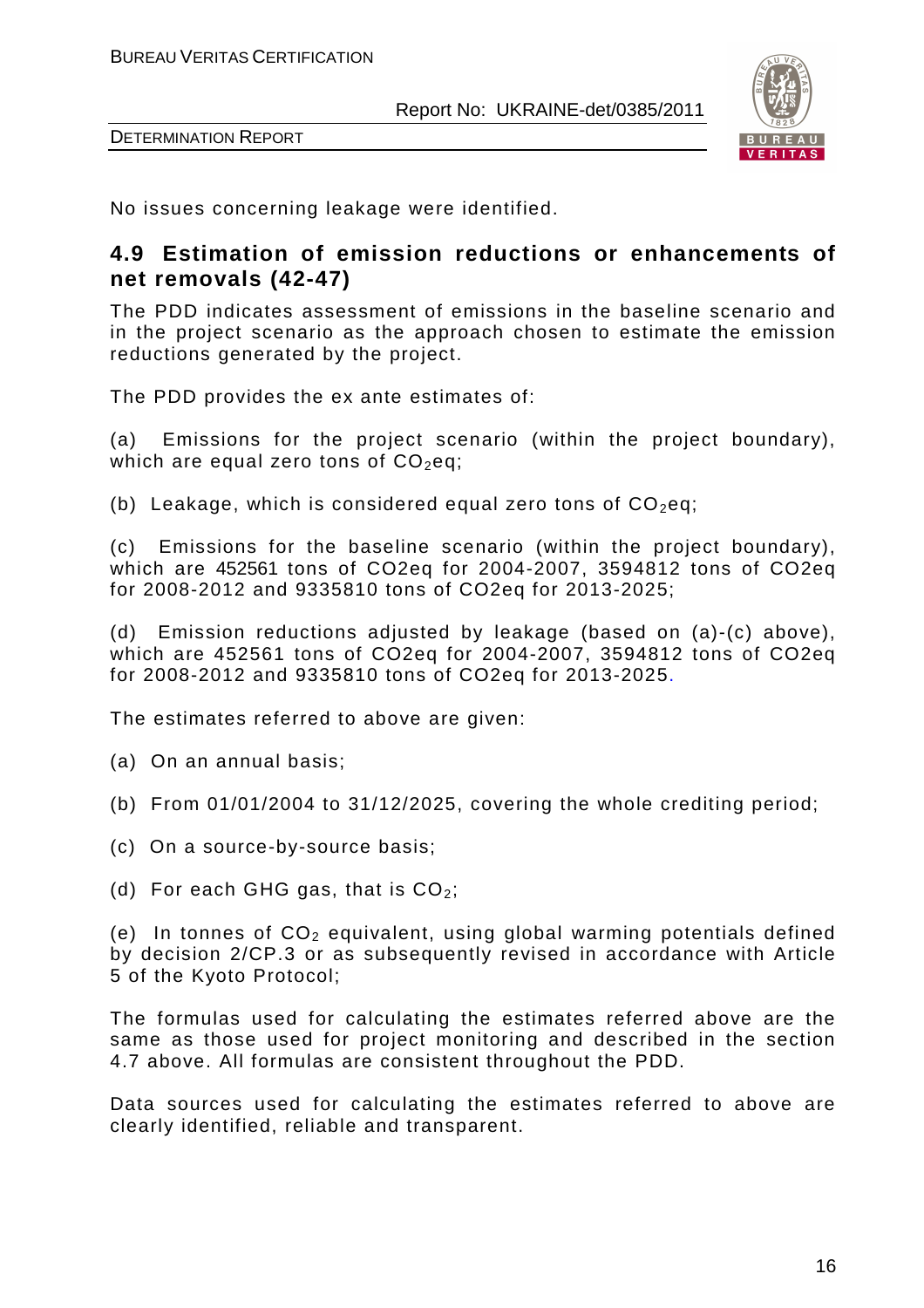



Emission factor, such as  $CO<sub>2</sub>$  emission factor for power grid of Ukraine, was selected by carefully balancing accuracy and reasonableness, and appropriately justified of the choice.

The estimation referred to above is based on conservative assumptions and the most plausible scenarios in a transparent manner.

The estimates referred to above are consistent throughout the PDD.

The annual average of estimated emission reductions over the crediting period is calculated by dividing the total estimated emission reductions over the crediting period by the total months of the crediting period, and multiplying by twelve.

No areas of concern as to the estimation of emission reductions were identified.

# **4.10 Environmental impacts (48)**

The analysis of the environmental impacts of the project is done by the specialized companies. They also issued documents in which there is the estimation of emissions into the atmosphere by permanent sources industrial areas. According to the expert's report JSC "Donetskoblenergo" belongs to the 3rd group, as its emissions do not exceed emissions limit. Due to the low level of emissions, the enterprise meets the pollution standard and its risk level is considered as harmless to the environment.

Aiming at increasing efficiency of the operating plans of harmful environmental impacts restriction, every year all the energy objects of the enterprise are subjected to complex verification, held by the State Ecological Inspection in Donetsk Region, as to check whether they abide the environmental legislation, to estimate the technical condition of the power plants and the general condition of the environmental protection, to check whether they take appropriate measures to minimize emissions, water discharge and wastes

Ecological audit of the enterprise is submitted to: The State Department of water economy in Donetsk Region – quarterly and yearly report on water usage; The State Statistics Department - the report on the environmental protection expenses and the ecological payments for the year (№1-Ecological expenses), report on wastes management for the year (№1-Wastes).

The project will not result in significant environmental impacts in addition to reducing greenhouse gas emissions.

The project activities will not have transboundary environmental impacts.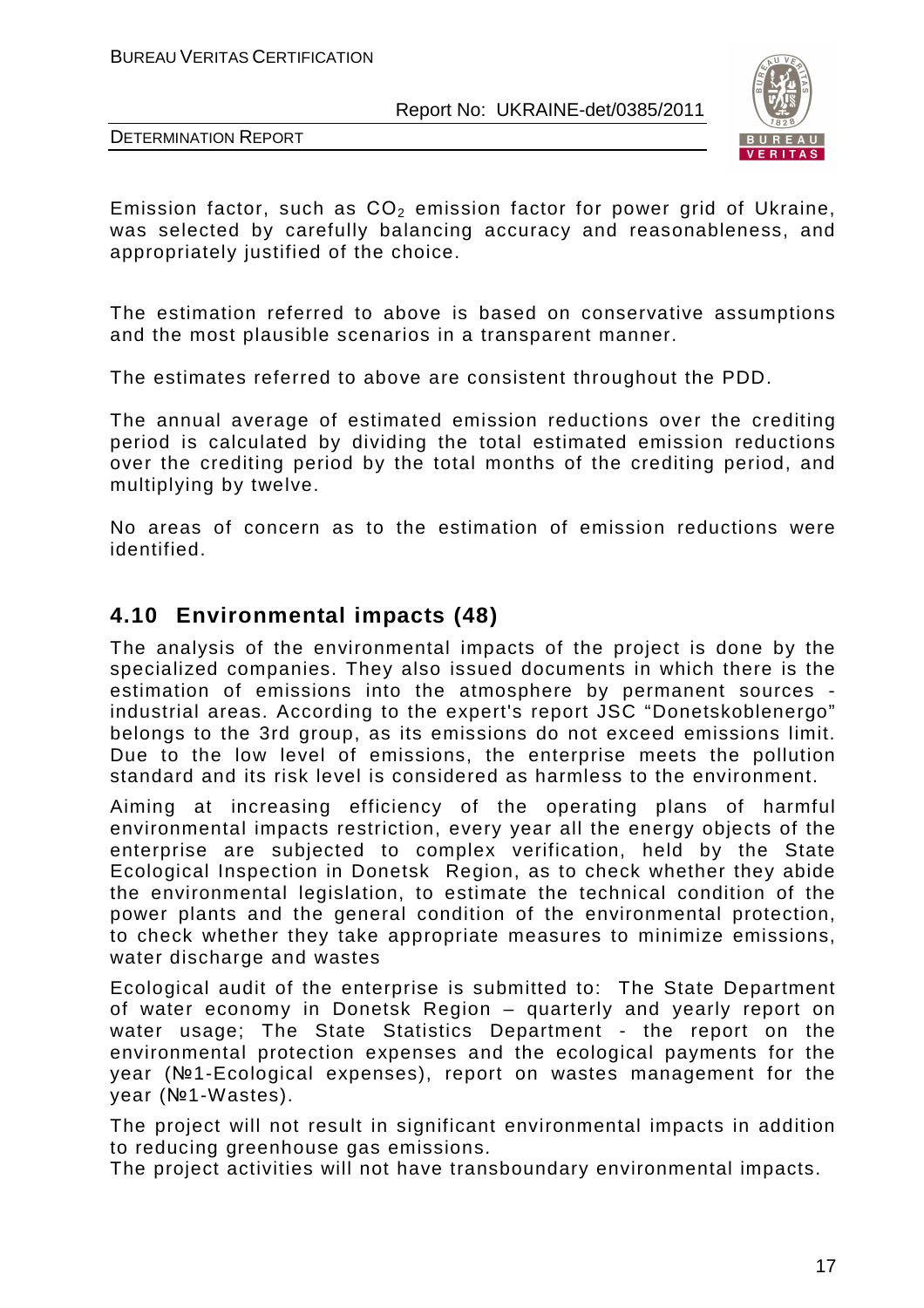

DETERMINATION REPORT

According to the standard mass threshold for identification of hazardous substances of high-risk determined by the Resolution of CMU №956 of  $11<sup>th</sup>$  of July, 2002, the specialized organization has defined the categories of equipment having characteristics that refer them to the hazardous substances (Form SHR-1). These are toxic substances of the  $3<sup>rd</sup>$  group (harmful for people and the environment), namely: nickel compounds (fine-dispersed powder), quicksilver and its compounds, lead and its compounds, sulphuric acid, which can be found in fluorescent lamps and storage batteries; and of the  $1<sup>st</sup>$  group (explosive substances), namely: combustible gasses and highly inflammable substances, that can be found in machinery and pipelines of the 2 warehouses of fuels and lubricants and gas boiler houses.

In accordance with the laws of Ukraine "On protection of atmospheric air" (№2707-XII of 16/10/1992), "On environmental Protection" (№ 1264-XII of 05/03/1991 changes from 22/05/2003) , "On waste" (№187/98-VR of 05/03/1998), and also under the order of the Ministry of Environmental Protection of Ukraine from 09/03/2006 №108 "On approval of instruction on general requirements for documents, with substantiated amount of emissions to get permission for emissions from stationary sources for enterprises, institutions, organizations and individuals-entrepreneurs, PJSC Donetskoblenergo annually receives permission for waste disposal, emissions of pollutants from stationary sources, a specialized organization conducted inventory of waste at the enterprise Within the project activities there were installed electrical equipment containing in its composition insulating gas (SF6) which is a toxic gas. In the operation insulating gas dose not loose its properties, so after the life of the equipment or in case of its decommission for other reasons, insulating gas is disposed by pumping-out and then re-used in new equipment. To prevent unauthorized leaks of insulating gas at all the sites where relevant equipment is present the sensors of insulating gas leaks are installed.

At the enterprise special places for storage of scrap metal, waste motor and transformer oil, tires, used batteries, everyday waste were chosen and appointed in accordance with the instruction "Waste Management", which was approved by the city sanitary station.

Measures preventing harmful environmental impact of carbon oxide and nitric oxide escaping from boiler houses:

- exploitation of boilers according to the regime map;
- prohibition to regulate units and blocks of the equipment on one's own;
- timely carrying out of the technical inspection according to the recommendations of the equipment manufacturer;
- periodical quality control of the combustion materials to detect the exceeding limits of emissions;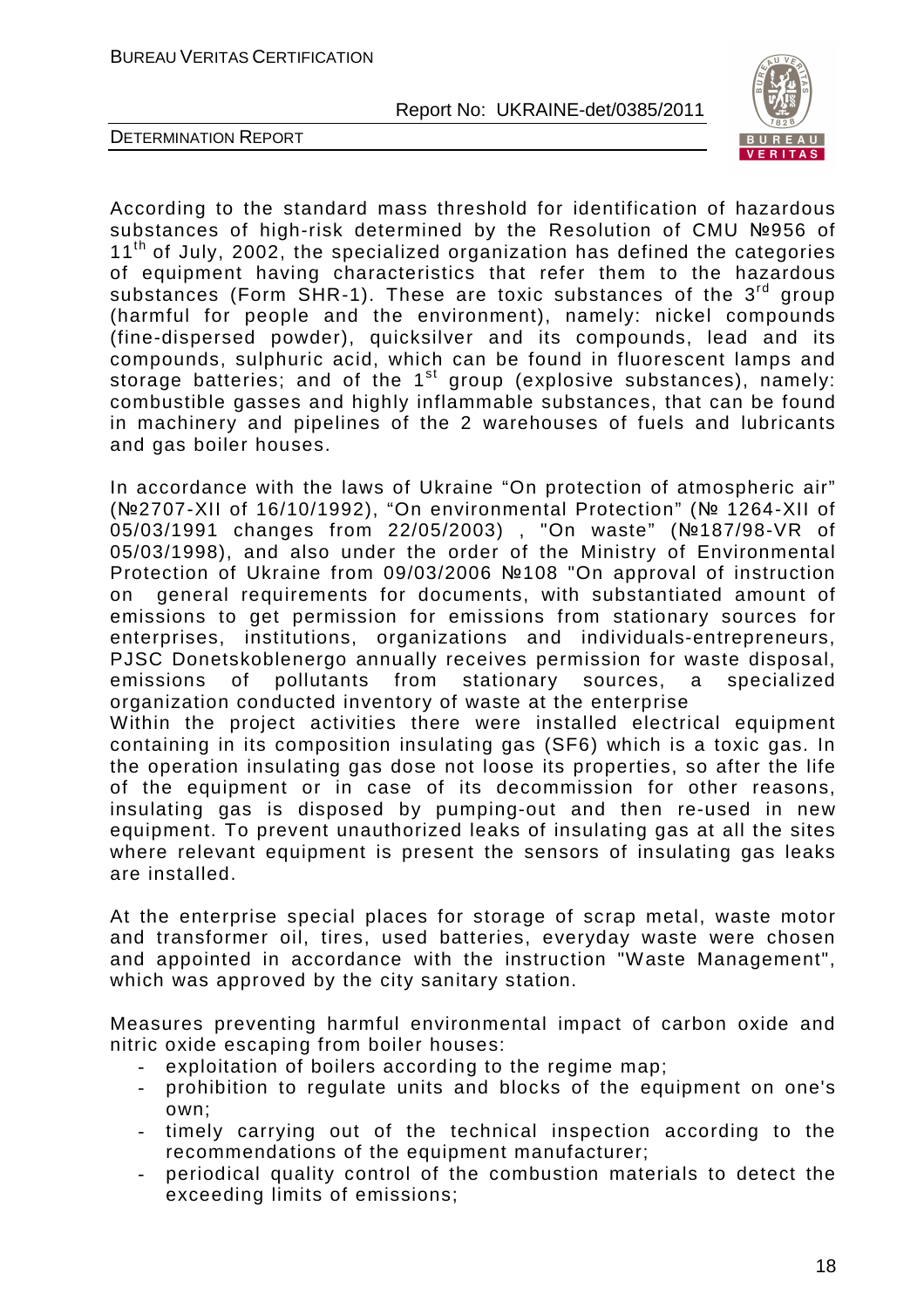

- control and registration of gross emissions.

Measures preventing harmful environmental impact of fumes of highly inflammable substances from fuels and lubricants namely :

- timely carrying out of the technical inspection according to the recommendations of the equipment manufacturer;
- intensification of the control over the technological regime of the equipment, evolving emissions;
- reducing the burden of the equipment.

The enterprise is one of the waste generation objects (WGO) and according to the permission it temporarily holds the wastes within the set limits (before their utilization or removal) by the specialized enterprizes. The enterprise does not utilize any wastes apart from processed engine oils, which are used in tractors hydraulic systems and hoisting apparatus.

The main part of scrap metal is formed by exploitation of transformer substation, a part of which after refitment and regeneration of transformer oil is put into operation again and other part which is beyond repair and its regenerated oil is unfit, is discharged and submitted for utilization to the specialized enterprises according to concluded agreements.

The identified areas of concern as to the environmental impacts, project participants' response and BVC's conclusion are described in Appendix A, Table 2 (refer to CAR16).

# **4.11 Stakeholder consultation (49)**

The tasks of reducing TCE at Donetskoblenergo PJSC were reflected in the program of development of electric network with voltage of 35-110 kV and determination of the reconstruction amount of electric networks with voltage of 0.4-10 kV of Donetsk region till 2015, in the energy efficiency program of Donetsk region till 2015, and in the sectoral energy efficiency program for 2010-2014 years.

# **4.12 Determination regarding small scale projects (50-57)**

Not applicable

# **4.13 Determination regarding land use, land-use change and forestry (LULUCF) projects (58-64)**

Not applicable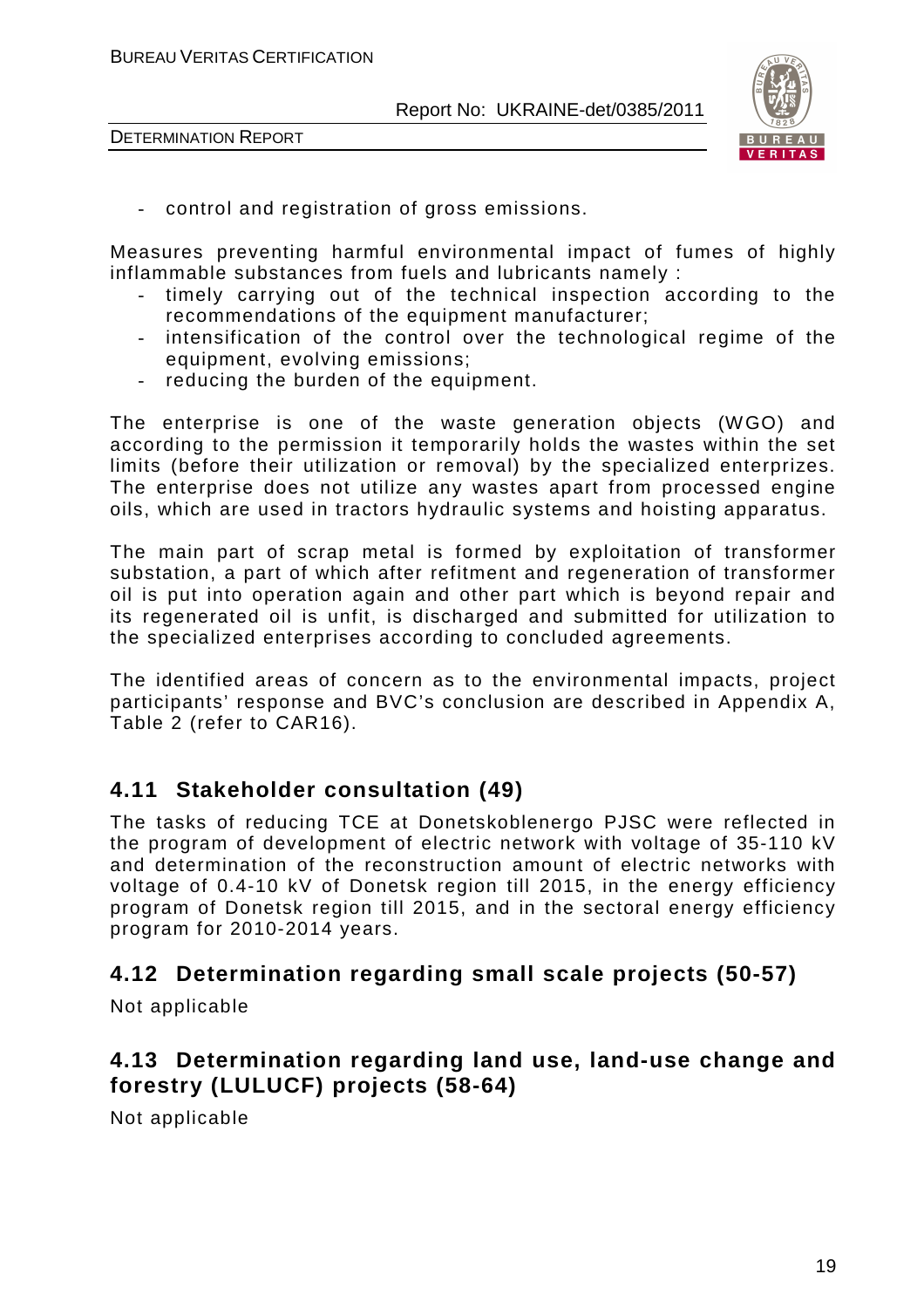



# **4.14 Determination regarding programmes of activities (65- 73)**

Not applicable

# **5 SUMMARY AND REPORT OF HOW DUE ACCOUNT WAS TAKEN OF COMMENTS RECEIVED PURSUANT TO PARAGRAPH 32 OF THE JI GUIDELINES**

No comments, pursuant to paragraph 32 of the JI Guidelines, were received.

# **6 DETERMINATION OPINION**

Bureau Veritas Certification has performed a determination of the "Reduction of Process Losses in Power Lines Donetskoblenergo PJSC" located in Donetsk region, Ukraine. The determination was performed on the basis of UNFCCC criteria and host country criteria and also on the criteria given to provide for consistent project operations, monitoring and reporting.

The determination consisted of the following three phases: i) a desk review of the project design and the baseline and monitoring plan; ii) follow-up interviews with project stakeholders; iii) the resolution of outstanding issues and the issuance of the final Determination report and opinion.

Project participants used the latest "Combined tool to identify the baseline scenario and demonstrate additionality". In line with this tool, the PDD provides barrier analysis, investment analysis and common practice analysis, to determine that the project activity itself is not the baseline scenario.

Emission reductions attributable to the project are hence additional to any that would occur in the absence of the project activity. Given that the project is implemented and maintained as designed, the project is likely to achieve the estimated amount of emission reductions.

The determination revealed one pending issue related to the current determination stage of the project: the issue of the written approval of the project by the host Party. If the written approval by the host Party is awarded, it is our opinion that the project as described in the Project Design Document, Version 3.0 meets all the relevant UNFCCC requirements for the determination stage and the relevant host Party criteria.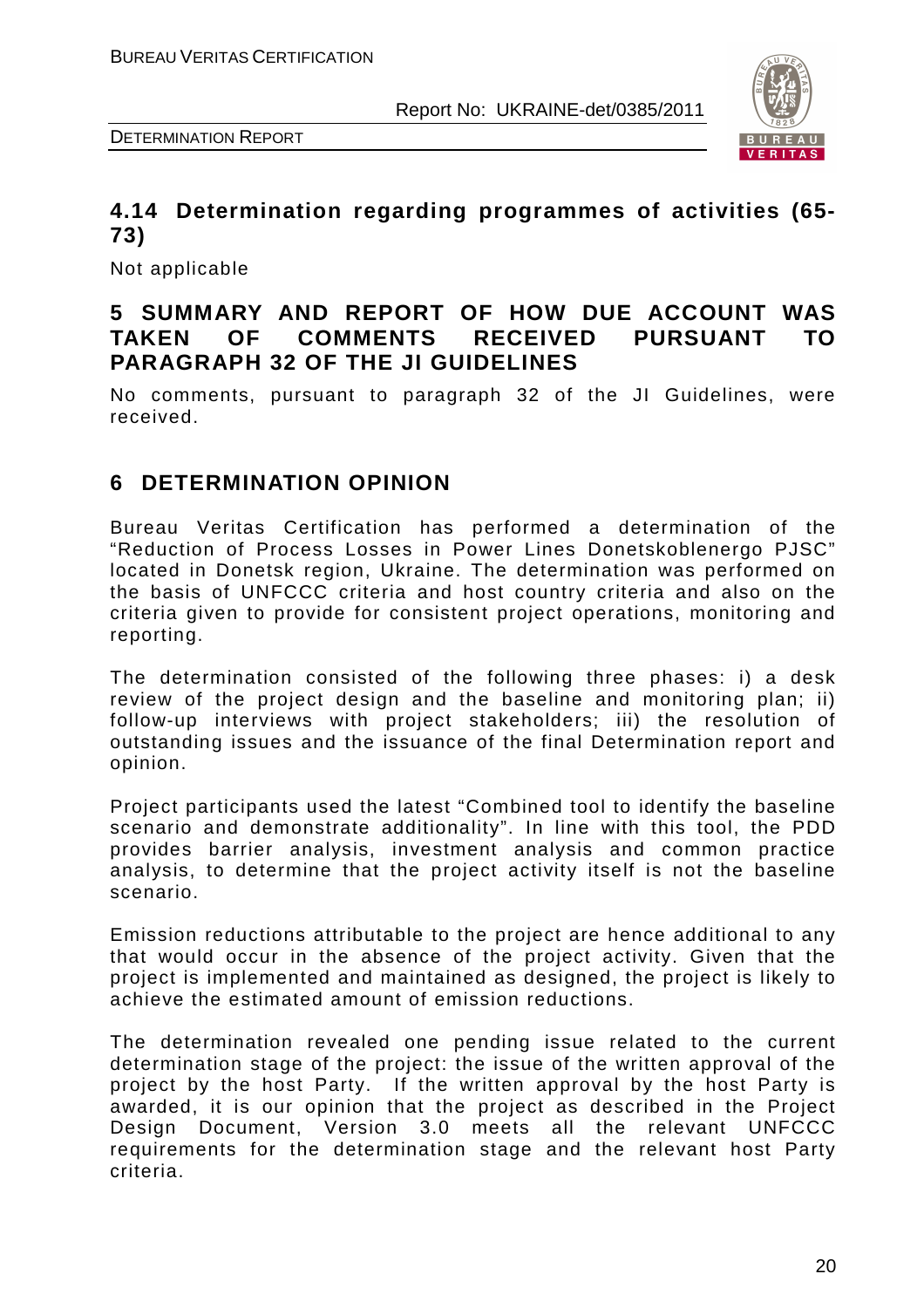



The review of the project design documentation (version 3.0) and the subsequent follow-up interviews have provided Bureau Veritas Certification with sufficient evidence to determine the fulfilment of stated criteria. In our opinion, the project correctly applies and meets the relevant UNFCCC requirements for the JI and the relevant host country criteria.

The determination is based on the information made available to us and the engagement conditions detailed in this report.

# **7 REFERENCES**

#### **Category 1 Documents:**

Documents provided by Donetskoblenergo PJSC that relate directly to the GHG components of the project.

- /1/ PDD "Reduction of Process Losses in Power Lines Donetskoblenergo PJSC" version 1.0 dated 16/09/2011
- /2/ PDD "Reduction of Process Losses in Power Lines Donetskoblenergo PJSC" version 2.0 dated 10/10/2011
- /3/ PDD "Reduction of Process Losses in Power Lines Donetskoblenergo PJSC" version 3.0 dated 01/11/2011
- /4/ Calculation of emission reductions, Excel file "DON-1БТВЕ-2002- 2010-18-09-2011-Km=1-ok-КП"
- /5/ Calculation of emission reductions, Excel file "DON-1БТВЕ-2002- 2010-01-11-2011-Km=1-ok-КП"
- /6/ Letter of Endorsement #3092/23/7 dated 21/10/2011 issued by State Environmental Investment Agency of Ukraine
- /7/ Letter of Approval DZKiOA pek–4430–35/47071/11/TK dated 19/10/2011 issued by Poland Ministry of Environment

#### **Category 2 Documents:**

Background documents related to the design and/or methodologies employed in the design or other reference documents.

- /1/ Decree of Cabinet of Ministers of Ukraine #206, dated 22/02/2006
- /2/ Joint Implementation Project Design Document Form, version 01
- /3/ Guidelines for Users of the Joint Implementation Project Design Document Form/Version 04, JISC.
- /4/ JISC Guidance on criteria for baseline setting and monitoring. Version 02.
- /5/ "Combined tool to identify the baseline scenario and demonstrate additionality" (Version 03.0.0)
- /6/ Glossary of Joint Implementation Terms, Version 03.
- /7/ Decree #43 on approval of indexes of specific carbon dioxide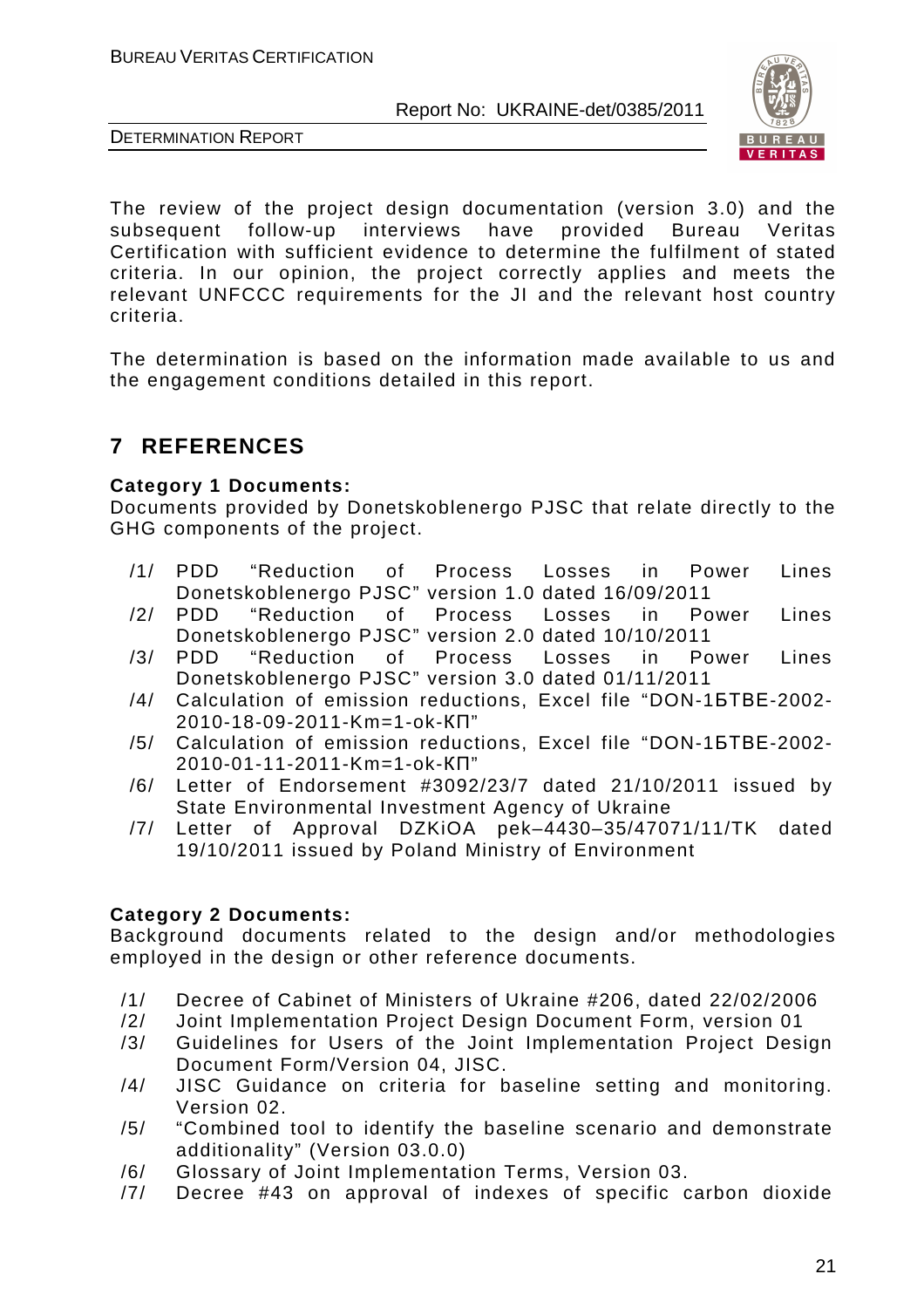



|      | emissions in the year 2010 issued by NEIA dated 28/03/2011.                       |
|------|-----------------------------------------------------------------------------------|
| /8/  | Decree #62 on approval of indexes of specific carbon dioxide                      |
|      | emissions in the year 2008 issued by NEIA dated 15/04/2011.                       |
| /9/  | Decree #63 on approval of indexes of specific carbon dioxide                      |
|      | emissions in the year 2009 issued by NEIA dated 15/04/2011.                       |
| /10/ | Decree #75 on approval of indexes of specific carbon dioxide                      |
|      | emissions in the year 2011 issued by NEIA dated 12/05/2011.                       |
| /11/ | The methodology of technical power losses amount determination,                   |
|      | in 150-0,38 kV tension power grids power supply company for the                   |
|      | indirect carbon dioxide emissions estimation                                      |
| /12/ | Substation "Rutchenkovo" general look                                             |
| /13/ | Control panel of section I of 6kV of Substation "Rutchenkovo"                     |
| /14/ | Electricity meter A1805RAL-P4GB-DW-4                                              |
|      | Code 01207585 of substation "Rutchenkovo"                                         |
| /15/ | Electricity meter A1805RAL-P4GB-DW-4                                              |
|      | Code 01207581 of substation "Rutchenkovo"                                         |
| /16/ |                                                                                   |
|      | Electricity meter A1805RAL-P4GB-DW-4<br>Code 01207587 of substation "Rutchenkovo" |
|      |                                                                                   |
| /17/ | Electricity meter A1805RAL-P4GB-DW-4                                              |
|      | Code 01207577 of substation "Rutchenkovo"                                         |
| /18/ | Control panel of section II 6kV                                                   |
|      | of substation "Rutchenkovo"                                                       |
| /19/ | Electricity meter A1805RAL-P4GB-DW-4                                              |
|      | Code 01207596 of substation "Rutchenkovo"                                         |
| /20/ | Electricity meter A1805RAL-P4GB-DW-4                                              |
|      | Code 01207598 of substation "Rutchenkovo"                                         |
| /21/ | Electricity meter A1805RAL-P4GB-DW-4                                              |
|      | Code 01207582 of substation "Rutchenkovo"                                         |
| /22/ | Control panel of section III of 6kV                                               |
|      | of substation "Rutchenkovo"                                                       |
| /23/ | Electricity meter A1805RAL-P4GB-DW-4                                              |
|      | Code 01206344 of substation "Rutchenkovo"                                         |
| /24/ | Electricity meter A1805RAL-P4GB-DW-4                                              |
|      | Code 01207588 of substation "Rutchenkovo"                                         |
| /25/ | Operating journal of substation "Rutchenkovo"                                     |
| /26/ | Recording journal of orders<br>and<br>substation<br>warrants of                   |
|      | "Rutchenkovo"                                                                     |
| /27/ | Recording journal of electricity meter indexes, calculation of                    |
|      | power consumptions of substation "Rutchenkovo"                                    |
| /28/ | Passport AIAN.671213.001 SS on transformer current 10U2.1 of                      |
|      | 11/05/2010 of substation "Rutchenkovo"                                            |
| /29/ | Passport AIAN.671213.001 SS on transformer current 10U2.1 of                      |
|      | 05/05/2010 of substation "Rutchenkovo"                                            |
| /30/ | Single-line scheme of normal mode of SS-110kV of substation                       |
|      | "Rutchenkovo"                                                                     |
| /31/ | Transformer T №2 of substation "Rutchenkovo"                                      |
| 1291 | Transformer T No1 of substation "Rutchenkovo"                                     |

 $/32/$  Transformer T  $N<sup>21</sup>$  of substation "Rutchenkovo"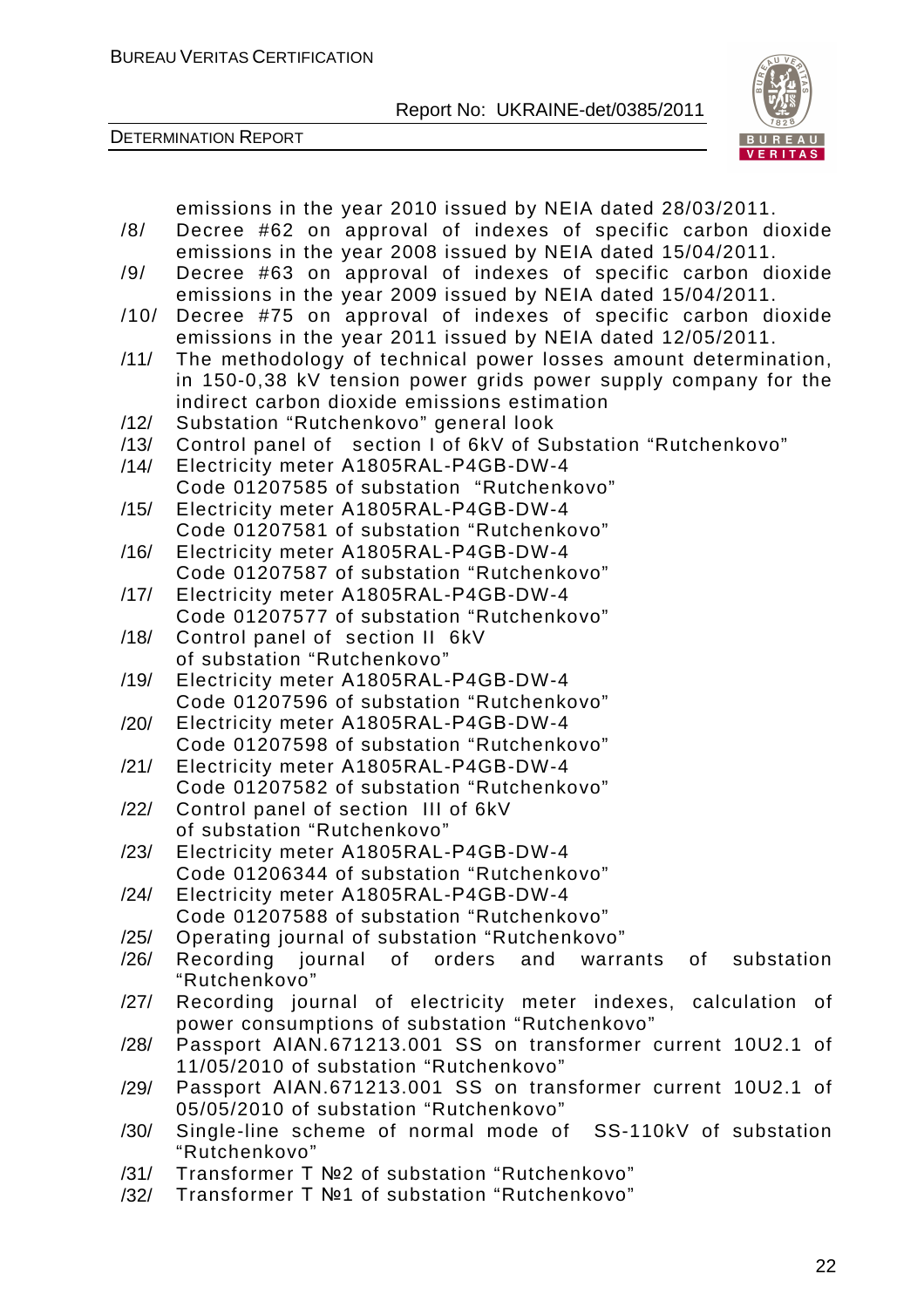

| /33/ | OJSC "Donetskoblenergo" Informative Counselling Center              |
|------|---------------------------------------------------------------------|
|      | general look                                                        |
| /34/ | Regulations of Informative Counselling Center                       |
| /35/ | Photo - Stand of devices and equipment for energy recording         |
|      | organization of Informative Counselling Center                      |
| /36/ | Photo - Distributive Post (DP) #88 - general look                   |
| /37/ | Photo - Control panel CP #88                                        |
| /38/ | Photo - Section II TS №1 DP #88                                     |
| /39/ | Photo - Section III TS №1 DP #88                                    |
| /40/ | Photo - Electricity meter, fabrication #71490 DP #88                |
| /41/ | Photo - Electricity meter, fabrication #71487 DP #88                |
| /42/ | Certificate of working standard check #52-03/4796                   |
| /43/ | Certificate of working place attestation #64-08-11                  |
| /44/ | Certificate of working standard check #52-03/4795                   |
| /45/ | Certificate of working standard check #26                           |
| /46/ | Certificate of working standard check #31                           |
| /47/ | Journal of result log                                               |
| /48/ | Record of a.c. electricity meters check of type NIK 2303ARN1T of    |
|      | 20/09/2011                                                          |
| /49/ | Record of electricity meters check of type A1140RAL-BW-4P of        |
|      | 16/09/2011                                                          |
| /50/ | Record of a.c. electricity meters check of type ZE6803B of          |
|      | 09/09/2011                                                          |
| /51/ | Record of a.c. electricity meters check of type NIK 2301AP3         |
|      | of 05/09/2011                                                       |
| /52/ | Record of a.c. electricity meters check of type NIK 2303ARK1        |
|      | of 01/09/2011                                                       |
| /53/ | Record of a three-phase electricity meter check of type CA4E-5030   |
|      | fabrication #21596940 of 30/09/2011                                 |
| /54/ | Record of a.c. electricity meters check of type ZE6803V             |
|      | fabrication #67840337 of 09/09/2011                                 |
| /55/ | Record of a three-phase electricity meter check of type CA4E-5030   |
|      | fabrication #05610426 of 30/09/2011                                 |
| /56/ | Record of a three-phase electricity meter check of type SA4E-5030   |
|      | fabrication #05498550 of 30/09/2011                                 |
| /57/ | Certificate of working standard check #243                          |
| /58/ | Certificate of working standard check #30                           |
| /59/ | Certificate of working standard check #127                          |
| /60/ | Certificate of working standard check #411                          |
| /61/ | Certificate of working standard check #27                           |
| /62/ | Recording book check-list                                           |
| /63/ | Methods of balance structure preparation of power in electrical     |
|      | networks of 0,38-150kV analysis of its components and regulation    |
|      | of technical power consumption.                                     |
| /64/ | Order #757 of 17/12/2003 on approval of "Methods of balance         |
|      | structure preparation of power in electrical networks of 0,38-150kV |
|      | analysis of its components and regulation of technical power        |
|      |                                                                     |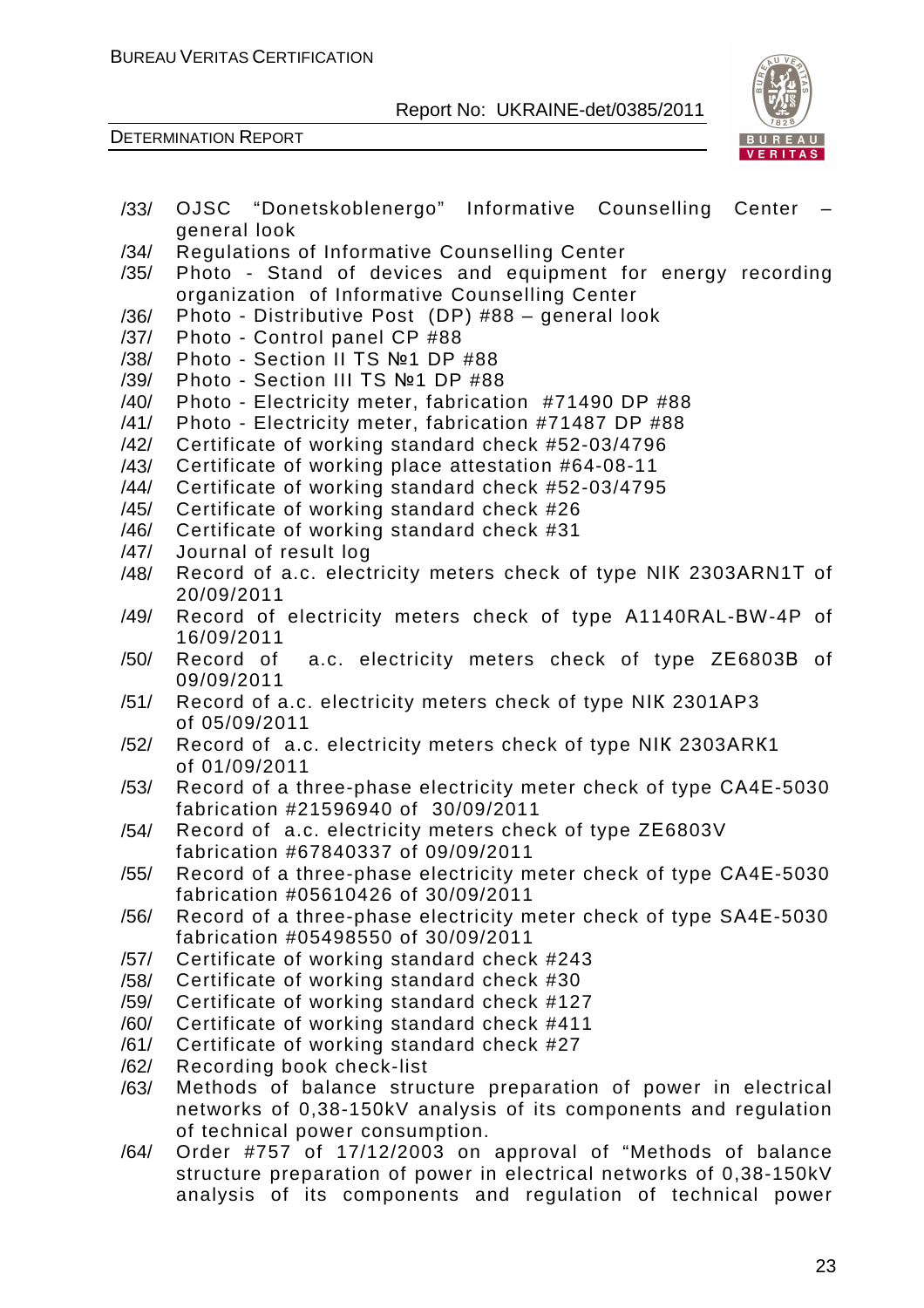



consumption"

- /65/ Balance structure of electric power and technological power consumptions (ТCE) for transferring by electrical networks of 154- 0,38 kV for year 2002.
- /66/ Balance structure of electric power and technological power consumptions (ТCE) for transferring by electrical networks of 154- 0,38 kV for year 2003
- /67/ Balance structure of electric power and technological power consumptions (ТCE) for transferring by electrical networks of 154- 0,38 kV for year 2004
- /68/ Balance structure of electric power and technological power consumptions (ТCE) for transferring by electrical networks of 154- 0,38 kV for year 2005
- /69/ Balance structure of electric power and technological power consumptions (ТCE) for transferring by electrical networks of 154- 0,38 kV for year 2006
- /70/ Balance structure of electric power and technological power consumptions (ТCE) for transferring by electrical networks of 154- 0,38 kV for year 2007
- /71/ Balance structure of electric power and technological power consumptions (ТCE) for transferring by electrical networks of 154- 0,38 kV for year 2008
- /72/ Balance structure of electric power and technological power consumptions (ТCE) for transferring by electrical networks of 154- 0,38 kV for year 2009
- /73/ Balance structure of electric power and technological power consumptions (ТCE) for transferring by electrical networks of 154- 0,38 kV for year 2010
- /74/ Balance of electrical and power energy and calculating of technical-economic indexes for 12 months of year 2010
- /75/ Balance of electrical and power energy and calculating of technical-economic indexes for 12 months of year 2009
- /76/ Balance of electrical and power energy and calculating of technical-economic indexes for 12 months of year 2008
- /77/ Calculation of useful electricity supply for December 2007
- /78/ Training plan for staff for 2004
- /79/ Training plan for staff for 2007
- /80/ Training plan for staff for 2010
- $\frac{181}{181}$  Geographical scheme of a network of 35-110kV of Donetsk region
- /82/ Geographical scheme of a network of 110-750kV Donetsk region
- /83/ Electricity supply agreement #4401 of 21/08/2008
- /84/ Control of electricity meter exploitation of type ZЕ6803V
- /85/ Electricity supply agreement #4385 of 06/05/2008
- /86/ Schedule of indexes recording of electricity power of 06/05/2008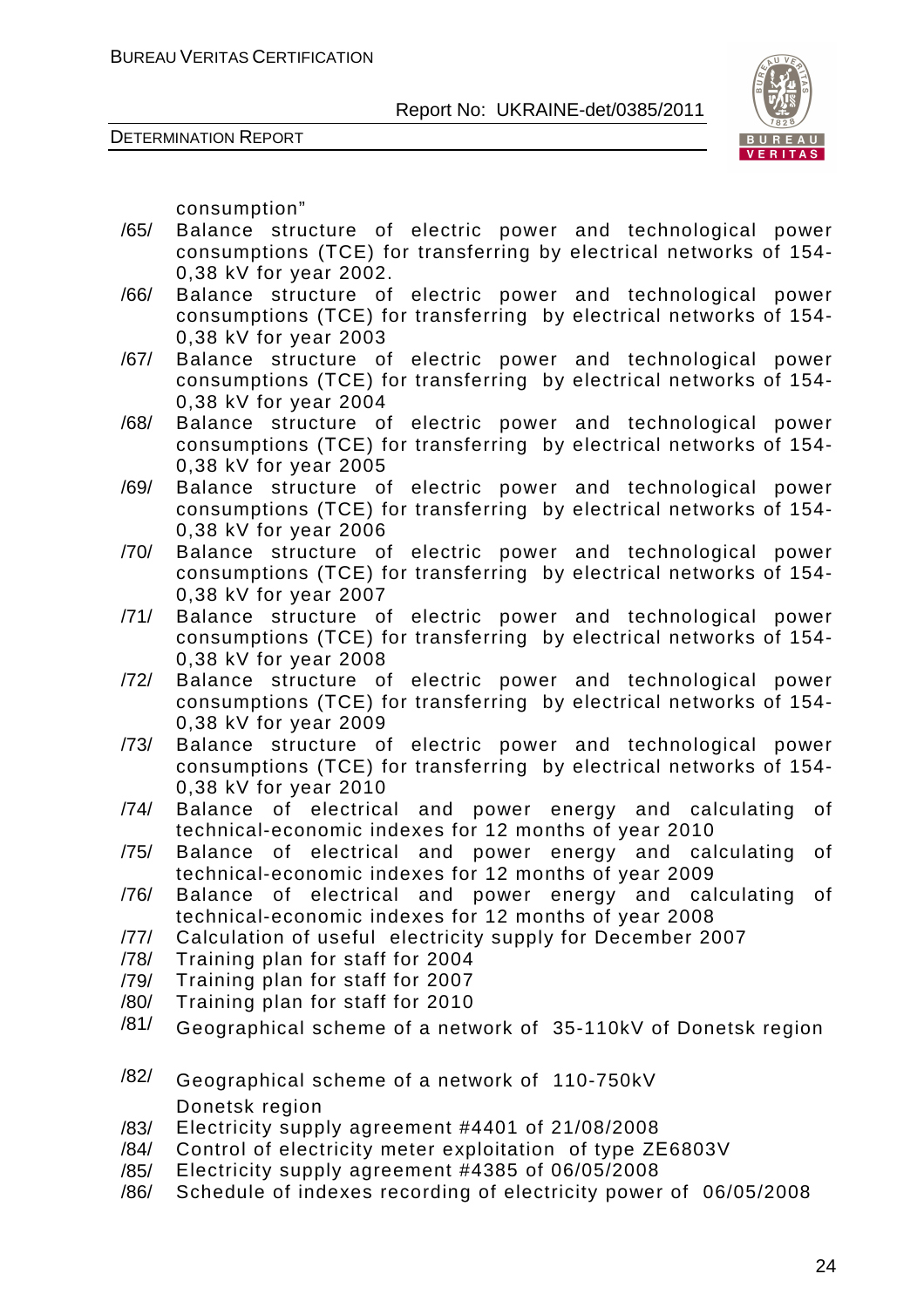



- /87/ Annex #1 to Electricity supply agreement #4385 of 06/05/2008
- /88/ Annex #1 to Electricity supply agreement #4385 of 06/05/2008
- $\frac{189}{189}$  Record of a three-phase electricity meter check of type ZE 6812 fabrication #69803940 of 31/01/2007
- /90/ Electricity supply agreement #4559 of 01/12/2009
- /91/ Annex №1 to Electricity supply agreement #4559 of 01/12/2009
- /92/ Annex №2 to Electricity supply agreement #4559 of 01/12/2009
- /93/ Service rendering agreement of 10/06/2009
- /94/ Recording journal of meters of subscriber service of Gorlivska RЕМ for year 2009
- /95/ Recording journal of meters of subscriber service of Gorlivska RЕМ for year 2010
- /96/ Recording journal #2 of meters of subscriber service of Gorlivska RЕМ for year 2008
- /97/ Order on replacement of an electricity meter of 11/02/2010
- /98/ Certificate about reception of the meter NІК2102-02 fabriacation #0195857
- /99/ Act of preservation of a closed complex registration of electrical power #016003109 of 11/02/2010
- /100/ Order about replacement of an electricity meter of 27/02/2009
- /101/ Act of preservation of a closed complex registration of electrical power 27/02/2009
- /102/ Certificate of reception of the meter NІК2102-02 fabriacation #1180233 of 11/02/2009
- /103/ Task of the production works of removing and installing a singlephase electricity meters of 31/01/2008
- /104/ Order about replacement of an electricity meter of 31/01/2008
- /105/ Certificate of acceptance and commissioning of a single-phase electricity meter fabriacation #445885 of 05/12/2007
- /106/ Act of a recording control #163290 of 29/09/2009
- /107/ Act of a recording control #163346 of 28/09/2009
- /108/ Act of a recording control #302029 of 23/09/2009
- /109/ Act of a recording control #302037 of 21/09/2009
- /110/ Act of a recording control #172989 of 18/09/2009
- /111/ Act of a control index recording of electricity meter of 18/09/2009
- /112/ Journal of a control recording for October, 2010
- /113/ Corporative newspaper OJSC "Donetskoblenergo" November 2008
- /114/ Corporative newspaper OJSC "Donetskoblenergo" March 2009
- /115/ Corporative newspaper OJSC "Donetskoblenergo" April 2009
- /116/ Corporative newspaper OJSC "Donetskoblenergo" January 2008.
- /117/ License #500373 Series АG for electrical power transferring by local electrical networks
- /118/ License #500372 Series АG for electrical power supply by regulated tariffs
- /119/ License #220560 Series АB for electrical power transferring by local electrical networks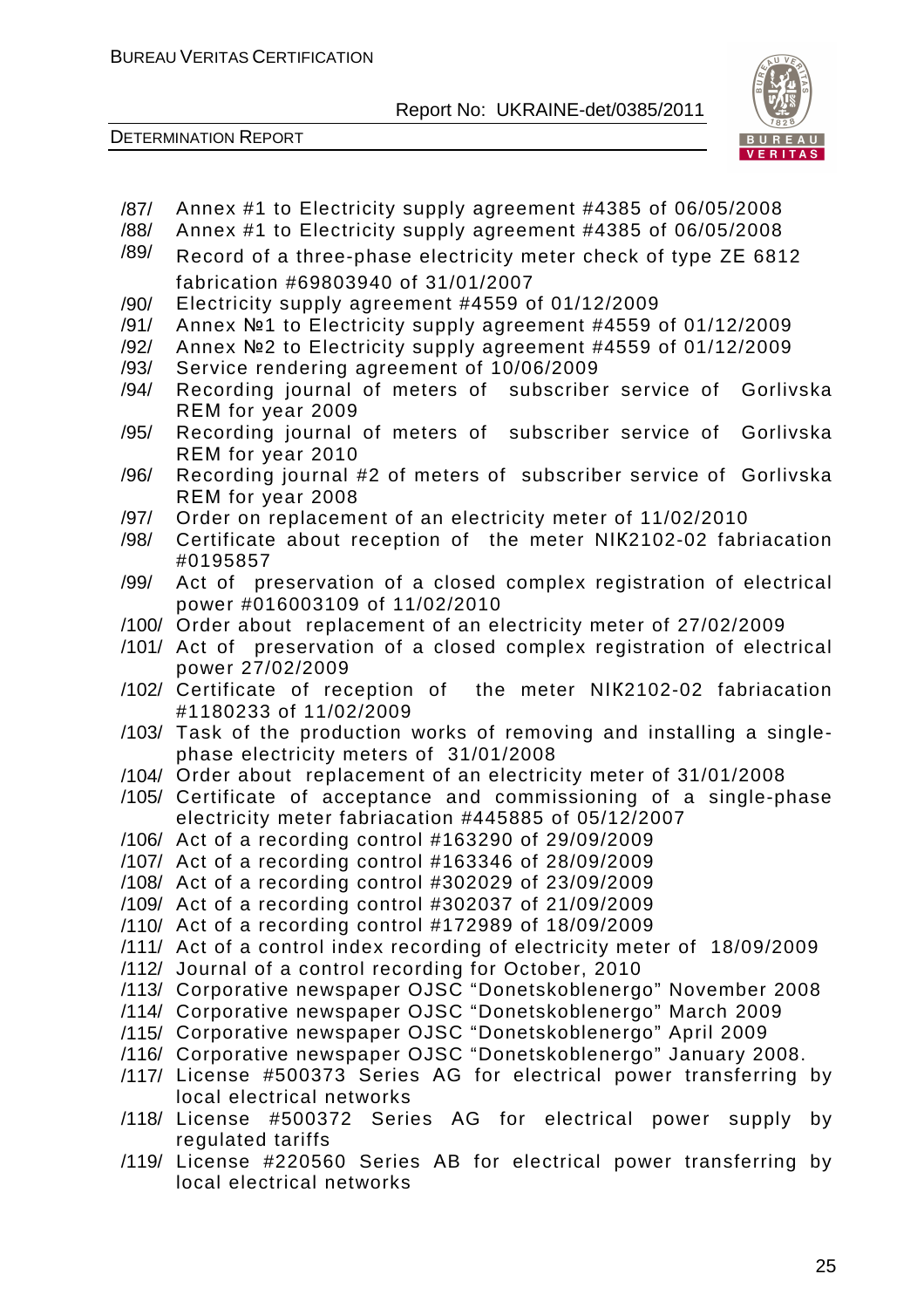

- /120/ License #220561 Series АB for electrical power supply by regulated tariffs
- /121/ Report on atmospheric air protection for year 2004
- /122/ Report on atmospheric air protection for year 2005
- /123/ Report on ecological meeting and current expenses on nature protection for year 2004
- /124/ Report on ecological meeting and current expenses on nature protection for year 2005
- /125/ Report on producing, processing and utilization of I-III rate danger wastes for year 2007
- /126/ Report on atmospheric air protection for year 2008
- /127/ The requirement of violations of environmental Law of 17/09/2008
- /128/ Report on atmospheric air protection for year 2009
- /129/ Report on atmospheric air protection for year 2010
- /130/ Waste management for 2012
- /131/ Act of environmental regulation check of 21/07/2010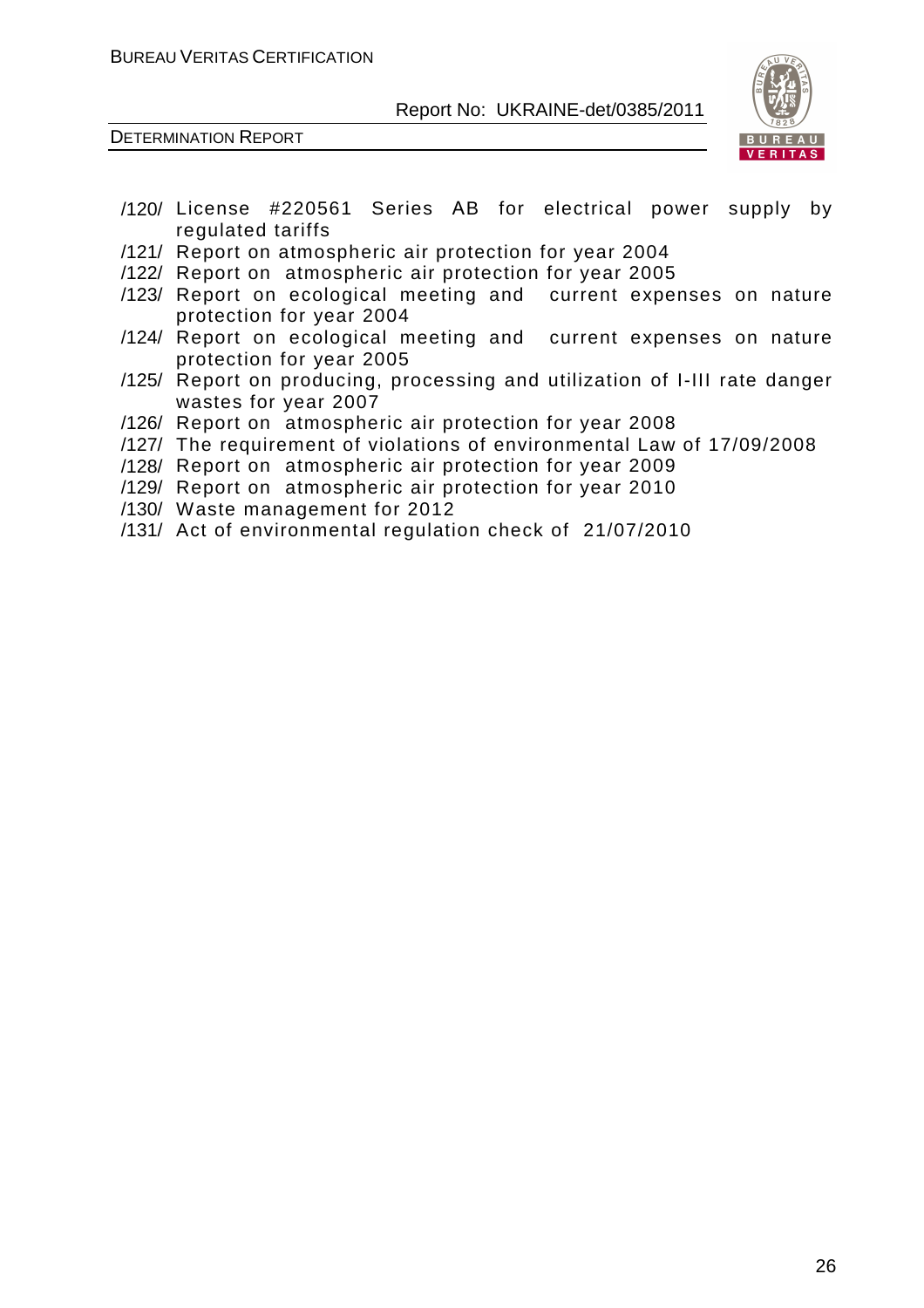

DETERMINATION REPORT

#### **Persons interviewed:**

List persons interviewed during the determination or persons that contributed with other information that are not included in the documents listed above.

- /1/ Alyoshyn N.S. Technical Director
- /2/ Kozhuharj O.V Technical Director assistant
- /3/ Trygub V.O. Main Engineer for energy sales
- $/4/$  Kalmykova M.N. Director's assistant of Manufacturing Technical Services
- /5/ Shapovalov N.L. Head of Manufacturing Services
- /6/ Malzev О.S. Head of Substations' Group
- /7/ Philipova О.Y. Electrician of Ruchenkovska Substation
- /8/ Zhukov D.V. Head of Donetsk Electrical Networks
- /9/ Gunkin Y.V. Head of Informative Counselling Center
- /10/ Smirnyi А.Y. Main Engineer of Donetsk Electrical Networks
- /11/ Medvediva V.D. I-st category craftsman
- /12/ Shtakina О.S. Head's assistant RЕМ for sales
- /13/ Roman Prots representative of "ЕЕS" Ltd.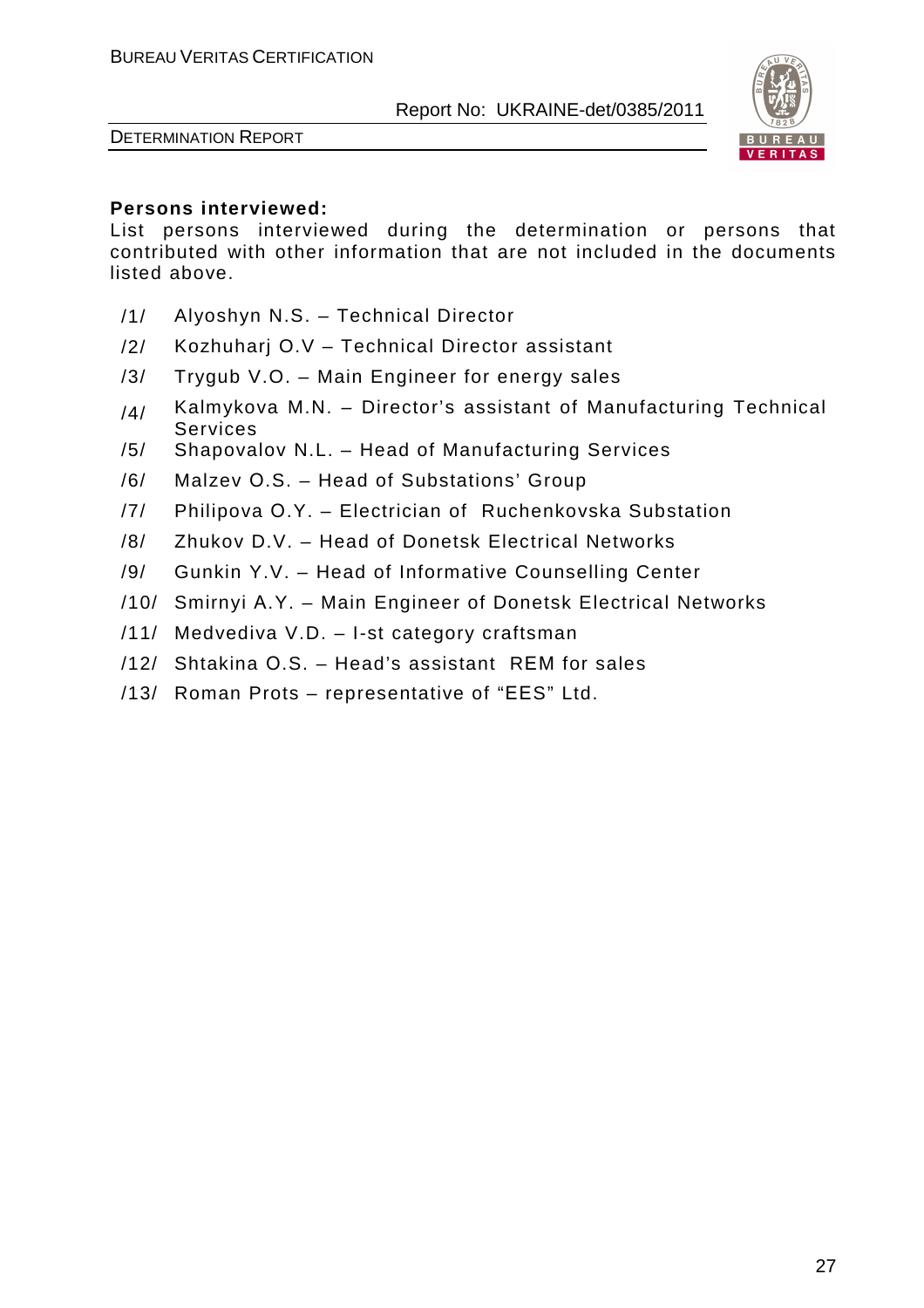

## DETERMINATION REPORT

#### **APPENDIX A: DETERMINATION PROTOCOL**

**Table 1 Check list for determination, according JOINT IMPLEMENTATION DETERMINATION AND VERIFICATION MANUAL (Version 01)** 

| <b>DVM</b><br>Paragraph     | <b>Check Item</b>                                                                                                                                                                                                                                                                                        | <b>Initial finding</b>                                                                                                                                               | <b>Draft</b><br><b>Conclusion</b> | <b>Final</b><br><b>Conclusion</b> |
|-----------------------------|----------------------------------------------------------------------------------------------------------------------------------------------------------------------------------------------------------------------------------------------------------------------------------------------------------|----------------------------------------------------------------------------------------------------------------------------------------------------------------------|-----------------------------------|-----------------------------------|
|                             | <b>General description of the project</b>                                                                                                                                                                                                                                                                |                                                                                                                                                                      |                                   |                                   |
| Title of the project        |                                                                                                                                                                                                                                                                                                          |                                                                                                                                                                      |                                   |                                   |
|                             | Is the title of the project presented?                                                                                                                                                                                                                                                                   | 0f<br><b>Process</b><br>Reduction<br>Power<br>Lines<br>Losses<br>in.<br>Donetskoblenergo PJSC                                                                        | OK                                | OK                                |
| $\sim$                      | Is the sectoral scope to which the project<br>pertains presented?                                                                                                                                                                                                                                        | Sectoral Scope: (2) Energy Distribution                                                                                                                              | OK                                | OK                                |
|                             | Is the current version number of the document<br>presented?                                                                                                                                                                                                                                              | PDD version number: 3.0                                                                                                                                              | OK                                | OK                                |
| $\sim$                      | Is the date when the document was completed<br>presented?                                                                                                                                                                                                                                                | Data of Completion: 01/11/2011                                                                                                                                       | OK.                               | OK                                |
|                             | <b>Description of the project</b>                                                                                                                                                                                                                                                                        |                                                                                                                                                                      |                                   |                                   |
|                             | Is the purpose of the project included with a<br>concise, summarizing explanation (max. 1-2<br>pages) of the:<br>a) Situation existing prior to the starting date of<br>the project;<br>b) Baseline scenario; and<br>Project scenario (expected<br>outcome,<br>C)<br>including a technical description)? | Corrective Action Request (CAR) 01:<br>Please use in the PDD font size provided in "JOINT<br>PROJECT DESIGN DOCUMENT<br><b>IMPLEMENTATION</b><br>FORM" - version 01. | CAR01                             | OK                                |
| $\sim$                      | Is the history of the project (incl. its JI<br>component) briefly summarized?                                                                                                                                                                                                                            | Corrective Action Request (CAR) 02:<br>Please provide brief description of the project history.                                                                      | CAR <sub>02</sub>                 | <b>OK</b>                         |
| <b>Project participants</b> |                                                                                                                                                                                                                                                                                                          |                                                                                                                                                                      |                                   |                                   |
|                             | Are project participants and Party(ies) involved<br>in the project listed?                                                                                                                                                                                                                               | Project participants and parties are listed in the table in<br>section A.3 of PDD.<br>Parties of the Project: Ukraine (host country), Poland.                        |                                   |                                   |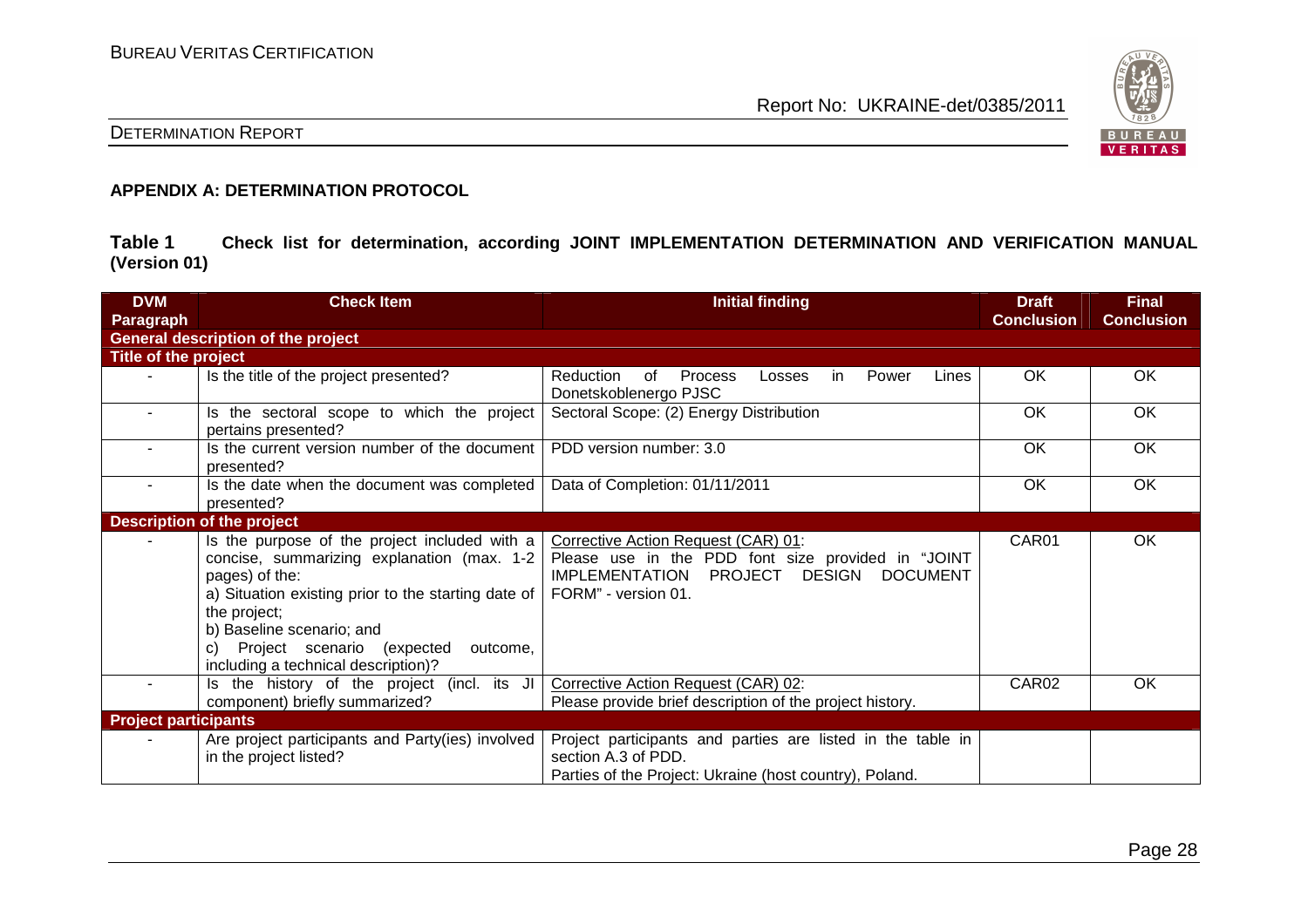

| <b>DVM</b><br><b>Paragraph</b> | <b>Check Item</b>                                                                                                                                                                                         | <b>Initial finding</b>                                                                                                                                                                                                             | <b>Draft</b><br><b>Conclusion</b> | <b>Final</b><br><b>Conclusion</b> |
|--------------------------------|-----------------------------------------------------------------------------------------------------------------------------------------------------------------------------------------------------------|------------------------------------------------------------------------------------------------------------------------------------------------------------------------------------------------------------------------------------|-----------------------------------|-----------------------------------|
|                                |                                                                                                                                                                                                           | Corrective Action Request (CAR) 03:<br>Please provide brief information about the company "Imex<br>Energo", sp. z o. o. in section A.3, and relevant information<br>about this company in Annex 1.                                 | CAR03                             | OK                                |
|                                | Is the data of the project participants presented<br>in tabular format?                                                                                                                                   | Corrective Action Request (CAR) 04:<br>Table A.3 in the PDD must be submitted in a format that is<br>provided in the version 04 of the "Guidelines for users of the<br>JI PDD form".                                               | CAR04                             | OK                                |
| $\sim$                         | Is contact information provided in Annex 1 of<br>the PDD?                                                                                                                                                 | Contact information on project participants is listed in Annex<br>1 to PDD.                                                                                                                                                        | OK.                               | OK                                |
|                                | Is it indicated, if it is the case, if the Party<br>involved is a host Party?                                                                                                                             | Yes, it is indicated, the Party involved is not a host Party                                                                                                                                                                       | OK                                | OK                                |
|                                | <b>Technical description of the project</b>                                                                                                                                                               |                                                                                                                                                                                                                                    |                                   |                                   |
| <b>Location of the project</b> |                                                                                                                                                                                                           |                                                                                                                                                                                                                                    |                                   |                                   |
|                                | Host Party(ies)                                                                                                                                                                                           | Ukraine                                                                                                                                                                                                                            | OK                                | OK                                |
|                                | Region/State/Province etc.                                                                                                                                                                                | The project is located in the Donetsk region, Ukraine                                                                                                                                                                              | OK                                | OK                                |
|                                | City/Town/Community etc.                                                                                                                                                                                  | Donetsk city and towns of Donetsk region                                                                                                                                                                                           | $\overline{OK}$                   | OK                                |
| $\sim$                         | Detail of the physical location, including<br>information allowing the unique identification of<br>the project. (This section should not exceed<br>one page)                                              | Also see. Section A.4.1.4 PDD.<br>The project is implemented at the objects of PJSC<br>"Donetskoblenergo" located in Donetsk city and Donetsk<br>region, which are located in the east part of Ukraine                             |                                   |                                   |
|                                |                                                                                                                                                                                                           | Corrective Action Request (CAR) 05:<br>Section A.4.1.4 is more than 1 page.                                                                                                                                                        | CAR05                             |                                   |
|                                |                                                                                                                                                                                                           |                                                                                                                                                                                                                                    |                                   | <b>OK</b>                         |
|                                | Technologies to be employed, or measures, operations or actions to be implemented by the project                                                                                                          |                                                                                                                                                                                                                                    |                                   |                                   |
|                                | Are the technology(ies) to be employed, or<br>measures, operations or actions to be<br>implemented by the project, including all<br>relevant technical data and the implementation<br>schedule described? | The project includes implementing program of technology<br>power consumption reduction in Donetskoblenergo PJSC<br>power networks which includes a number of technical and<br>organizational measures listed in section A.4.2 PDD. |                                   |                                   |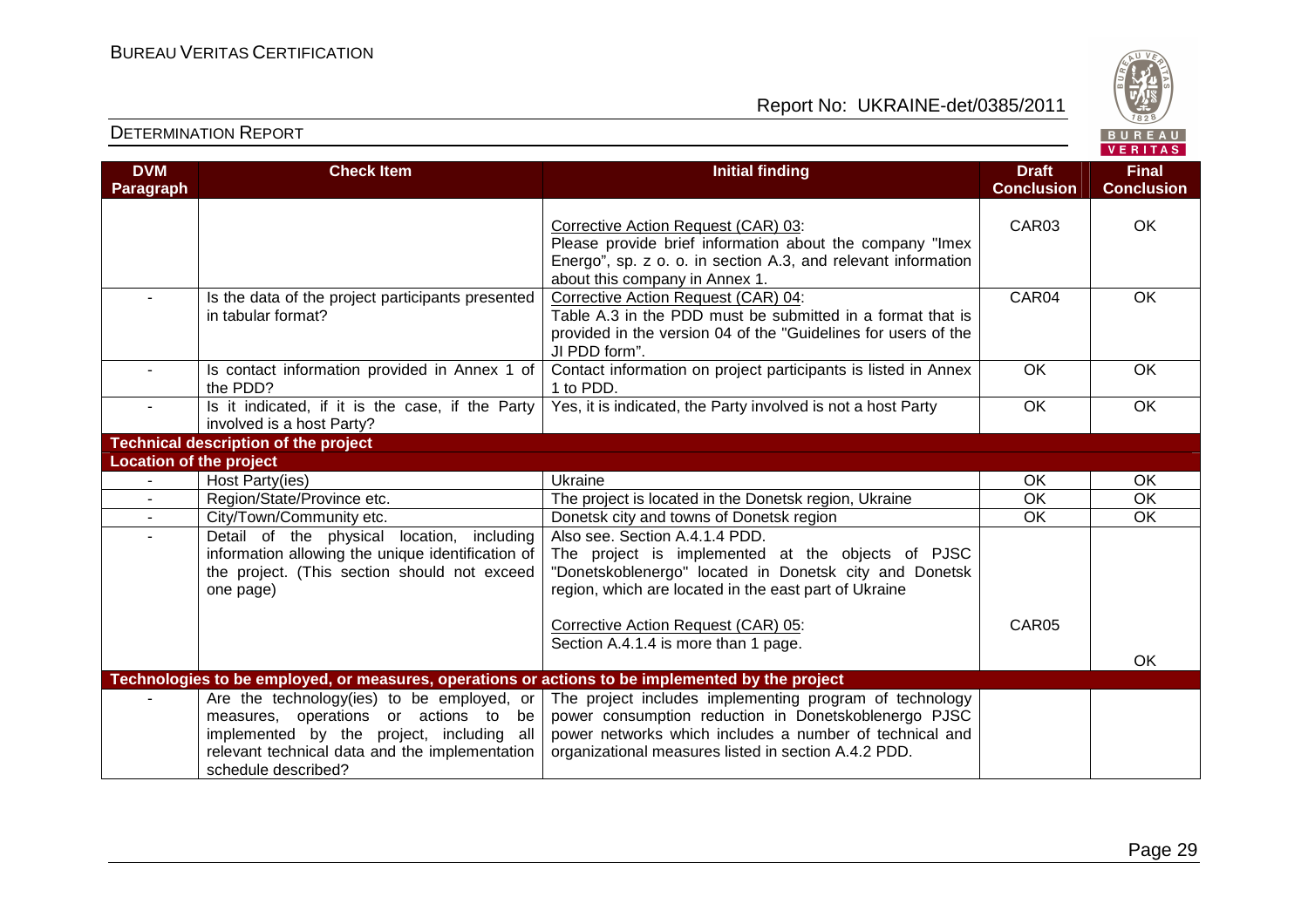Report No: UKRAINE-det/0385/2011



#### **VERITAS Check Item Initial finding Check Item Initial finding Check Item Initial finding Check Item Initial finding Check DVM Final Paragraph Conclusion Conclusion** Corrective Action Request (CAR) 06: CAR06 OK Implementation schedule is not described. **Brief explanation of how the anthropogenic emissions of greenhouse gases by sources are to be reduced by the proposed JI project, including why the emission reductions would not occur in the absence of the proposed project, taking into account national and/or sectoral policies and circumstances** - | Is it stated how anthropogenic GHG emission Reduction of technological losses of electricity in the power OK OK reductions are to be achieved? (This section network of the company has reduced CO2 emissions that should not exceed one page) resulted due to the generation of lost electricity.CL01 **OK** - **Is it provided the estimation of emission** Clarification Request (CL) 01:reductions over the crediting period? Please include in this section the reference on thecorresponding Excel file with the calculations. Clarification Request (CL) 02:CL02 **OK**  Please number the tables with information of the estimates (calculations) of emission reductions. - Is it provided the estimated annual reduction for Yes, the estimated annual reduction for the chosen crediting OK OK period in tCO2e is provided. the chosen credit period in tCO2e? - | Are the data from questions above presented in Yes. OK OK tabular format? **Estimated amount of emission reductions over the crediting period** - | Is the length of the crediting period Indicated? | Yes, leight of crediting period is 22 years (264 months). | OK | OK - Are estimates of total as well as annual and Yes, estimates of total as well as annual and average annual OK OK average annual emission reductions in tonnes emission reductions in tonnes of CO2 equivalent provided in section A.4.3.1 of PDD. of CO2 equivalent provided? **Project approvals by Parties**  19 Have the DFPs of all Parties listed as "Parties CL03 OK Clarification Request (CL) 03: involved" in the PDD provided written project Section A.5 PDD must specify the name of DFPs (parties approvals? involved) that will approve the project. 19 **Does the PDD identify at least the host Party** Yes, Ukraine is the Host Party. The Context Context of Context Context OK OK as a "Party involved"? 19 | Has the DFP of the host Party issued a written Corrective Action Request (CAR) 07: CAR07 | Pending project approval? No Letters of Approval of the project were issued by the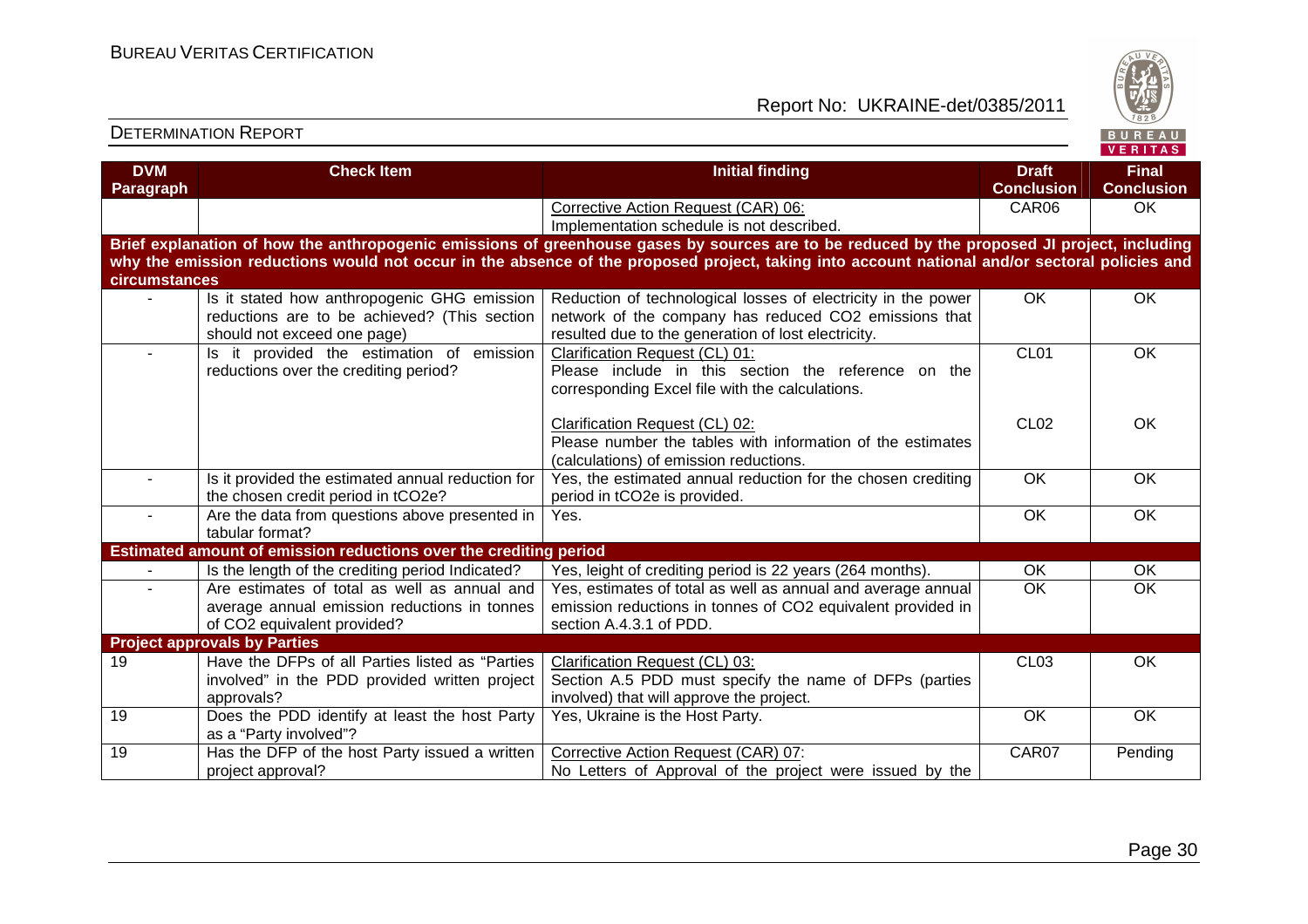

| <b>DVM</b>              | <b>Check Item</b>                                                                                                                                                                                                                                                                                                                                 | <b>Initial finding</b>                                                                                                                                                                                                   | <b>Draft</b>      | <b>Final</b>      |
|-------------------------|---------------------------------------------------------------------------------------------------------------------------------------------------------------------------------------------------------------------------------------------------------------------------------------------------------------------------------------------------|--------------------------------------------------------------------------------------------------------------------------------------------------------------------------------------------------------------------------|-------------------|-------------------|
| Paragraph               |                                                                                                                                                                                                                                                                                                                                                   |                                                                                                                                                                                                                          | <b>Conclusion</b> | <b>Conclusion</b> |
|                         |                                                                                                                                                                                                                                                                                                                                                   | parties involved.                                                                                                                                                                                                        |                   |                   |
| 20                      | Are all the written project approvals by Parties<br>involved unconditional?                                                                                                                                                                                                                                                                       | See CAR07 above.                                                                                                                                                                                                         | OK                | OK                |
|                         | Authorization of project participants by Parties involved                                                                                                                                                                                                                                                                                         |                                                                                                                                                                                                                          |                   |                   |
| 21                      | Is each of the legal entities listed as project<br>participants in the PDD authorized by a Party<br>involved, which is also listed in the PDD,<br>through:<br>- A written project approval by a Party<br>involved, explicitly indicating the name of the<br>legal entity? or<br>Any other form of project participant<br>$\overline{\phantom{0}}$ | See CAR07 above.                                                                                                                                                                                                         | OK                | OK                |
|                         | authorization in writing, explicitly indicating the<br>name of the legal entity?                                                                                                                                                                                                                                                                  |                                                                                                                                                                                                                          |                   |                   |
| <b>Baseline setting</b> |                                                                                                                                                                                                                                                                                                                                                   |                                                                                                                                                                                                                          |                   |                   |
| 22                      | Does the PDD explicitly indicate which of the<br>following approaches is used for identifying the<br>baseline?<br>- JI specific approach<br>- Approved CDM methodology approach                                                                                                                                                                   | Clarification Request (CL) 04:<br>Please specify which approach was used to identify the<br>baseline scenario and additionality:<br>• JI specific approach<br>• Approved CDM methodology approach.                       | CL <sub>04</sub>  | OK                |
|                         |                                                                                                                                                                                                                                                                                                                                                   | Corrective Action Request (CAR) 08:<br>Please provide date of baseline setting according to the<br>required format DD/MM/YYYY.                                                                                           | CAR08             | <b>OK</b>         |
|                         | JI specific approach only                                                                                                                                                                                                                                                                                                                         |                                                                                                                                                                                                                          |                   |                   |
| 23                      | Does the PDD provide a detailed theoretical<br>description in a complete and transparent<br>manner?                                                                                                                                                                                                                                               | Yes, the PDD provides a detailed theoretical description in a<br>complete and transparent manner.                                                                                                                        | <b>OK</b>         | OK                |
| 23                      | Does the PDD provide justification that the<br>baseline is established:<br>(a) By listing and describing plausible future<br>scenarios on the basis of conservative                                                                                                                                                                               | It is shown in the PDD in a reasonable way that the baseline<br>was determined by listing and describing plausible future<br>scenarios on the basis of conservative assumptions and<br>selecting the most plausible one. | $\overline{OK}$   | OK                |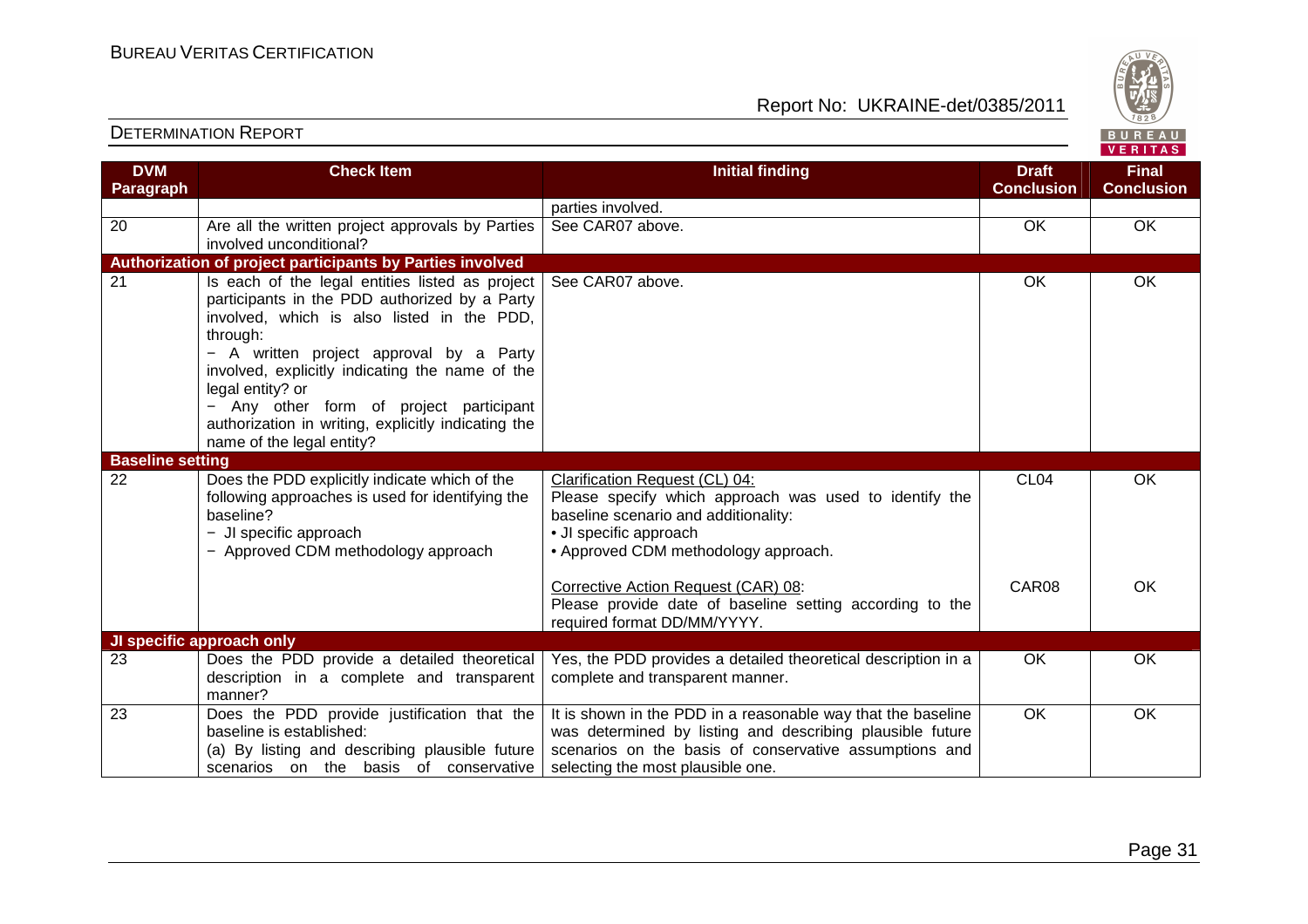

| assumptions and selecting the most plausible<br>one?<br>(b) Taking into account relevant national and/or<br>sectoral policies and circumstance?<br>- Are key factors that affect a baseline taken<br>into account?<br>(c) In a transparent manner with regard to the<br>of<br>approaches,<br>choice<br>assumptions,<br>methodologies, parameters, date sources and<br>key factors?<br>(d) Taking into account of uncertainties and<br>using conservative assumptions?<br>(e) In such a way that ERUs cannot be earned<br>for decreases in activity levels outside the<br>project or due to force majeure?<br>(f) By drawing on the list of standard variables<br>contained in appendix B to "Guidance on<br>criteria for baseline setting and monitoring", as<br>appropriate?<br><b>OK</b><br>If selected<br>elements or combinations<br>To determine the baseline scenario and demonstrate<br>OK<br>of<br><b>CDM</b><br>methodologies<br>additionality the "Combined tool to identify the baseline<br>approved<br>or<br>methodological tools for baseline setting are<br>scenario and demonstrate additionality" (Version 03.0.0) was<br>elements<br>used.<br>used, are<br>the selected<br>or<br>combinations together with the elements<br>supplementary developed by the project<br>participants in line with 23 above?<br>$\overline{OK}$<br>CO2 emission factor for the projects of reducing electricity<br>OK<br>If a multi-project emission factor is used, does<br>the PDD provide appropriate justification?<br>consumption for its transmission by Ukrainian electricity<br>networks was used for baseline emissions calculations. All<br>factors are justified.<br>Approved CDM methodology approach only<br>Does the PDD provide the title, reference<br>N/A<br><b>OK</b><br>26(a)<br>OK | <b>DVM</b>       | <b>Check Item</b> | <b>Initial finding</b> | <b>Draft</b>      | <b>Final</b>      |
|------------------------------------------------------------------------------------------------------------------------------------------------------------------------------------------------------------------------------------------------------------------------------------------------------------------------------------------------------------------------------------------------------------------------------------------------------------------------------------------------------------------------------------------------------------------------------------------------------------------------------------------------------------------------------------------------------------------------------------------------------------------------------------------------------------------------------------------------------------------------------------------------------------------------------------------------------------------------------------------------------------------------------------------------------------------------------------------------------------------------------------------------------------------------------------------------------------------------------------------------------------------------------------------------------------------------------------------------------------------------------------------------------------------------------------------------------------------------------------------------------------------------------------------------------------------------------------------------------------------------------------------------------------------------------------------------------------------------------------------------------------------------------------------------------|------------------|-------------------|------------------------|-------------------|-------------------|
|                                                                                                                                                                                                                                                                                                                                                                                                                                                                                                                                                                                                                                                                                                                                                                                                                                                                                                                                                                                                                                                                                                                                                                                                                                                                                                                                                                                                                                                                                                                                                                                                                                                                                                                                                                                                      | <b>Paragraph</b> |                   |                        | <b>Conclusion</b> | <b>Conclusion</b> |
|                                                                                                                                                                                                                                                                                                                                                                                                                                                                                                                                                                                                                                                                                                                                                                                                                                                                                                                                                                                                                                                                                                                                                                                                                                                                                                                                                                                                                                                                                                                                                                                                                                                                                                                                                                                                      |                  |                   |                        |                   |                   |
|                                                                                                                                                                                                                                                                                                                                                                                                                                                                                                                                                                                                                                                                                                                                                                                                                                                                                                                                                                                                                                                                                                                                                                                                                                                                                                                                                                                                                                                                                                                                                                                                                                                                                                                                                                                                      | 24               |                   |                        |                   |                   |
|                                                                                                                                                                                                                                                                                                                                                                                                                                                                                                                                                                                                                                                                                                                                                                                                                                                                                                                                                                                                                                                                                                                                                                                                                                                                                                                                                                                                                                                                                                                                                                                                                                                                                                                                                                                                      | $\overline{25}$  |                   |                        |                   |                   |
|                                                                                                                                                                                                                                                                                                                                                                                                                                                                                                                                                                                                                                                                                                                                                                                                                                                                                                                                                                                                                                                                                                                                                                                                                                                                                                                                                                                                                                                                                                                                                                                                                                                                                                                                                                                                      |                  |                   |                        |                   |                   |
|                                                                                                                                                                                                                                                                                                                                                                                                                                                                                                                                                                                                                                                                                                                                                                                                                                                                                                                                                                                                                                                                                                                                                                                                                                                                                                                                                                                                                                                                                                                                                                                                                                                                                                                                                                                                      |                  |                   |                        |                   |                   |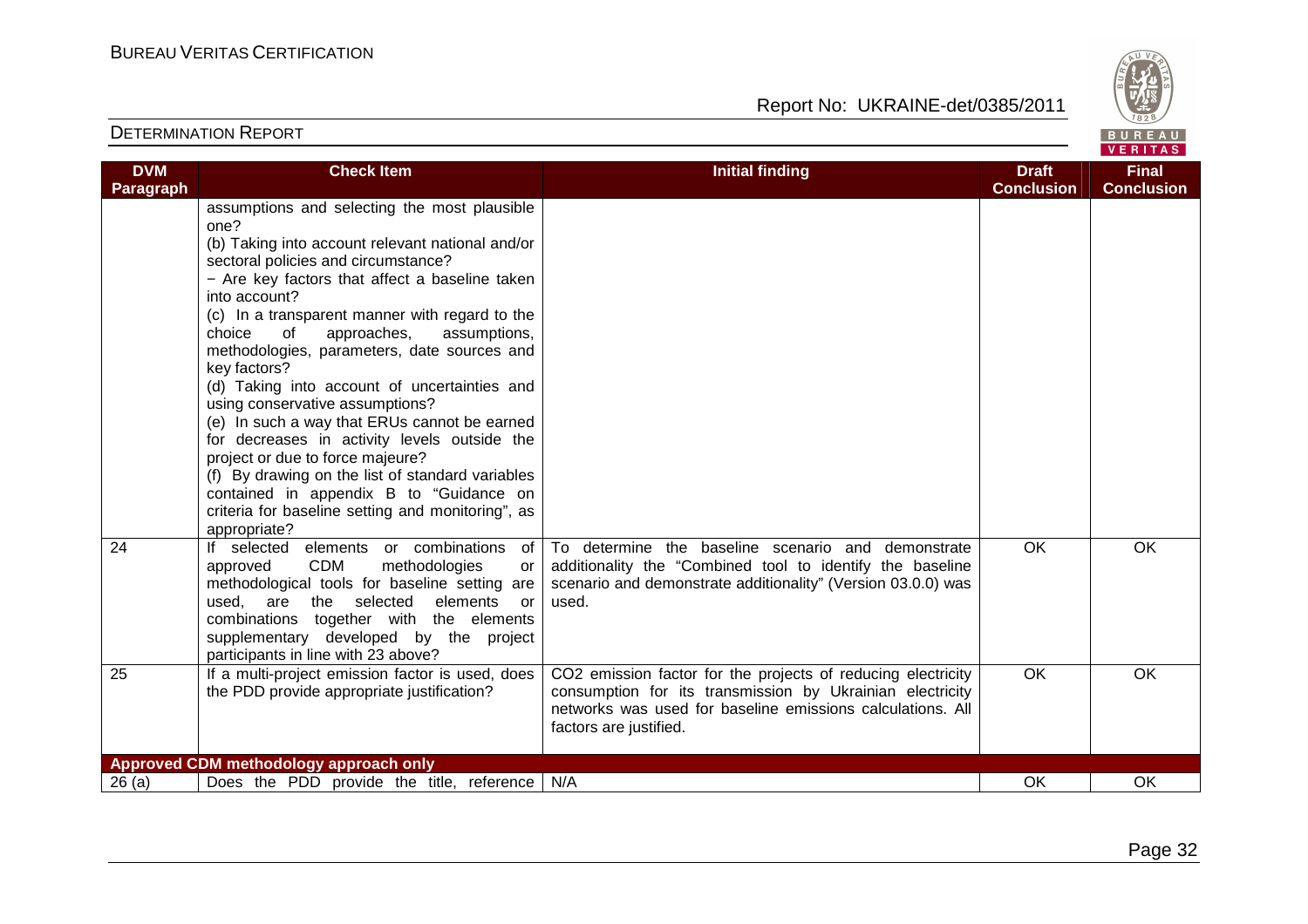

| <b>DVM</b>           | <b>Check Item</b>                                                                          | <b>Initial finding</b>                                        | <b>Draft</b>      | <b>Final</b>      |
|----------------------|--------------------------------------------------------------------------------------------|---------------------------------------------------------------|-------------------|-------------------|
| Paragraph            |                                                                                            |                                                               | <b>Conclusion</b> | <b>Conclusion</b> |
|                      | number and version of the approved CDM                                                     |                                                               |                   |                   |
|                      | methodology used?                                                                          |                                                               |                   |                   |
| 26(a)                | Is the approved CDM methodology the most                                                   | N/A                                                           | OK                | OK                |
|                      | recent valid version when the PDD is submitted                                             |                                                               |                   |                   |
|                      | for publication? If not, is the methodology still                                          |                                                               |                   |                   |
|                      | within the grace period (was the methodology<br>revised to a newer version in the past two |                                                               |                   |                   |
|                      | months)?                                                                                   |                                                               |                   |                   |
| 26(b)                | Does the PDD provide a description of why the                                              | N/A                                                           | OK                | OK                |
|                      | approved CDM methodology is applicable to                                                  |                                                               |                   |                   |
|                      | the project?                                                                               |                                                               |                   |                   |
| 26(c)                | Are all explanations, descriptions and analyses                                            | N/A                                                           | OK                | OK                |
|                      | pertaining to the baseline in the PDD made in                                              |                                                               |                   |                   |
|                      | accordance with the referenced                                                             |                                                               |                   |                   |
|                      | approved CDM methodology?                                                                  |                                                               |                   |                   |
| 26 <sub>(d)</sub>    | Is the baseline identified appropriately as a                                              | N/A                                                           | OK                | OK                |
|                      | result?                                                                                    |                                                               |                   |                   |
| <b>Additionality</b> |                                                                                            |                                                               |                   |                   |
|                      | JI specific approach only                                                                  |                                                               |                   |                   |
| 28                   | Does the PDD indicate which of the following                                               | The analysis of project additionality is presented in Section | OK                | OK                |
|                      | approaches for demonstrating additionality is                                              | B.1 of the PDD, it aims to demonstrate that the project       |                   |                   |
|                      | used?                                                                                      | scenario is not part of the specified baseline, and that the  |                   |                   |
|                      | Provision of traceable and transparent<br>(a)                                              | project will achieve GHG emissions reductions against to      |                   |                   |
|                      | information showing the baseline was identified                                            | baseline. The analysis was performed based on the latest      |                   |                   |
|                      | on the basis of conservative assumptions, that                                             | version of "Combined tool to identify the baseline scenario   |                   |                   |
|                      | the project scenario is not part of the identified                                         | and demonstrate additionality" (Version 03.0.0), which was    |                   |                   |
|                      | baseline scenario and that the project will lead                                           | approved by the CDM Executive Board and fully applied to JI   |                   |                   |
|                      | to emission reductions or enhancements of                                                  | projects.                                                     |                   |                   |
|                      | removals;                                                                                  |                                                               |                   |                   |
|                      | (b) Provision of traceable and transparent                                                 |                                                               |                   |                   |
|                      | information that an AIE has already positively                                             |                                                               |                   |                   |
|                      | determined that a comparable project (to be)                                               |                                                               |                   |                   |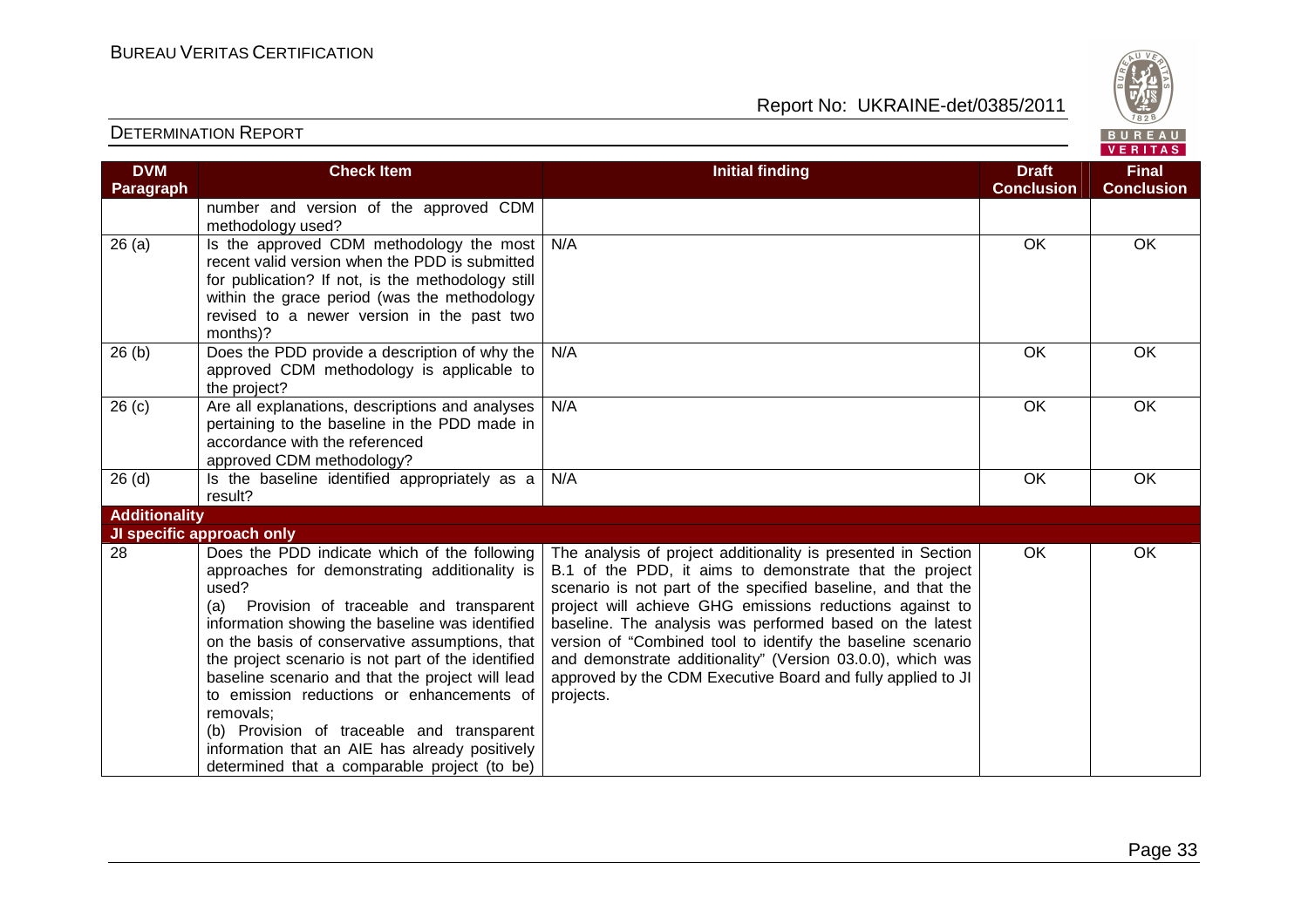

| <b>DVM</b><br>Paragraph | <b>Check Item</b>                                                                                                                                                                                                                                                                                         | <b>Initial finding</b>                                                                                                                                                            | <b>Draft</b><br><b>Conclusion</b> | <b>Final</b><br><b>Conclusion</b> |
|-------------------------|-----------------------------------------------------------------------------------------------------------------------------------------------------------------------------------------------------------------------------------------------------------------------------------------------------------|-----------------------------------------------------------------------------------------------------------------------------------------------------------------------------------|-----------------------------------|-----------------------------------|
|                         | implemented under comparable circumstances<br>has additionality;<br>(c) Application of the most recent version of<br>the "Tool for the demonstration and<br>assessment of additionality. (allowing for a two-<br>month grace period) or any other method for<br>proving additionality approved by the CDM |                                                                                                                                                                                   |                                   |                                   |
|                         | Executive Board".                                                                                                                                                                                                                                                                                         |                                                                                                                                                                                   |                                   |                                   |
| 29(a)                   | Does the PDD provide a justification of the<br>applicability of the approach with a clear and<br>transparent description?                                                                                                                                                                                 | Barrier analysis and common practice which applied<br>considered are good practice of additionality demonstration<br>of the project activity.                                     | OK                                | OK                                |
| 29(b)                   | Are additionality proofs provided?                                                                                                                                                                                                                                                                        | Corrective Action Request (CAR) 09:<br>In the PDD does not specify how the registration of this<br>project as JI project will help overcome identified<br>technological barriers. | CAR09                             | OK                                |
| 29 <sub>(c)</sub>       | Is the additionality demonstrated appropriately<br>as a result?                                                                                                                                                                                                                                           | See CAR09 above.                                                                                                                                                                  | OK                                | OK                                |
| $\overline{30}$         | If the approach 28 (c) is chosen, are all<br>explanations, descriptions and analyses made<br>in accordance with the selected tool or<br>method?                                                                                                                                                           | N/A                                                                                                                                                                               | $\overline{OK}$                   | OK                                |
|                         | <b>Approved CDM methodology approach only</b>                                                                                                                                                                                                                                                             |                                                                                                                                                                                   |                                   |                                   |
| 31(a)                   | Does the PDD provide the title, reference<br>number and version of the approved CDM<br>methodology used?                                                                                                                                                                                                  | N/A                                                                                                                                                                               | OK                                | OK                                |
| 31 <sub>(b)</sub>       | Does the PDD provide a description of why and<br>the<br>referenced<br><b>CDM</b><br>how<br>approved<br>methodology is applicable to the project?                                                                                                                                                          | N/A                                                                                                                                                                               | OK                                | OK                                |
| 31 <sub>(c)</sub>       | Are all explanations, descriptions and analyses<br>with regard to additionality made in accordance<br>with the selected methodology?                                                                                                                                                                      | N/A                                                                                                                                                                               | OK                                | OK                                |
| 31 <sub>(d)</sub>       | Are additionality proofs provided?                                                                                                                                                                                                                                                                        | N/A                                                                                                                                                                               | OK                                | OK                                |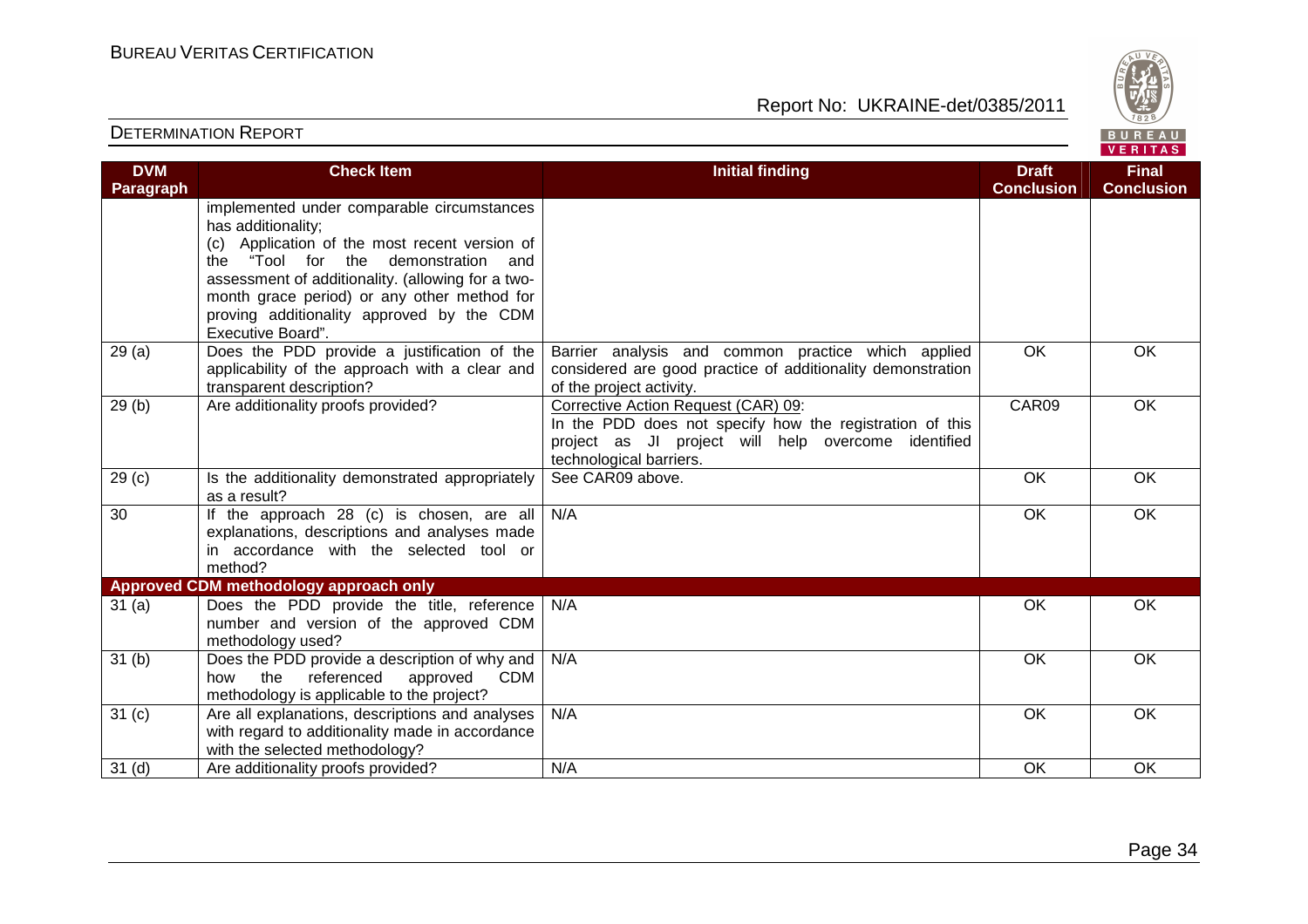Report No: UKRAINE-det/0385/2011



#### VERITAS **Check Item Initial finding Check Item Initial finding Check Item Initial finding Check Item Initial finding Check DVM Final Paragraph Conclusion Conclusion** 31 (e) Is the additionality demonstrated appropriately  $\big| N/A \big|$ N/A OK OK OK as a result? **Project boundary (applicable except for JI LULUCF projects) JI specific approach only**  32 (a) Does the project boundary defined in the PDDYes, the project boundary is defined in line with all presented OK OK encompass all anthropogenic emissions requirements. by sources of GHGs that are: (i) Under the control of the project participants? (ii) Reasonably attributable to the project? (iii) Significant? OK OK  $32(b)$  Is the project boundary defined on the basis of Yes, the project boundary is defined on the basis of a caseby-case assessment with regard to the criteria referred to in a case-by-case assessment with regard to the criteria referred to in 32 (a) above? 32 (a) above.  $32 (c)$  Are the delineation of the project boundary and Yes, project boundary is described by using figure 3a and 3b OK OK and in tabular form in Table 4. the gases and sources included appropriately described and justified in the PDD by using a figure or flow chart as appropriate? 32 (d) | Are all gases and sources included explicitly Clarification Request (CL) 05:CL05 OK stated, and the exclusions of any sources Please change the title of fourth column in Table 4 (Section related to the baseline or the project are B.3 PDD). Title "Included?" is recommended to be changed appropriately justified? on the "Included/Excluded" Clarification Request (CL) 06:CL06 **OK**  Precise figures numbering in the PDD. Corrective Action Request (CAR) 10: CAR10 OK During site visit to the company Donetskoblenergo PJSC determination team found that some equipment implemented within project activities (eg circuit breakers) included insulating gas (SF6). Please include the insulating gas to the list of project emissions.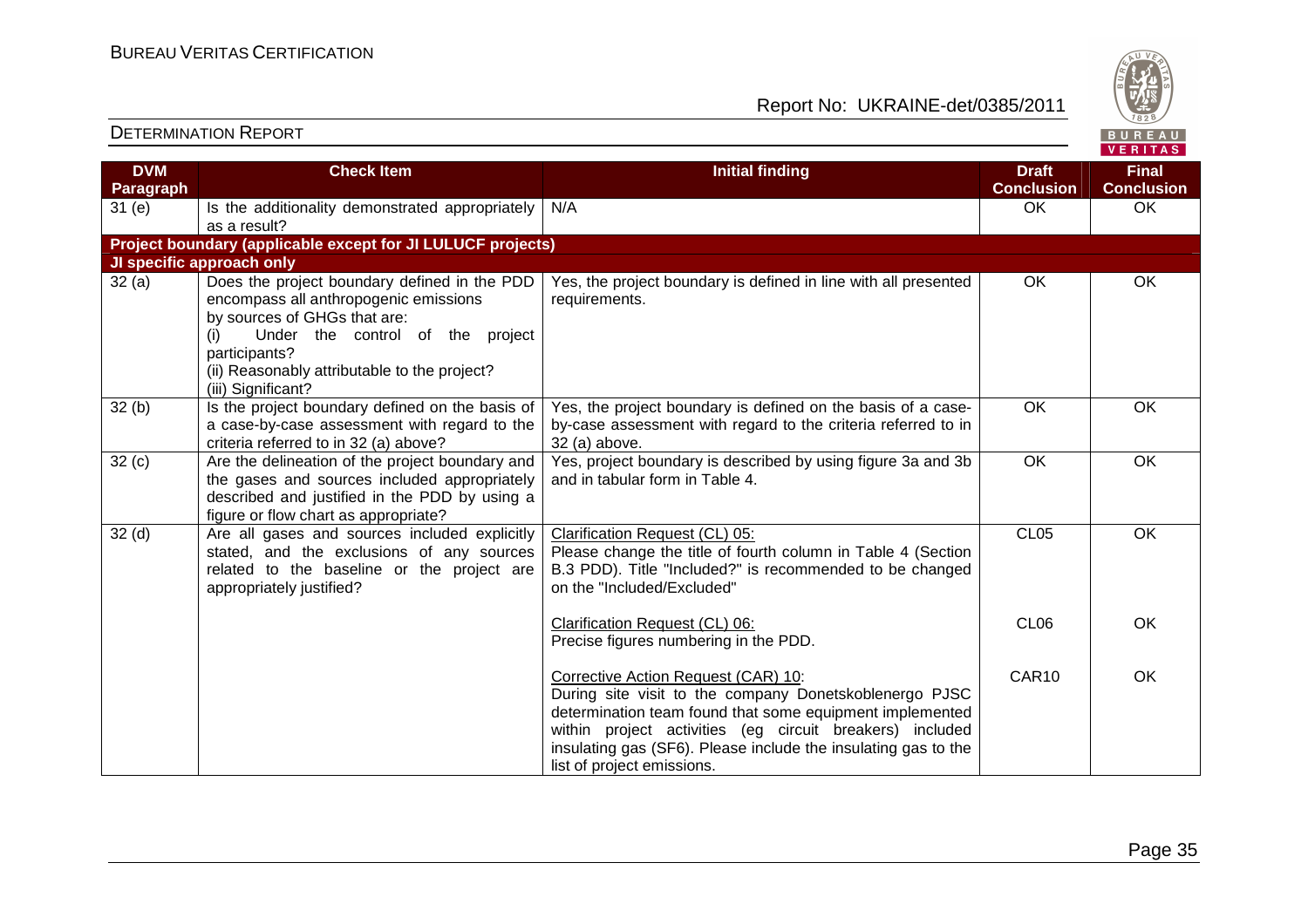

| <b>DVM</b><br>Paragraph | <b>Check Item</b>                                                                                                                                                                                                                                                                    | <b>Initial finding</b>                                                                                                                                                                                                                                                                         | <b>Draft</b><br><b>Conclusion</b> | <b>Final</b><br><b>Conclusion</b> |
|-------------------------|--------------------------------------------------------------------------------------------------------------------------------------------------------------------------------------------------------------------------------------------------------------------------------------|------------------------------------------------------------------------------------------------------------------------------------------------------------------------------------------------------------------------------------------------------------------------------------------------|-----------------------------------|-----------------------------------|
|                         | Approved CDM methodology approach only                                                                                                                                                                                                                                               |                                                                                                                                                                                                                                                                                                |                                   |                                   |
| 33                      | Is the project boundary defined in accordance<br>with the approved CDM methodology?                                                                                                                                                                                                  | N/A                                                                                                                                                                                                                                                                                            | OK                                | OK                                |
| <b>Crediting period</b> |                                                                                                                                                                                                                                                                                      |                                                                                                                                                                                                                                                                                                |                                   |                                   |
| 34(a)                   | Does the PDD state the starting date of the<br>which the<br>the<br>date<br>on<br>project as<br>implementation or construction or real action of<br>the project will begin or began?                                                                                                  | 01/08/2001-NERC Decree Nº801 from 01/08/2001. The<br>procedure of installation and revision of tariffs for licensees<br>in transmission of electric power to (local) networks and<br>powersupply according to regulated tariff. This date is the<br>date of the recognition of the JI project. | <b>OK</b>                         | OK                                |
| 34(a)                   | Is the starting date after the beginning of 2000?                                                                                                                                                                                                                                    | Yes.                                                                                                                                                                                                                                                                                           | OK                                | OK                                |
| 34(b)                   | Does the PDD state the expected operational<br>lifetime of the project in years and months?                                                                                                                                                                                          | 25 years (300 months)                                                                                                                                                                                                                                                                          | OK                                | OK                                |
| 34 <sub>(c)</sub>       | Does the PDD state the length of the crediting<br>period in years and months?                                                                                                                                                                                                        | 22 years (264 months)                                                                                                                                                                                                                                                                          | OK                                | OK                                |
| 34 <sub>(c)</sub>       | Is the starting date of the crediting period on or<br>after the date of the first emission reductions or<br>enhancements of net removals generated by<br>the project?                                                                                                                | Yes, starting date of the crediting period is after the date the<br>first emission reductions generation.                                                                                                                                                                                      | $\overline{OK}$                   | $\overline{OK}$                   |
| 34 <sub>(d)</sub>       | Does the PDD state that the crediting period for<br>issuance of ERUs starts only after the<br>beginning of 2008 and does not extend beyond<br>the operational lifetime of the project?                                                                                               | Clarification Request (CL) 07:<br>Please specify that the crediting period of ERUs generating<br>started after the beginning of 2008 and continues over the<br>life cycle.                                                                                                                     | CL <sub>07</sub>                  | <b>OK</b>                         |
| 34 <sub>(d)</sub>       | If the crediting period extends beyond 2012,<br>does the PDD state that the extension is<br>subject to the host Party approval?<br>Are the estimates of emission reductions or<br>enhancements of net removals presented<br>separately for those until 2012 and those after<br>2012? | Clarification Request (CL) 08:<br>Please specify that crediting period extension beyond 2012<br>requires approval by the Host country.                                                                                                                                                         | CL08                              | OK                                |
| <b>Monitoring plan</b>  |                                                                                                                                                                                                                                                                                      |                                                                                                                                                                                                                                                                                                |                                   |                                   |
| 35                      | Does the PDD explicitly indicate which of the<br>following approaches is used?                                                                                                                                                                                                       | Clarification Request (CL) 09:<br>It seems that JI specific approach for monitoring plan                                                                                                                                                                                                       | CL <sub>09</sub>                  | OK                                |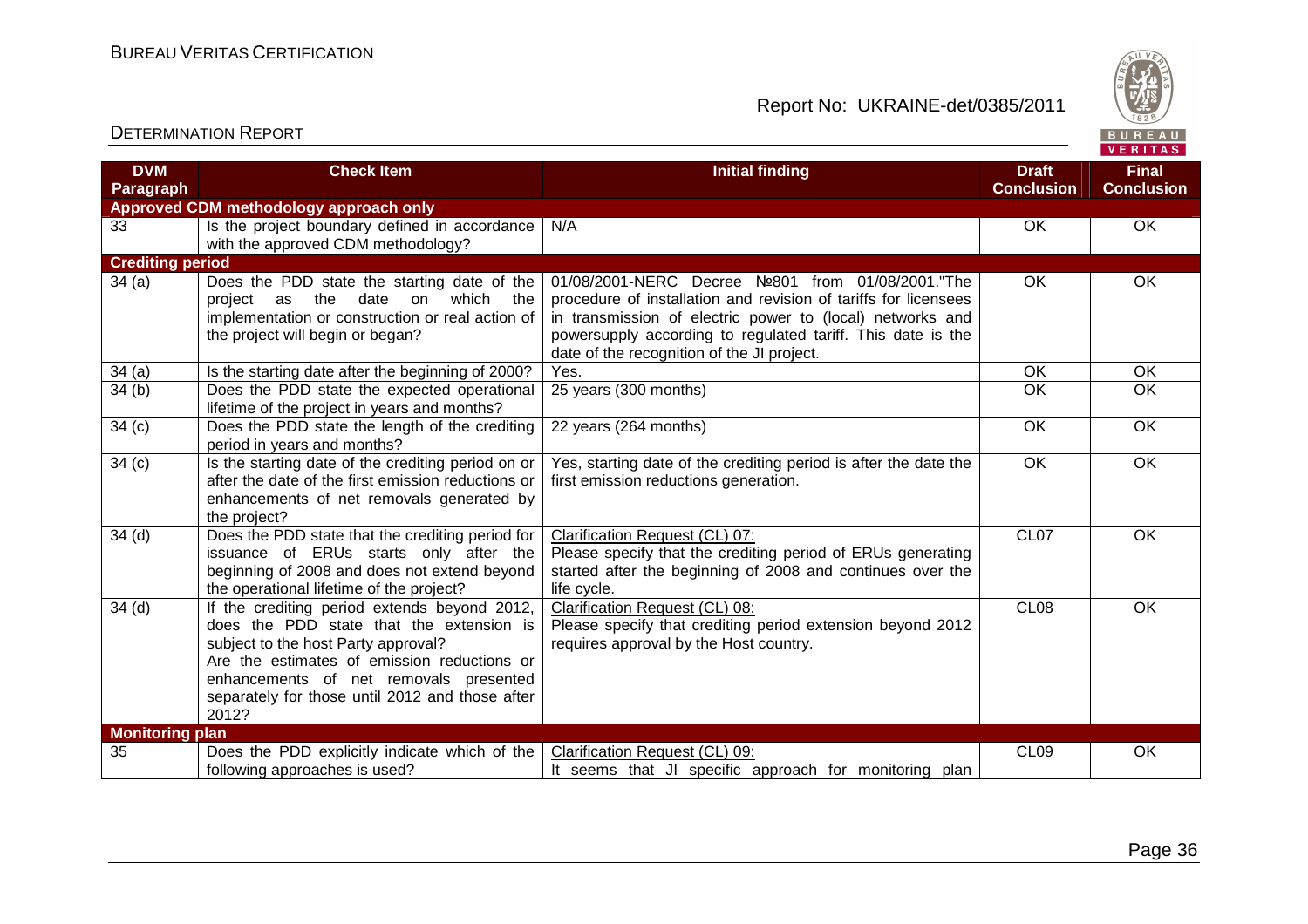

| <b>DVM</b><br>Paragraph | <b>Check Item</b>                                                                                                                                                                                                                                                                                                                                       | <b>Initial finding</b>                                                                                                                                                                                                                                                                                                                           | <b>Draft</b><br><b>Conclusion</b> | <b>Final</b><br><b>Conclusion</b> |
|-------------------------|---------------------------------------------------------------------------------------------------------------------------------------------------------------------------------------------------------------------------------------------------------------------------------------------------------------------------------------------------------|--------------------------------------------------------------------------------------------------------------------------------------------------------------------------------------------------------------------------------------------------------------------------------------------------------------------------------------------------|-----------------------------------|-----------------------------------|
|                         | - JI specific approach<br>- Approved CDM methodology approach                                                                                                                                                                                                                                                                                           | identification is used in the PDD, but it is not explicitly<br>indicated. Please clearly clarify in PDD what approach was<br>used.                                                                                                                                                                                                               |                                   |                                   |
|                         | JI specific approach only                                                                                                                                                                                                                                                                                                                               |                                                                                                                                                                                                                                                                                                                                                  |                                   |                                   |
| 36(a)                   | Does the monitoring plan describe:<br>- All relevant factors and key characteristics<br>that will be monitored?<br>- The period in which they will be monitored?<br>- All decisive factors for the control and<br>reporting of project performance?                                                                                                     | The approach of monitoring developed for this project<br>corresponds to assumptions and practices used in the<br>baseline approach. This approach to monitoring requires<br>monitoring and measurement of variables and parameters<br>necessary for quantitative determination of baseline and<br>project emission levels in transparent manner. |                                   |                                   |
|                         |                                                                                                                                                                                                                                                                                                                                                         | Clarification Request (CL) 10:<br>Please provide justification for choosing of the each<br>parameter used.                                                                                                                                                                                                                                       | <b>CL10</b>                       | <b>OK</b>                         |
| 36 <sub>(b)</sub>       | Does the monitoring plan specify the indicators,<br>constants and variables used that are reliable,<br>valid and provide transparent picture of the<br>emission reductions or enhancements of net<br>removals to be monitored?                                                                                                                          | See CL10 above.                                                                                                                                                                                                                                                                                                                                  | OK                                | OK                                |
| 36 <sub>(b)</sub>       | If default values are used:<br>- Are accuracy and reasonableness carefully<br>balanced in their selection?<br>Do the default values originate from<br>recognized sources?<br>- Are the default values supported by statistical<br>analyses providing reasonable confidence<br>levels?<br>- Are the default values presented in a<br>transparent manner? | Corrective Action Request (CAR) 11:<br>Used TPC rate include technical<br>and<br>commercial<br>consumption and losses. Commercial losses have no impact<br>on GHG emissions and must be excluded from calculations.                                                                                                                              | CAR11                             | OK                                |
| 36 (b) (i)              | For those values that are to be provided by the<br>project participants, does the monitoring plan<br>clearly indicate how the values are to be                                                                                                                                                                                                          | Yes. All procedures of selection and justification of<br>necessary values are described.                                                                                                                                                                                                                                                         | OK                                | OK                                |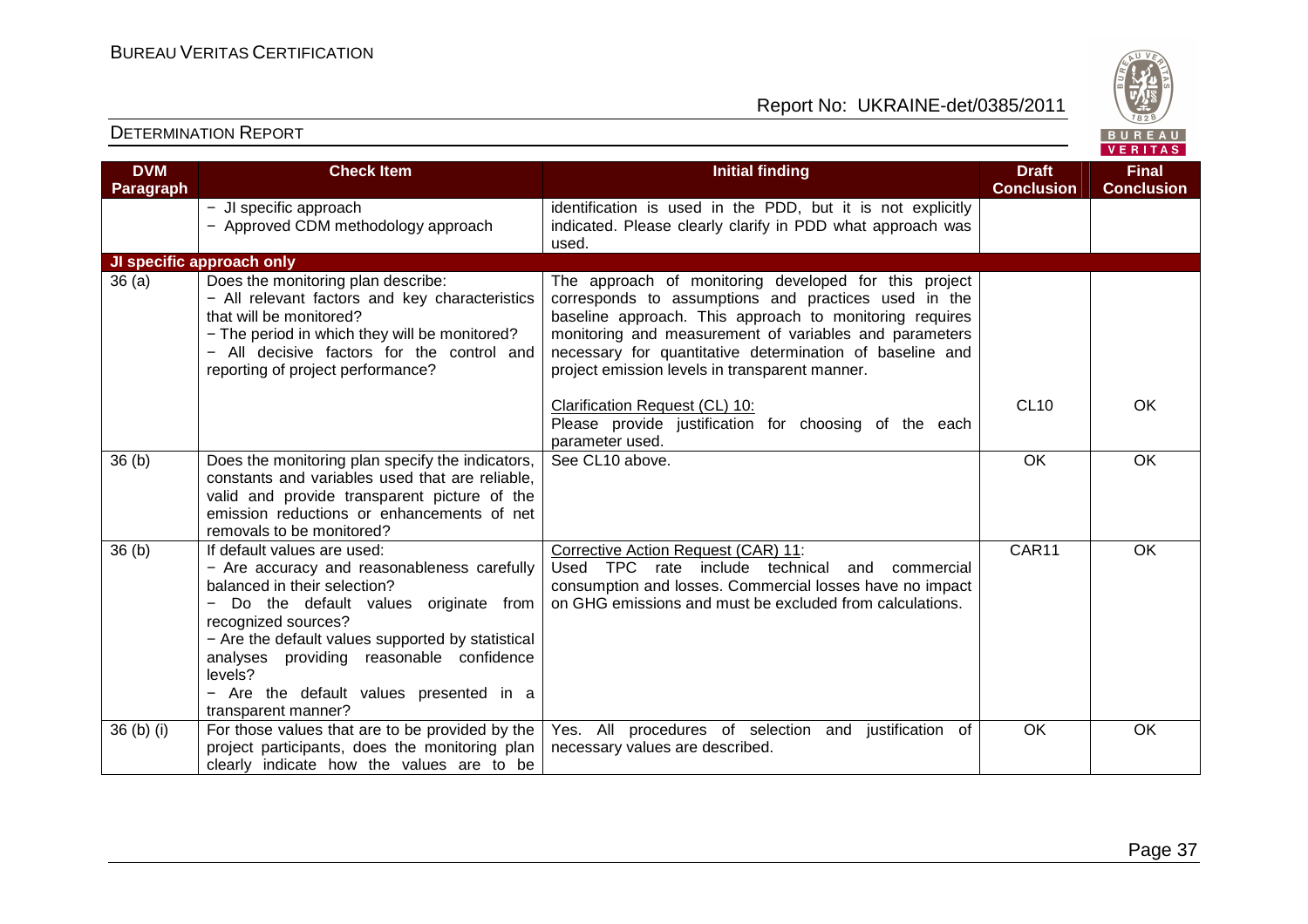

| <b>DVM</b><br>Paragraph | <b>Check Item</b>                                                                                                                                                                                                                                                                                                                                                                                                 | <b>Initial finding</b>                                                                                                                                                                                                                           | <b>Draft</b><br><b>Conclusion</b> | <b>Final</b><br><b>Conclusion</b> |
|-------------------------|-------------------------------------------------------------------------------------------------------------------------------------------------------------------------------------------------------------------------------------------------------------------------------------------------------------------------------------------------------------------------------------------------------------------|--------------------------------------------------------------------------------------------------------------------------------------------------------------------------------------------------------------------------------------------------|-----------------------------------|-----------------------------------|
|                         | selected and justified?                                                                                                                                                                                                                                                                                                                                                                                           |                                                                                                                                                                                                                                                  |                                   |                                   |
| 36 (b) (ii)             | For other values,<br>- Does the monitoring plan clearly indicate the<br>precise references from which these values are<br>taken?<br>- Is the conservativeness of the values<br>provided justified?                                                                                                                                                                                                                | Corrective Action Request (CAR) 12:<br>Please specify who is responsible for providing actual value<br>of CO2 emission factor for the projects of reducing electricity<br>consumption for its transmission by Ukrainian electricity<br>networks. | CAR12                             | $\overline{OK}$                   |
| 36 (b) (iii)            | For all data sources, does the monitoring plan<br>specify the procedures to be followed if<br>expected data are unavailable?                                                                                                                                                                                                                                                                                      | Corrective Action Request (CAR) 13:<br>Please indicate in PDD that the data monitored and required<br>for the project determination will be kept for two years after<br>the last transfer of project ERUs.                                       | CAR13                             | OK                                |
| 36 (b) (iv)             | Are International System Unit (SI units) used?                                                                                                                                                                                                                                                                                                                                                                    | Yes.                                                                                                                                                                                                                                             | OK                                | OK                                |
| 36(b)(v)                | Does the monitoring plan note any parameters,<br>coefficients, variables, etc. that are used to<br>calculate baseline emissions or net removals<br>but are obtained through monitoring?                                                                                                                                                                                                                           | Yes, Emission factors for the projects of reducing electricity<br>consumption for its transmission by Ukrainian electricity<br>networks are used to calculate baseline emissions but are<br>obtained through monitoring.                         | <b>OK</b>                         | OK                                |
| 36(b)(v)                | Is the use of parameters, coefficients,<br>variables, etc. consistent between the baseline<br>and monitoring plan?                                                                                                                                                                                                                                                                                                | Yes, use of parameters, coefficients, variables, etc. is<br>consistent between the baseline and monitoring plan.                                                                                                                                 | <b>OK</b>                         | OK                                |
| 36(c)                   | Does the monitoring plan draw on the list of<br>standard variables contained in appendix B of<br>"Guidance on criteria for baseline setting and<br>monitoring"?                                                                                                                                                                                                                                                   | Yes monitoring plan developed in line with "Guidance on<br>criteria for baseline setting and monitoring".                                                                                                                                        | <b>OK</b>                         | OK                                |
| 36 <sub>(d)</sub>       | Does the monitoring plan explicitly and clearly<br>distinguish:<br>(i) Data and parameters that are not monitored<br>throughout the crediting period, but are<br>determined only once (and thus remain fixed<br>throughout the crediting period), and that are<br>available already at the stage of determination?<br>(ii) Data and parameters that are not monitored<br>throughout the crediting period, but are | Yes, all relevant parameters are described (see section D.1<br>of PDD).                                                                                                                                                                          | OK                                | OK                                |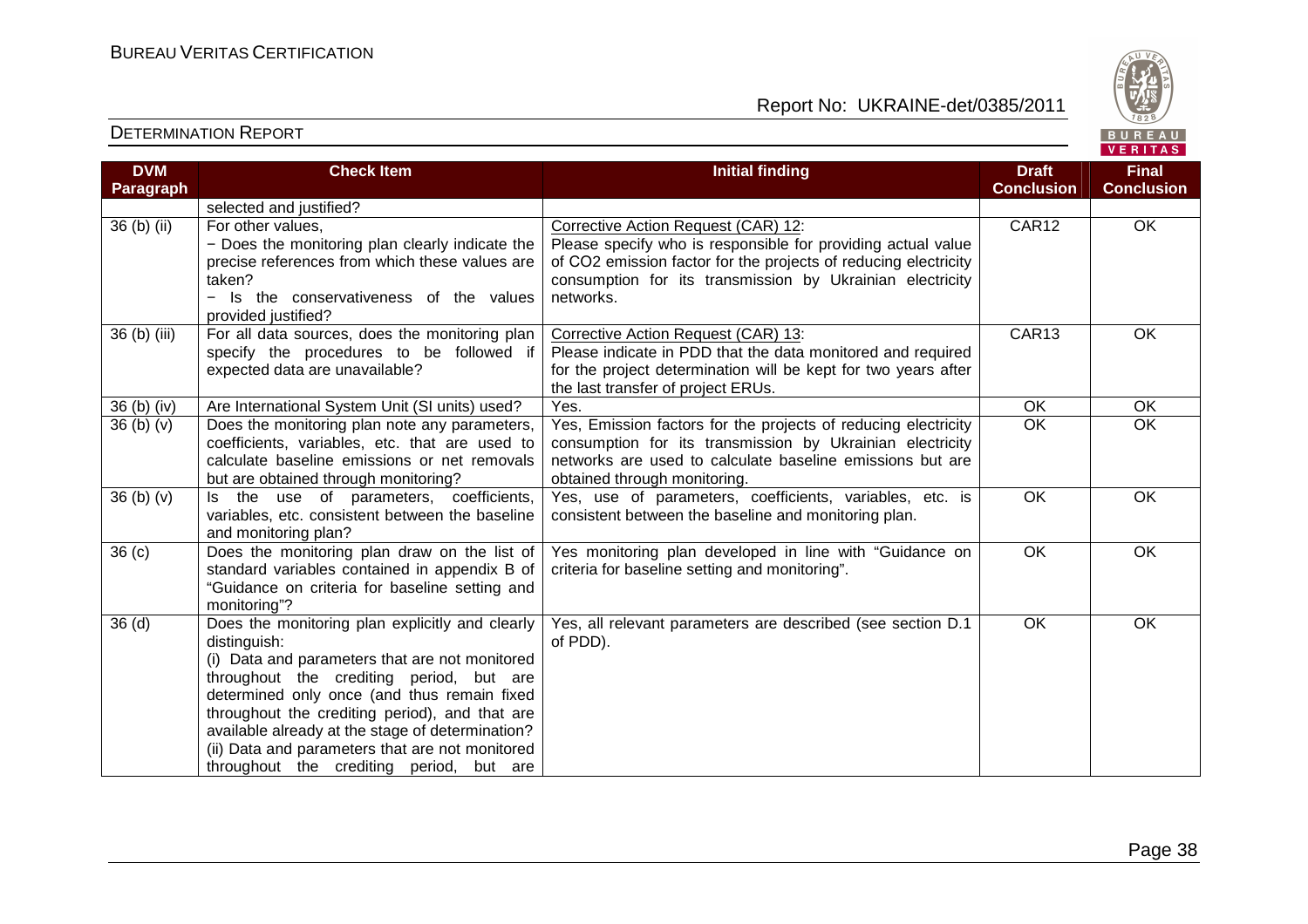

| <b>DVM</b><br><b>Paragraph</b> | <b>Check Item</b>                                                                                                                                                                                                                                                                              | <b>Initial finding</b>                                                                                                                                                                                                                                                                                                                                                                          | <b>Draft</b><br><b>Conclusion</b> | <b>Final</b><br><b>Conclusion</b> |
|--------------------------------|------------------------------------------------------------------------------------------------------------------------------------------------------------------------------------------------------------------------------------------------------------------------------------------------|-------------------------------------------------------------------------------------------------------------------------------------------------------------------------------------------------------------------------------------------------------------------------------------------------------------------------------------------------------------------------------------------------|-----------------------------------|-----------------------------------|
|                                | determined only once (and thus remain fixed<br>throughout the crediting period), but that are<br>not already available at the stage of<br>determination?<br>(iii) Data and parameters that are monitored<br>throughout the crediting period?                                                   |                                                                                                                                                                                                                                                                                                                                                                                                 |                                   |                                   |
| 36(e)                          | Does the monitoring plan describe the methods<br>employed for data monitoring (including its<br>frequency) and recording?                                                                                                                                                                      | The table in section D.1.1 PDD defined time (regularity) of<br>monitoring and information sources with respect to all<br>parameters and data to be monitored.                                                                                                                                                                                                                                   | <b>OK</b>                         | OK                                |
| 36(f)                          | Does the monitoring plan elaborate<br>all<br>algorithms and formulae used<br>for<br>the<br>estimation/calculation<br>baseline<br>of<br>emissions/removals<br>and<br>project<br>emissions/removals or direct monitoring of<br>emission reductions from the project, leakage,<br>as appropriate? | All the algorithms and formulas used to calculate emissions<br>for the baseline and project scenarios are described and<br>explained in the PDD.                                                                                                                                                                                                                                                | OK                                | OK                                |
| 36 $(f)$ $(i)$                 | underlying<br>rationale<br>Is the<br>for<br>the<br>algorithms/formulae explained?                                                                                                                                                                                                              | Yes, all necessary algorithms and formulae are clearly<br>described.                                                                                                                                                                                                                                                                                                                            | <b>OK</b>                         | <b>OK</b>                         |
| 36 (f) (ii)                    | Are consistent variables, equation formats,<br>subscripts etc. used?                                                                                                                                                                                                                           | Yes, all variables, equation format, subscripts etc. used<br>consistent.                                                                                                                                                                                                                                                                                                                        | OK                                | OK                                |
| 36 (f) (iii)                   | Are all equations numbered?                                                                                                                                                                                                                                                                    | Yes.                                                                                                                                                                                                                                                                                                                                                                                            | $\overline{OK}$                   | OK                                |
| 36 (f) (iv)                    | Are all variables, with units indicated defined?                                                                                                                                                                                                                                               | Yes.                                                                                                                                                                                                                                                                                                                                                                                            | OK                                | OK                                |
| 36 $(f)(v)$                    | the<br>conservativeness<br>of<br>ls.<br>the<br>algorithms/procedures justified?                                                                                                                                                                                                                | See CAR11 above.                                                                                                                                                                                                                                                                                                                                                                                | OK                                | OK                                |
| 36 $(f)(v)$                    | To the extent possible, are methods to<br>quantitatively account for uncertainty in key<br>parameters included?                                                                                                                                                                                | The level of uncertainty of data is specified in the table of<br>quality control and quality assurance procedures (see<br>Section D.2 of PDD).<br>Taking into account that all used data and parameters are<br>defined according to the current and accepted standards and<br>methods based on official data and results of measurements<br>by calibrated measuring equipment with the relevant | $\overline{OK}$                   | $\overline{OK}$                   |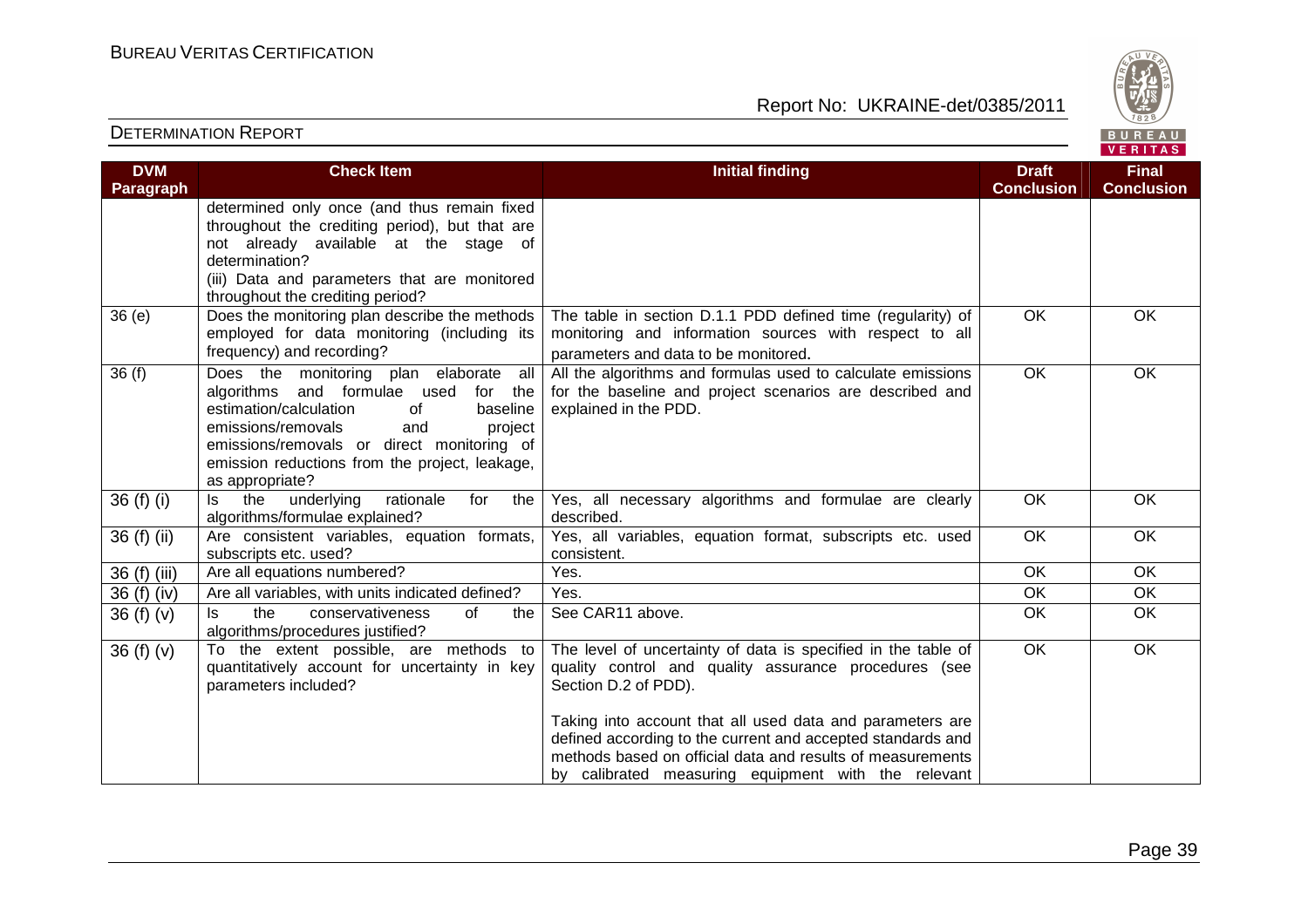

| <b>DVM</b>        | <b>Check Item</b>                                                                                                                                                                                                                                                                                 | <b>Initial finding</b>                                                                                                                                      | <b>Draft</b>      | <b>Final</b>      |
|-------------------|---------------------------------------------------------------------------------------------------------------------------------------------------------------------------------------------------------------------------------------------------------------------------------------------------|-------------------------------------------------------------------------------------------------------------------------------------------------------------|-------------------|-------------------|
| Paragraph         |                                                                                                                                                                                                                                                                                                   |                                                                                                                                                             | <b>Conclusion</b> | <b>Conclusion</b> |
|                   |                                                                                                                                                                                                                                                                                                   | accuracy their level of uncertainty is defined as low.                                                                                                      |                   |                   |
| 36(f)(vi)         | Is consistency between the elaboration of the<br>baseline scenario and the procedure for<br>calculating the emissions or net removals of the<br>baseline ensured?                                                                                                                                 | Yes.                                                                                                                                                        | OK                | OK                |
| 36 (f) (vii)      | Are any parts of the algorithms or formulae that<br>are not self-evident explained?                                                                                                                                                                                                               | No, all algorithms and formulas clearly explained                                                                                                           | OK                | <b>OK</b>         |
| 36 (f) (vii)      | Is it justified that the procedure is consistent<br>with standard technical procedures in the<br>relevant sector?                                                                                                                                                                                 | Yes.                                                                                                                                                        | OK                | OK                |
| 36 (f) (vii)      | Are references provided as necessary?                                                                                                                                                                                                                                                             | All necessary references provided.                                                                                                                          | OK                | <b>OK</b>         |
| 36 (f) (vii)      | Are implicit and explicit key assumptions<br>explained in a transparent manner?                                                                                                                                                                                                                   | Yes, all implicit and explicit assumptions are explained in a<br>transparent manner.                                                                        | $\overline{OK}$   | OK                |
| 36 (f) (vii)      | Is it clearly stated which assumptions and<br>significant<br>have<br>procedures<br>uncertainty<br>with them, and<br>associated<br>how such<br>uncertainty is to be addressed?                                                                                                                     | Used assumptions and procedures do not have significant<br>uncertainty.                                                                                     | $\overline{OK}$   | OK                |
| 36 (f) (vii)      | Is the uncertainty of key parameters described<br>and, where possible, is an uncertainty range at<br>95% confidence level for key parameters for<br>the calculation of emission reductions or<br>enhancements of net removals provided?                                                           | Uncertainty range was defined as low.                                                                                                                       | OK                | OK                |
| 36 <sub>(g)</sub> | Does the monitoring plan identify a national or<br>international monitoring standard if such<br>standard has to be and/or is applied to certain<br>aspects of the project?<br>Does the monitoring plan provide a reference<br>as to where a detailed description of the<br>standard can be found? | The monitoring plan identifies the national and international<br>monitoring standards applied to proposed project. All<br>relevant references are provided. | <b>OK</b>         | OK                |
| 36(h)             | Does the monitoring plan document statistical<br>techniques, if used for monitoring, and that they<br>are used in a conservative manner?                                                                                                                                                          | See CAR11 above.                                                                                                                                            | OK                | <b>OK</b>         |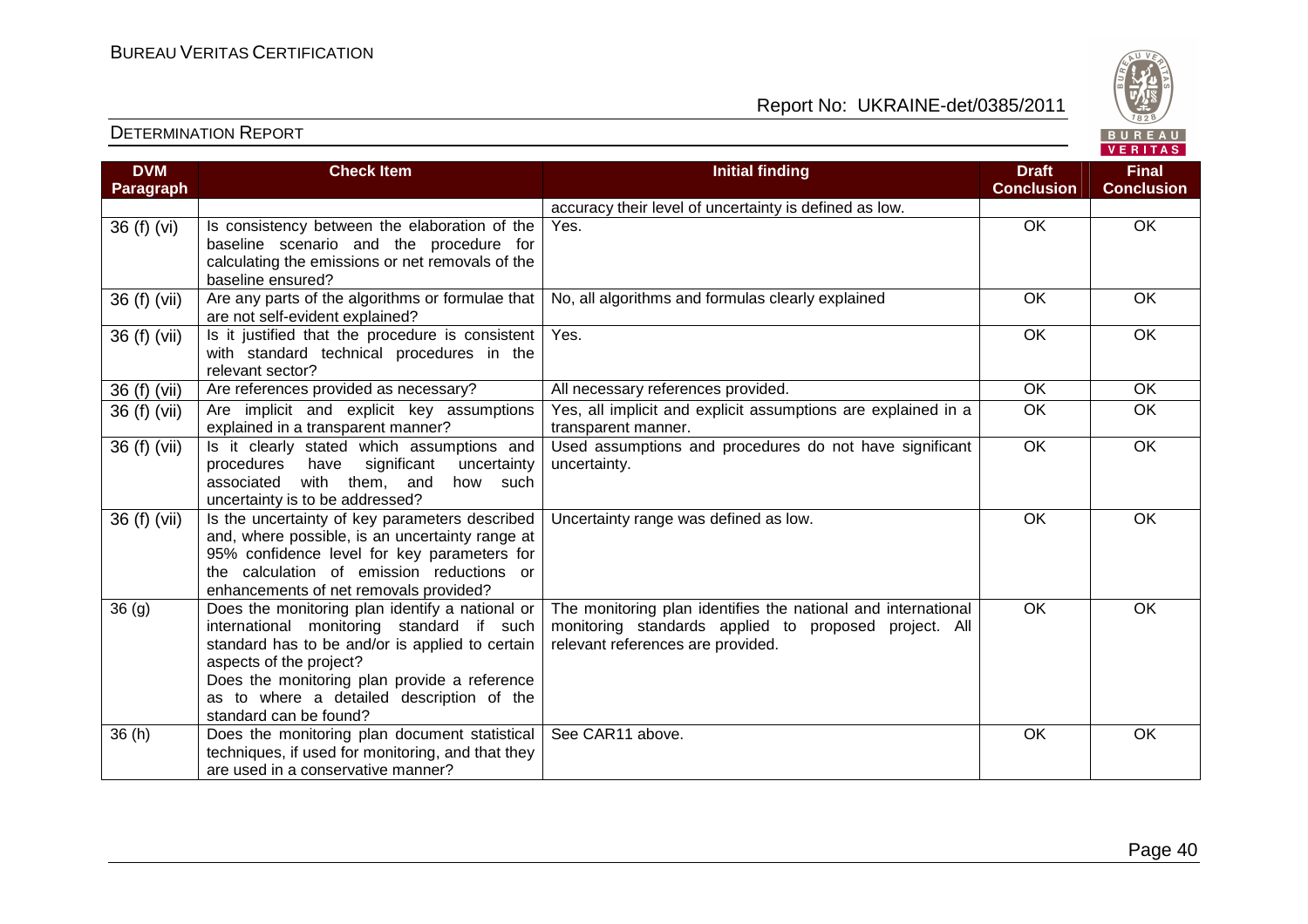

| <b>DVM</b><br>Paragraph | <b>Check Item</b>                                                                                                                                                                                                                                                                                                                    | <b>Initial finding</b>                                                                                                                                                                                                                                                                     | <b>Draft</b><br><b>Conclusion</b> | <b>Final</b><br><b>Conclusion</b> |
|-------------------------|--------------------------------------------------------------------------------------------------------------------------------------------------------------------------------------------------------------------------------------------------------------------------------------------------------------------------------------|--------------------------------------------------------------------------------------------------------------------------------------------------------------------------------------------------------------------------------------------------------------------------------------------|-----------------------------------|-----------------------------------|
| 36 (i)                  | Does the monitoring plan present the quality<br>assurance and control procedures for the<br>monitoring process, including, as appropriate,<br>information on calibration and on how records<br>on data and/or method validity and accuracy<br>are kept and made available upon request?                                              | The quality assurance and control procedures are described<br>in section D.2 of PDD.                                                                                                                                                                                                       | <b>OK</b>                         | OK                                |
| 36(j)                   | Does the monitoring plan clearly identify the<br>responsibilities and the authority regarding the<br>monitoring activities?                                                                                                                                                                                                          | Yes, the responsibilities and the authority regarding the<br>monitoring activities are clearly identified in section D.3 of<br>PDD. See CAR12 above.                                                                                                                                       | <b>OK</b>                         | OK                                |
| 36(k)                   | Does the monitoring plan, on the whole, reflect<br>good monitoring practices appropriate to the<br>project type?<br>If it is a JI LULUCF project, is the good practice<br>guidance developed by IPCC applied?                                                                                                                        | Corrective Action Request (CAR) 14:<br>Section D.1.5 of the PDD requires from project participants<br>to submit information about collection and archiving data on<br>the environment impact as well as references on relevant<br>norms of the host country. Please provide relevant data. | CAR14                             | OK                                |
| 36 (l)                  | Does the monitoring plan provide, in tabular<br>form, a complete compilation of the data that<br>need to be collected for its application,<br>including data that are measured or sampled<br>and data that are collected from other sources<br>but not including data that are calculated with<br>equations?                         | Yes, all used parameters are presented in sections D.1.1.1<br>and D.1.1.3 of PDD.                                                                                                                                                                                                          | <b>OK</b>                         | <b>OK</b>                         |
| 36(m)                   | Does the monitoring plan indicate that the data<br>monitored and required for verification are to be<br>kept for two years after the last transfer of<br>ERUs for the project?                                                                                                                                                       | See CAR13 above.                                                                                                                                                                                                                                                                           | OK                                | OK                                |
| 37                      | If selected elements or combinations<br>of<br>approved<br><b>CDM</b><br>methodologies<br><b>or</b><br>methodological tools are used for establishing<br>the monitoring plan, are the selected elements<br>or combination, together<br>with elements<br>supplementary developed by the project<br>participants in line with 36 above? | No selected elements or combinations of approved CDM<br>methodologies or methodological tools were used in the<br>monitoring plan.                                                                                                                                                         | OK                                | OK                                |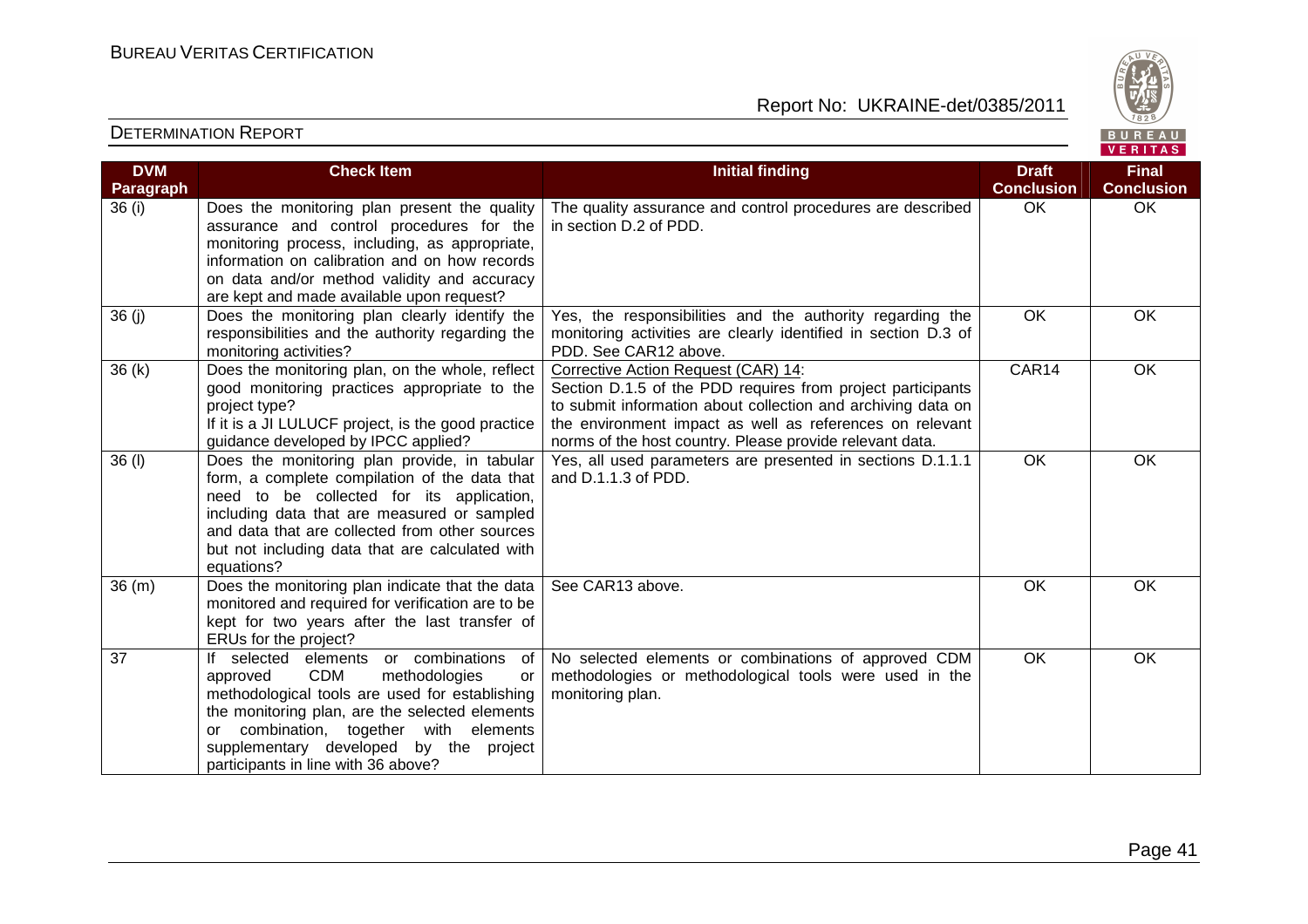Report No: UKRAINE-det/0385/2011



#### **VERITAS Check Item Initial finding Check Item Initial finding Check Item Initial finding Check Item Initial finding Check DVM Final Paragraph Conclusion Conclusion Approved CDM methodology approach only**  38 (a) Does the PDD provide the title, reference N/A OK OK OK number and version of the approved CDM methodology used? 38 (a)  $\vert$  Is the approved CDM methodology the most N/A OK OK OK recent valid version when the PDD is submitted for publication? If not, is the methodology still within the grace period (was the methodology revised to a newer version in the past two months)? 38 (b) Does the PDD provide a description of why the N/A OK OK OK approved CDM methodology is applicable to the project? 38 (c) Are all explanations, descriptions and analyses N/A OK OK OK pertaining to monitoring in the PDD made in accordance with the referenced approved CDM methodology?  $38$  (d)  $\vert$  Is the monitoring plan established appropriately N/A OK OK OK as a result? **Applicable to both JI specific approach and approved CDM methodology approach** 39 If the monitoring plan indicates overlapping There are no overlapping monitoring periods during the OK OK monitoring periods during the crediting period: crediting period. (a) Is the underlying project composed of clearly identifiable components for which emission reductions or enhancements of removals can be calculated independently? (b) Can monitoring be performed independently for each of these components (i.e. the data/parameters monitored for one component are not dependent on/effect data/parameters to be monitored for another component)? (c) Does the monitoring plan ensure that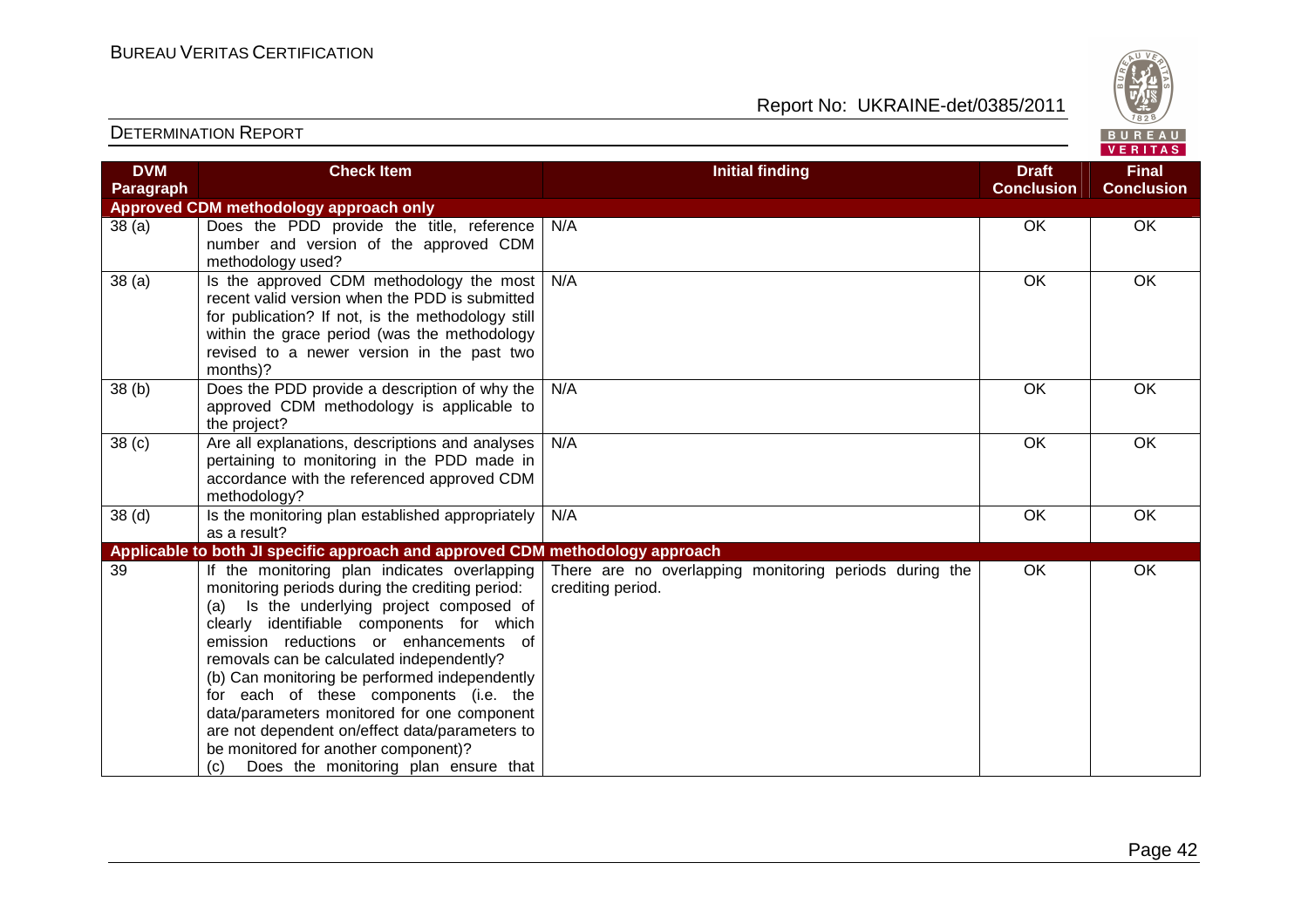Report No: UKRAINE-det/0385/2011



#### **VERITAS Check Item Initial finding Check Item Initial finding Check Item Initial finding Check Item Initial finding Check DVM Final Paragraph Conclusion Conclusion** monitoring is performed for all components and that in these cases all the requirements of the JI guidelines and further guidance by the JISC regarding monitoring are met? (d) Does the monitoring plan explicitly provide for overlapping monitoring periods of clearly defined project components, justify its need and state how the conditions mentioned in (a)-(c) are met? **Leakage JI specific approach only**  40 (a) Does the PDD appropriately describe an No leakage is expected in proposed project activity. The OK COK CONSERVIATION OR assessment of the potential leakage of the project and appropriately explain which sources of leakage are to be calculated and which can be neglected? 40 (b) Does the PDD provide a procedure for an ex No leakage is expected in proposed project activity. 600 OK OK OK ante estimate of leakage? **Approved CDM methodology approach only**  41 Are the leakage and the procedure for its N/A OK OK OK estimation defined in accordance with the approved CDM methodology? **Estimation of emission reductions or enhancements of net removals** 42 Does the PDD indicate which of the following Assessment of emissions or net removals in the baseline OK OK approaches it chooses? scenario and in the project scenario was used. (a) Assessment of emissions or net removals in the baseline scenario and in the project scenario (b) Direct assessment of emission reductions 43 **If the approach (a) in 42 is chosen, does the** Emissions for the project, baseline scenario and emission OK OK PDD provide ex ante estimates of: reductions were ex ante estimated. Results of estimations (a) Emissions or net removals for the project provided in section E of PDD and excel spreadsheets.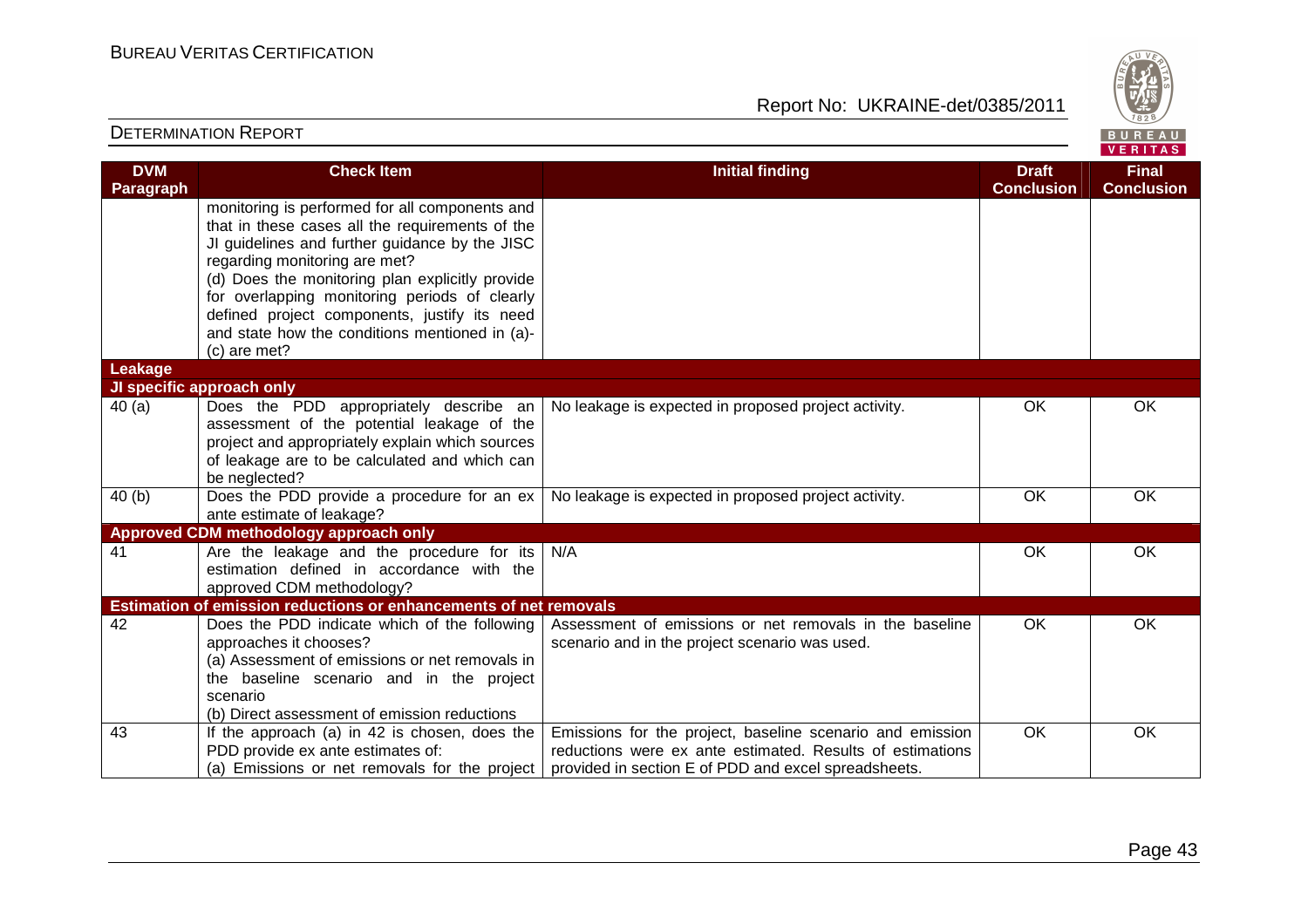

| <b>DVM</b><br>Paragraph | <b>Check Item</b>                                                                                                                                                                                                                                                                                                                                                                                                                                                                                                                                                                                                                                                                                                                                                        | <b>Initial finding</b>                                                                                                                                                                                                                                                                                                                    | <b>Draft</b><br><b>Conclusion</b> | <b>Final</b><br><b>Conclusion</b> |
|-------------------------|--------------------------------------------------------------------------------------------------------------------------------------------------------------------------------------------------------------------------------------------------------------------------------------------------------------------------------------------------------------------------------------------------------------------------------------------------------------------------------------------------------------------------------------------------------------------------------------------------------------------------------------------------------------------------------------------------------------------------------------------------------------------------|-------------------------------------------------------------------------------------------------------------------------------------------------------------------------------------------------------------------------------------------------------------------------------------------------------------------------------------------|-----------------------------------|-----------------------------------|
|                         | scenario (within the project boundary)?<br>(b) Leakage, as applicable?<br>(c) Emissions or net removals for the baseline<br>scenario (within the project boundary)?<br>(d) Emission reductions or enhancements of<br>net removals adjusted by leakage?                                                                                                                                                                                                                                                                                                                                                                                                                                                                                                                   |                                                                                                                                                                                                                                                                                                                                           |                                   |                                   |
| 44                      | If the approach (b) in 42 is chosen, does the<br>PDD provide ex ante estimates of:<br>(a) Emission reductions or enhancements of<br>net removals (within the project boundary)?<br>(b) Leakage, as applicable?<br>(c) Emission reductions or enhancements of<br>net removals adjusted by leakage?                                                                                                                                                                                                                                                                                                                                                                                                                                                                        | N/A                                                                                                                                                                                                                                                                                                                                       | $\overline{OK}$                   | OK                                |
| 45                      | For both approaches in 42<br>(a) Are the estimates in 43 or 44 given:<br>(i) On a periodic basis?<br>(ii) At least from the beginning until the end of<br>the crediting period?<br>(iii) On a source-by-source/sink-by-sink<br>basis?<br>(iv) For each GHG?<br>(v) In tones of CO2 equivalent, using global<br>warming potentials defined by decision<br>2/CP.3 or as subsequently revised in<br>accordance with Article 5 of the Kyoto<br>Protocol?<br>(b) Are the formula used for calculating the<br>estimates in 43 or 44 consistent throughout the<br>PDD?<br>(c) For calculating estimates in 43 or 44, are<br>key factors influencing the baseline emissions<br>or removals and the activity level of the project<br>and the emissions or net removals as well as | See CAR11 above.<br>Corrective Action Request (CAR) 15:<br>CO2 emission factor for the projects of reducing electricity<br>consumption for its transmission by Ukrainian electricity<br>networks provided in Order #43 dated 28/03/2010 was used<br>In ex-ante calculations. But this factor applicable only for<br>2010. Please correct. | CAR15                             | OK                                |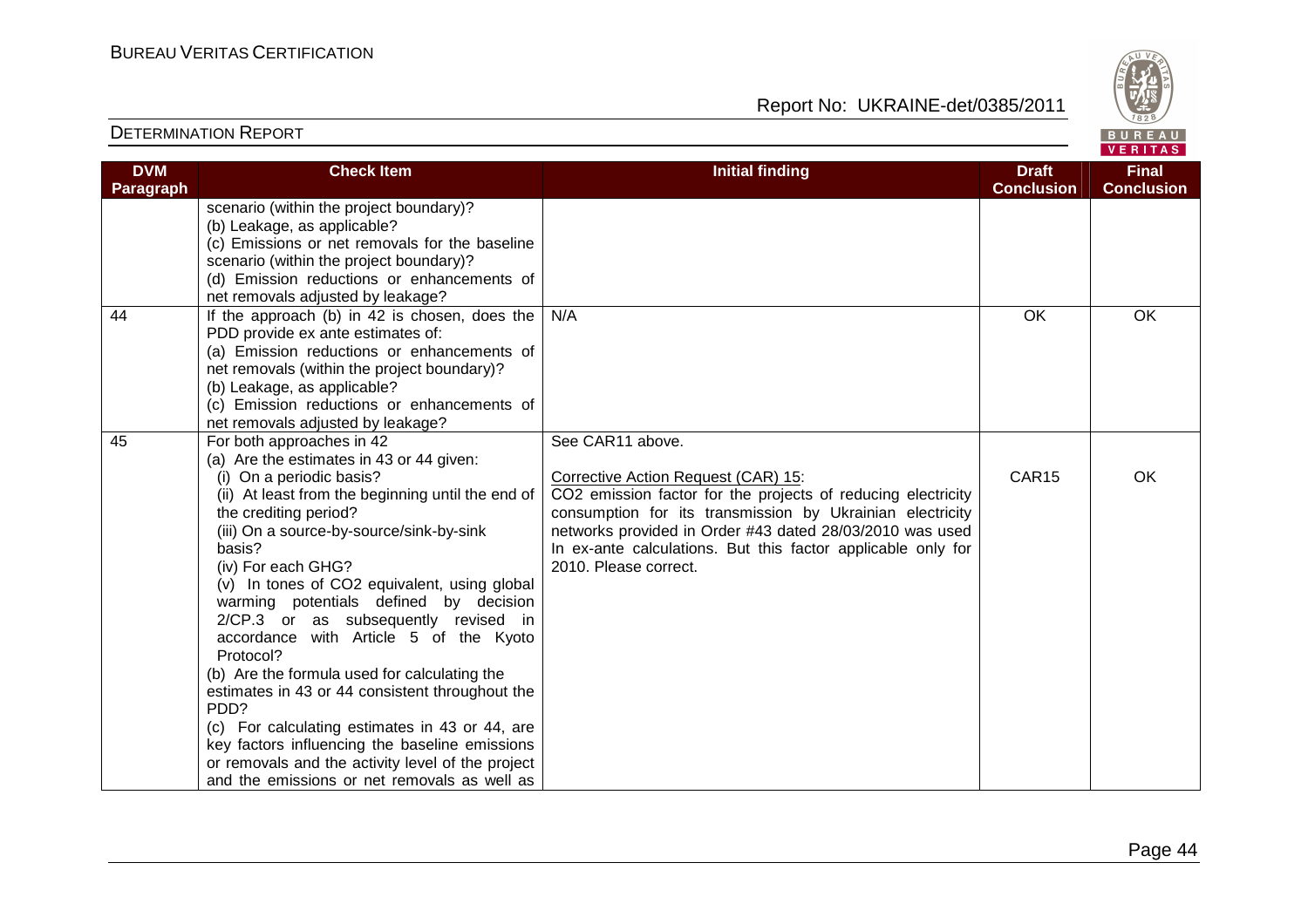

|                         |                                                                                                                                                                                                                                                                                                                                                                                                                                                                                                                                                                                                                                                                                                                                                                                                                                              |                                                                        |                                   | .                                 |
|-------------------------|----------------------------------------------------------------------------------------------------------------------------------------------------------------------------------------------------------------------------------------------------------------------------------------------------------------------------------------------------------------------------------------------------------------------------------------------------------------------------------------------------------------------------------------------------------------------------------------------------------------------------------------------------------------------------------------------------------------------------------------------------------------------------------------------------------------------------------------------|------------------------------------------------------------------------|-----------------------------------|-----------------------------------|
| <b>DVM</b><br>Paragraph | <b>Check Item</b>                                                                                                                                                                                                                                                                                                                                                                                                                                                                                                                                                                                                                                                                                                                                                                                                                            | <b>Initial finding</b>                                                 | <b>Draft</b><br><b>Conclusion</b> | <b>Final</b><br><b>Conclusion</b> |
|                         | risks associated with the project taken into<br>account, as appropriate?<br>(d) Are data sources used for calculating the<br>estimates in 43 or 44 clearly identified, reliable<br>and transparent?<br>(e) Are emission factors (including default<br>emission factors) if used for calculating the<br>estimates in 43 or 44 selected by carefully<br>balancing accuracy and reasonableness, and<br>appropriately justified of the choice?<br>(f) Is the estimation in 43 or 44 based on<br>conservative assumptions and the most<br>plausible scenarios in a transparent manner?<br>$(g)$ Are the estimates in 43 or 44 consistent<br>throughout the PDD?<br>(h) Is the annual average of estimated<br>emission reductions or enhancements of net<br>removals calculated by dividing the total<br>estimated<br>emission<br>reductions<br>or |                                                                        |                                   |                                   |
|                         | enhancements of net removals over the<br>crediting period by the total months of the<br>crediting period and multiplying by twelve?                                                                                                                                                                                                                                                                                                                                                                                                                                                                                                                                                                                                                                                                                                          |                                                                        |                                   |                                   |
| 46                      | If the calculation of the baseline emissions or<br>net removals is to be performed ex post, does<br>the PDD include an illustrative ex ante<br>emissions or net removals calculation?                                                                                                                                                                                                                                                                                                                                                                                                                                                                                                                                                                                                                                                        | Yes, the PDD include an illustrative ex ante emissions<br>calculation. | OK                                | OK                                |
|                         | Approved CDM methodology approach only                                                                                                                                                                                                                                                                                                                                                                                                                                                                                                                                                                                                                                                                                                                                                                                                       |                                                                        |                                   |                                   |
| 47(a)                   | Is the estimation of emission reductions or<br>enhancements of net removals made in<br>accordance with<br>the approved<br>CDM<br>methodology?                                                                                                                                                                                                                                                                                                                                                                                                                                                                                                                                                                                                                                                                                                | N/A                                                                    | OK                                | OK                                |
| 47 <sub>(b)</sub>       | Is the estimation of emission reductions or<br>enhancements of net removals presented in                                                                                                                                                                                                                                                                                                                                                                                                                                                                                                                                                                                                                                                                                                                                                     | N/A                                                                    | OK                                | OK                                |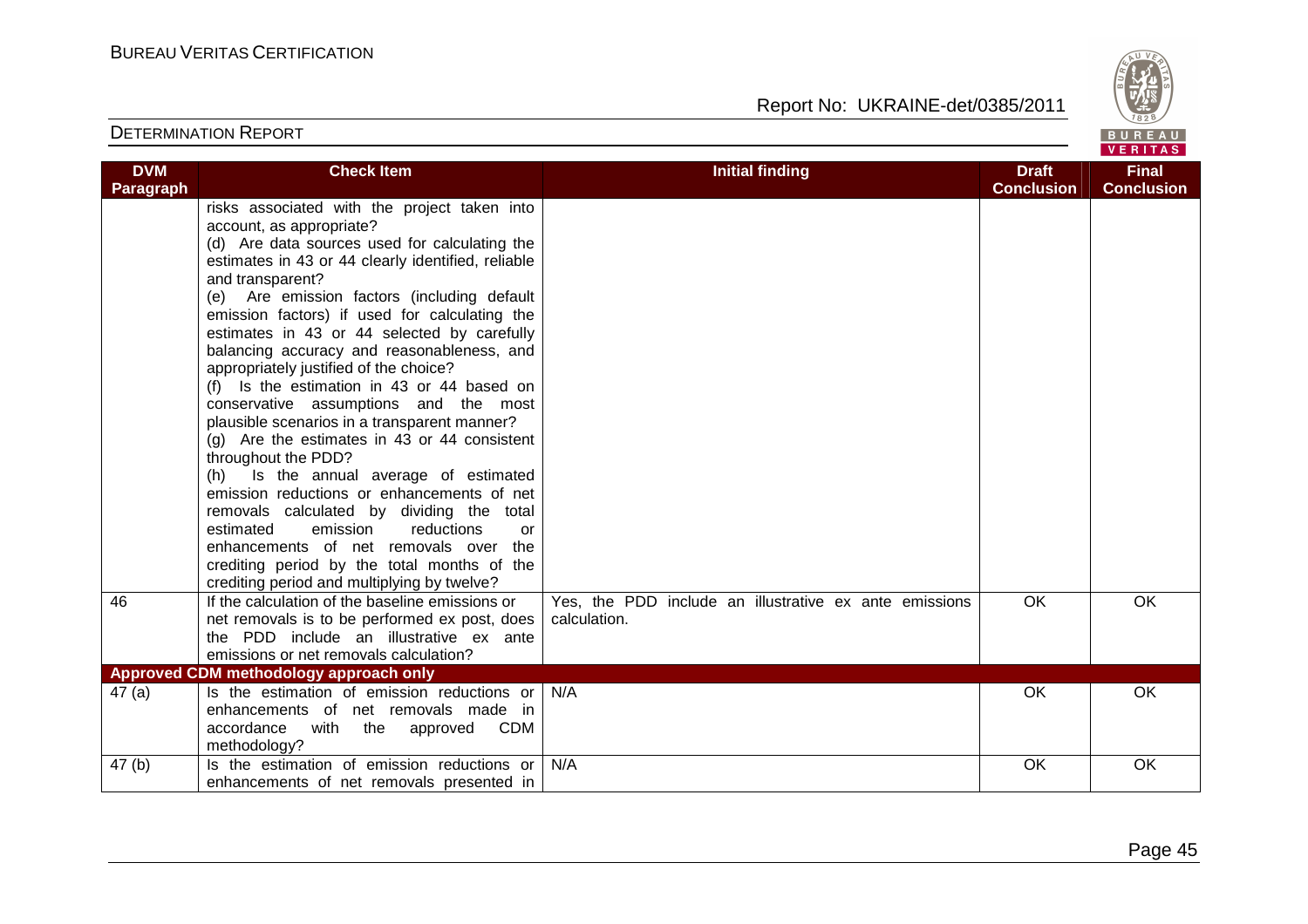

| <b>DVM</b>                                | <b>Check Item</b>                                                                                                                                                                                                                                                                                                                                                                                                                                                                                                                                                                                                                                                                                                                                                                                                                        | <b>Initial finding</b>                                                                                                                                          | <b>Draft</b><br><b>Conclusion</b> | <b>Final</b>      |
|-------------------------------------------|------------------------------------------------------------------------------------------------------------------------------------------------------------------------------------------------------------------------------------------------------------------------------------------------------------------------------------------------------------------------------------------------------------------------------------------------------------------------------------------------------------------------------------------------------------------------------------------------------------------------------------------------------------------------------------------------------------------------------------------------------------------------------------------------------------------------------------------|-----------------------------------------------------------------------------------------------------------------------------------------------------------------|-----------------------------------|-------------------|
| Paragraph<br><b>Environmental impacts</b> | the PDD:<br>- On a periodic basis?<br>- At least from the beginning until the end of<br>the crediting period?<br>- On a source-by-source/sink-by-sink basis?<br>- For each GHG?<br>$-$ In tones of $CO2$ equivalent, using global<br>warming potentials defined by decision 2/CP.3<br>or as subsequently revised in accordance with<br>Article 5 of the Kyoto Protocol?<br>- Are the formula used for calculating the<br>estimates consistent throughout the PDD?<br>- Are the estimates consistent throughout the<br>PDD?<br>- Is the annual average of estimated emission<br>reductions or enhancements of net removals<br>calculated by dividing the total estimated<br>emission reductions or enhancements of net<br>removals over the crediting period by the total<br>months of the crediting period and multiplying<br>by twelve? |                                                                                                                                                                 |                                   | <b>Conclusion</b> |
| 48(a)                                     | Does the PDD list and attach documentation on<br>the analysis of the environmental impacts of<br>the project, including transboundary impacts, in<br>accordance with procedures as determined by<br>the host Party?                                                                                                                                                                                                                                                                                                                                                                                                                                                                                                                                                                                                                      | Corrective Action Request (CAR) 16:<br>There is no information on transboundary impacts in the<br>PDD.                                                          | CAR16                             | OK                |
| 48 (b)                                    | If the analysis in 48 (a) indicates that the<br>environmental<br>impacts<br>considered<br>are<br>significant by the project participants or the<br>host Party, does the PDD provide conclusion<br>and all references to supporting documentation<br>an environmental impact assessment<br>οf                                                                                                                                                                                                                                                                                                                                                                                                                                                                                                                                             | No significant environmental impacts related to project<br>implementation<br>are<br>expected.<br>Therefore<br>separate<br>environmental impact is not required. | OK                                | OK                |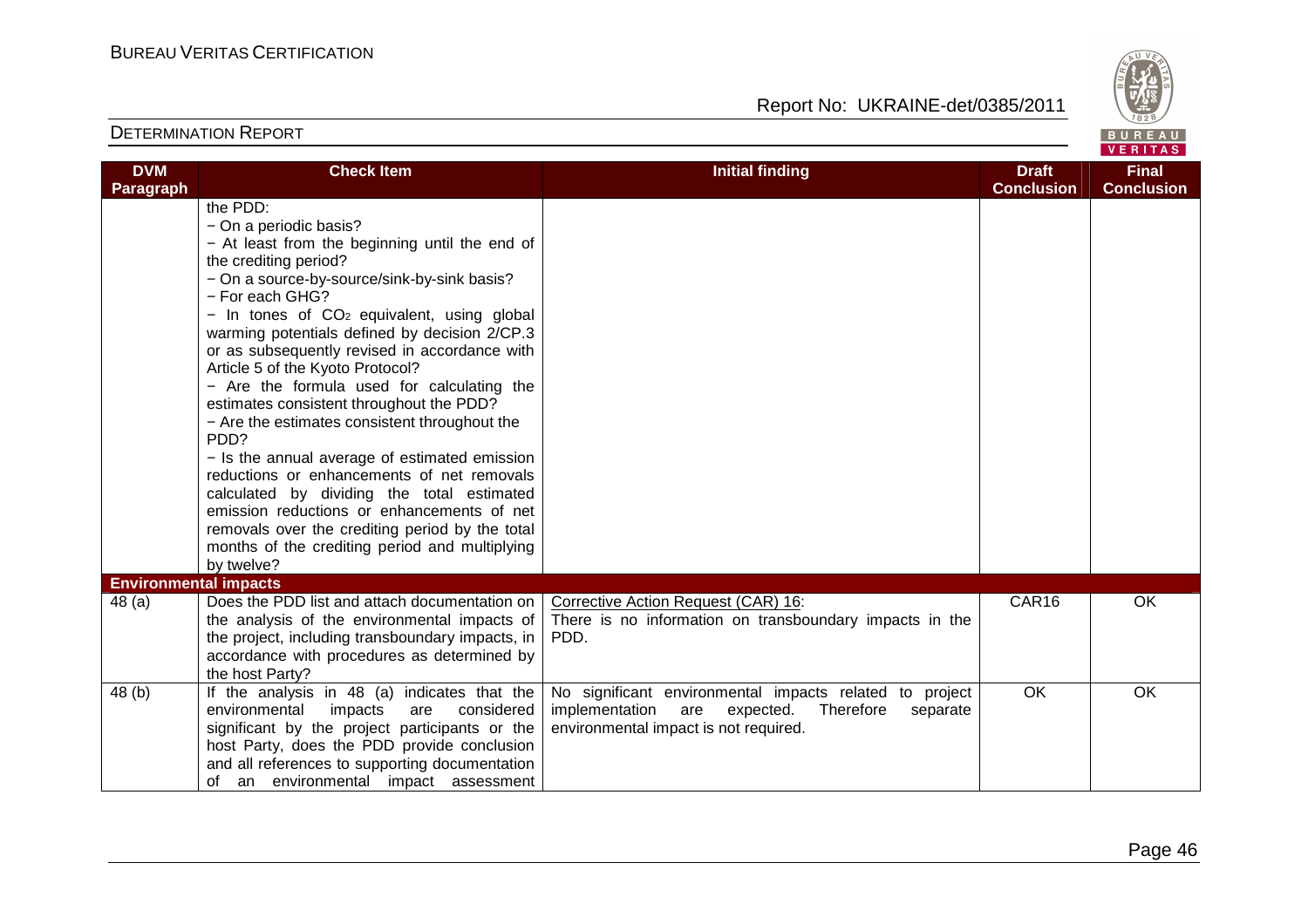

| <b>DVM</b> | <b>Check Item</b>                                                                                                                                                                                                                                                                                                                                                                                                                                                                                                                                                                                                                                                                                               | <b>Initial finding</b>                                                                                                                                                                                                                                                                                                                                      | <b>Draft</b>      | <b>Final</b>      |
|------------|-----------------------------------------------------------------------------------------------------------------------------------------------------------------------------------------------------------------------------------------------------------------------------------------------------------------------------------------------------------------------------------------------------------------------------------------------------------------------------------------------------------------------------------------------------------------------------------------------------------------------------------------------------------------------------------------------------------------|-------------------------------------------------------------------------------------------------------------------------------------------------------------------------------------------------------------------------------------------------------------------------------------------------------------------------------------------------------------|-------------------|-------------------|
| Paragraph  |                                                                                                                                                                                                                                                                                                                                                                                                                                                                                                                                                                                                                                                                                                                 |                                                                                                                                                                                                                                                                                                                                                             | <b>Conclusion</b> | <b>Conclusion</b> |
|            | undertaken in accordance with the procedures                                                                                                                                                                                                                                                                                                                                                                                                                                                                                                                                                                                                                                                                    |                                                                                                                                                                                                                                                                                                                                                             |                   |                   |
|            | as required by the host Party?                                                                                                                                                                                                                                                                                                                                                                                                                                                                                                                                                                                                                                                                                  |                                                                                                                                                                                                                                                                                                                                                             |                   |                   |
|            | <b>Stakeholder consultation</b>                                                                                                                                                                                                                                                                                                                                                                                                                                                                                                                                                                                                                                                                                 |                                                                                                                                                                                                                                                                                                                                                             |                   |                   |
| 49         | If stakeholder consultation was undertaken in<br>accordance with the procedure as required by<br>the host Party, does the PDD provide:<br>A list of stakeholders from whom<br>(a)<br>comments on the projects have been received,<br>if any?<br>(b) The nature of the comments?<br>(c) A description on whether and how the<br>comments have been addressed?                                                                                                                                                                                                                                                                                                                                                    | Procedures of Ukraine do not require consultations with<br>stakeholders for proposed project. However, information on<br>implementation measures of reducing technological power<br>consumption is provided in the media and including<br>electronic one (see section G of PDD). No negative<br>stakeholders' comments were received on company<br>address. | <b>OK</b>         | OK                |
|            | Determination regarding small-scale projects (additional elements for assessment)                                                                                                                                                                                                                                                                                                                                                                                                                                                                                                                                                                                                                               |                                                                                                                                                                                                                                                                                                                                                             |                   |                   |
| 50         | Does the PDD appropriately specify and justify<br>the SSC project type(s) and category(ies) that<br>fall under:<br>(a) One of the types and thresholds of JI SSC<br>projects as defined in .Provisions for<br>joint implementation small-scale projects.? If<br>the project contains more than one JI SSC<br>project type component, does each component<br>meet the relevant threshold criterion?<br>(b) One of the SSC project categories defined<br>in the most recent version of appendix B of<br>annex II to decision 4/CMP.1, or an additional<br>project category approved by<br>the JISC in accordance with the relevant<br>provision in "Provisions for joint implementation<br>small-scale projects"? | N/A                                                                                                                                                                                                                                                                                                                                                         | OK                | OK.               |
| 51         | Does the SSC PDD confirms and shows that<br>the proposed JI SSC project is not a debundled<br>component of a large project by explaining that                                                                                                                                                                                                                                                                                                                                                                                                                                                                                                                                                                   | N/A                                                                                                                                                                                                                                                                                                                                                         | <b>OK</b>         | <b>OK</b>         |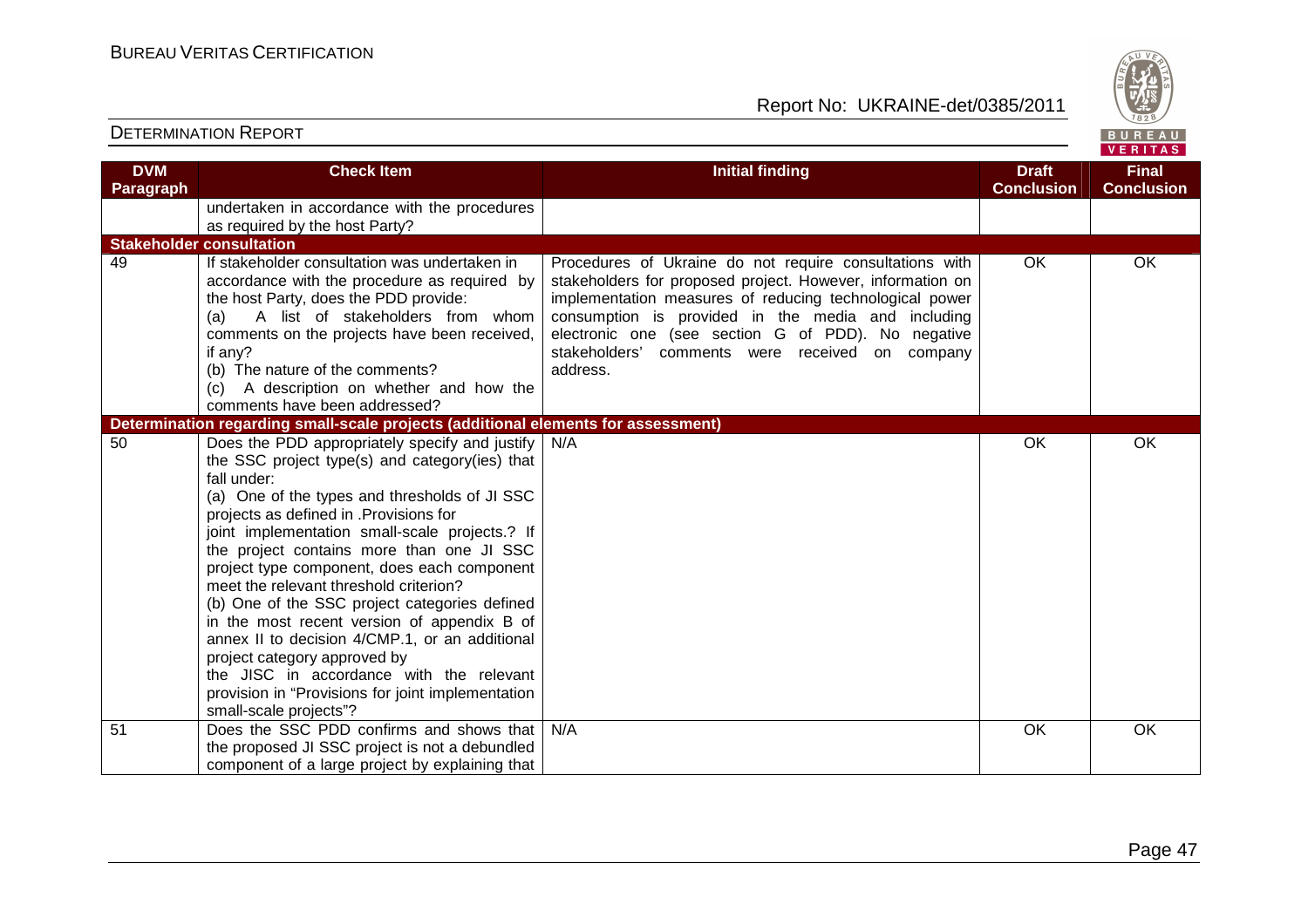Report No: UKRAINE-det/0385/2011



#### VERITAS **Check Item Initial finding Check Item Initial finding Check Item Initial finding Check Item Initial finding Check DVM Final Paragraph Conclusion Conclusion** there does not exist a JI (SSC) project with a publicly available determination in accordance with paragraph 34 of the JI guidelines: (a) Which has the same project participants; and (b) Which applies the same technology/measure and pertains to the same project category; and (c) Whose determination has been made publicly available in accordance with paragraph 34 of the JI guidelines within the previous 2 years; and (d) Whose project boundary is within 1 km of the project boundary of the proposed JI SSC project at the closest point? **Applicable to bundled JI SSC projects only** 52 (a) Do all projects in the bundle: N/A OK OK OK (i) Have the same crediting period? (ii) Comply with the provisions for JI SSC projects defined in "Provisions for joint implementation small-scale projects", in particular the thresholds referred to in 50 (a) above? (iii) Retain their distinctive characteristics (i.e. location, technology/measure etc.)? 52 (b) Does the composition of the bundle not change N/A OK OK OK over time? 52 (c) Has the AIE received (from the project N/A OK OK OK participants): (i) Information on the bundle using the form developed by the JISC (F-JI-SSCBUNDLE)? (ii) A written statement signed by all project participants indicating that they agree that their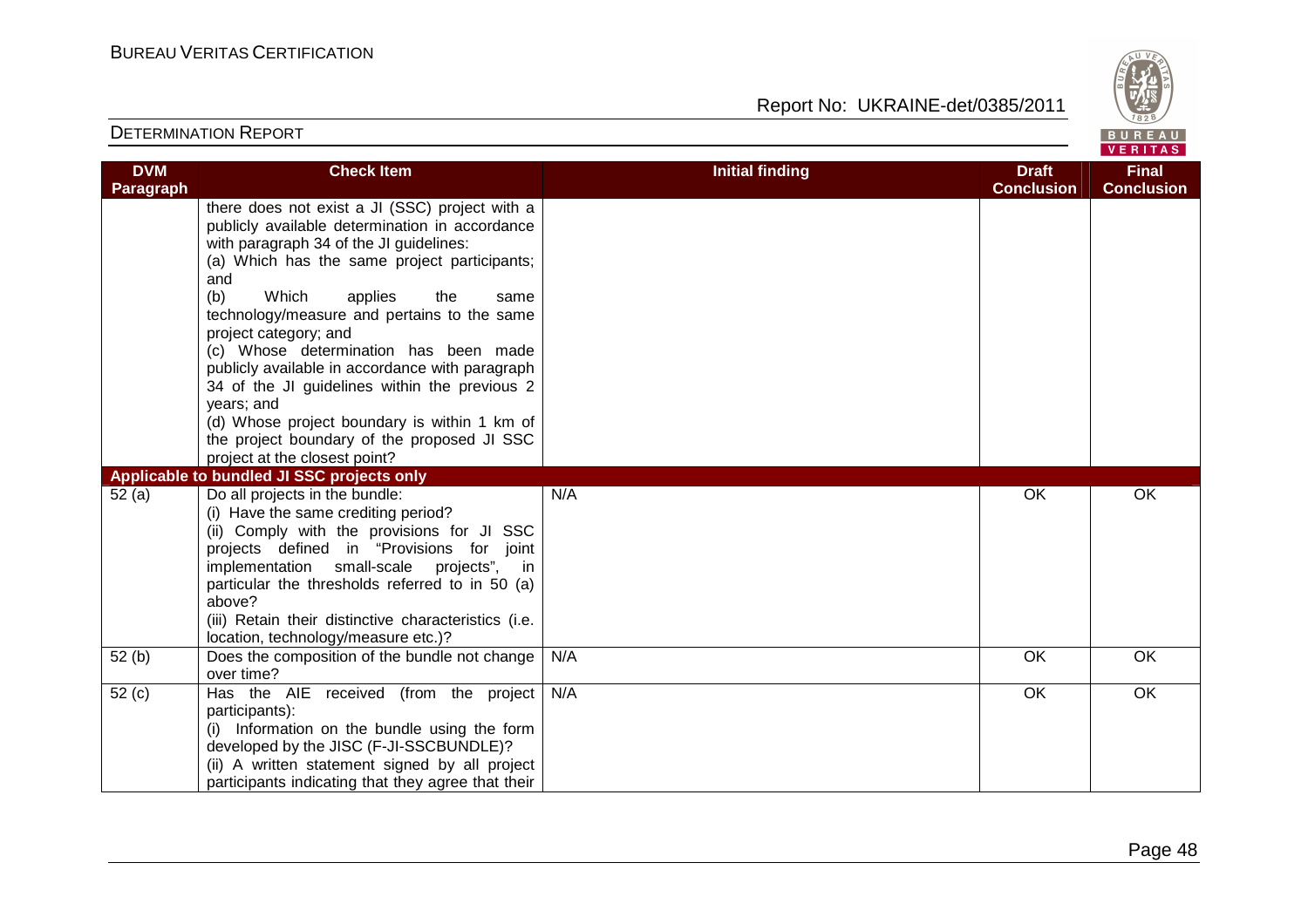

| <b>DVM</b> | <b>Check Item</b>                                                                                                                                                                                                                                                                                        | <b>Initial finding</b> | <b>Draft</b>      | <b>Final</b>      |
|------------|----------------------------------------------------------------------------------------------------------------------------------------------------------------------------------------------------------------------------------------------------------------------------------------------------------|------------------------|-------------------|-------------------|
| Paragraph  |                                                                                                                                                                                                                                                                                                          |                        | <b>Conclusion</b> | <b>Conclusion</b> |
|            | individual projects are part of the bundle and<br>nominating one project participant to represent<br>all project participants in communicating with<br>the JISC?<br>(iii) Indication by the Parties involved that they<br>are aware of the bundle in their project<br>approvals referred to in 19 above? |                        |                   |                   |
| 53         | If the project participants prepared a single<br>SSC PDD for the bundled JI SSC projects,<br>do(are) all the projects:<br>Pertain to the same JI SSC project<br>(a)<br>category?<br>(b) Apply the same technology or measure?<br>(c) Located in the territory of the same host<br>Party?                 | N/A                    | OK                | OK                |
| 54         | If the project participants prepared separate<br>SSC PDDs for the bundled JI SSC projects,<br>do(are) all the projects:<br>(a) Have SSC PDDs been prepared for all JI<br>SSC projects in the bundle?<br>(b) Does each SSC PDD contain a single JI<br>SCC project in the bundle?                          | N/A                    | OK                | OK                |
| 55         | If the projects in the bundle use the same<br>baseline, does the F-JI-SSC-BUNDLE provide<br>an appropriate justification for the use of the<br>same baseline considering the particular<br>situation of each project in the bundle?                                                                      | N/A                    | OK                | OK                |
| 56         | Does the PDD indicate which of the following<br>approaches is used for establishing a<br>monitoring plan?<br>(a) By preparing a separate monitoring plan for<br>each of the constituent projects;<br>(b) By preparing an overall monitoring plan                                                         | N/A                    | OK                | OK                |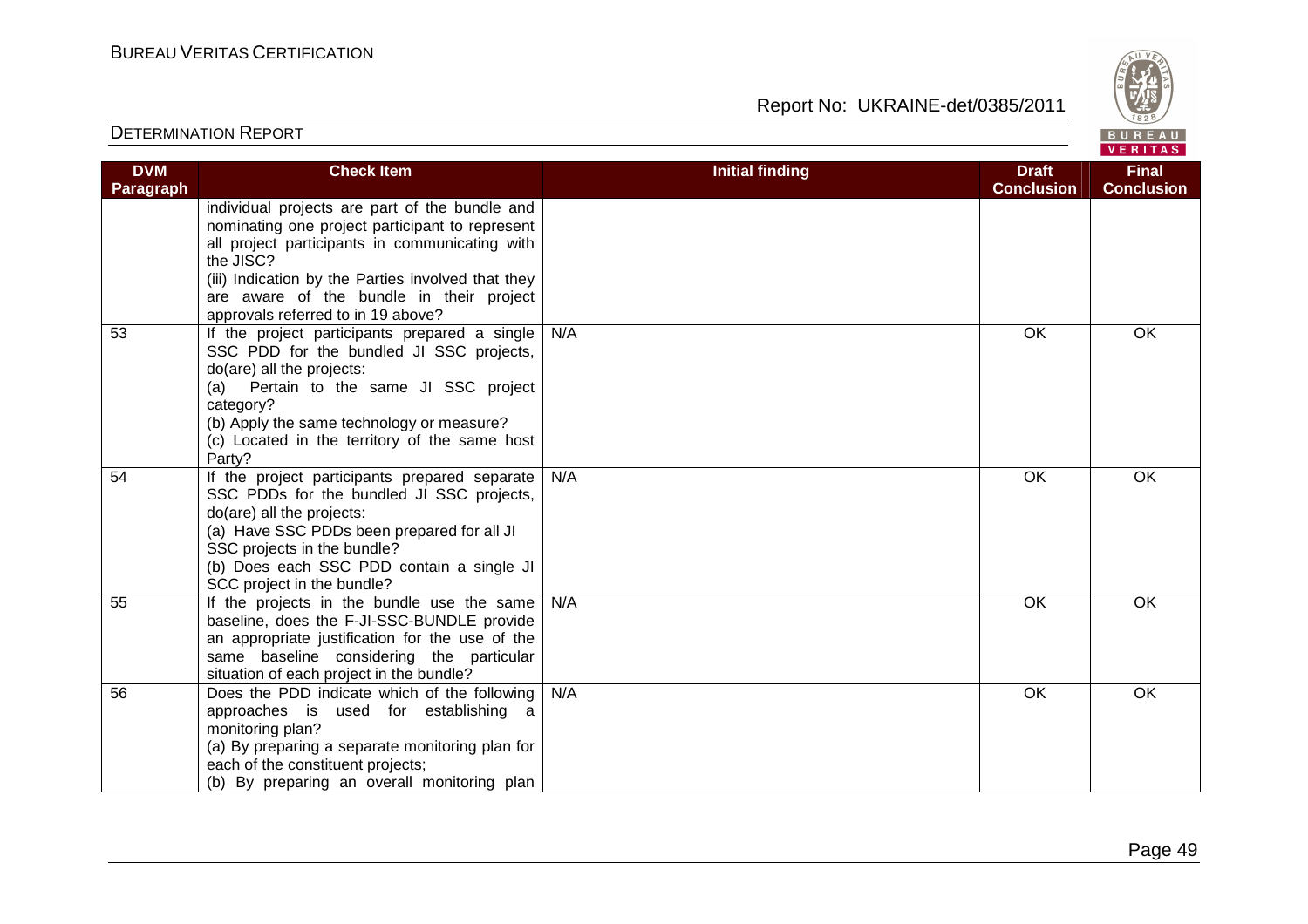

| <b>DVM</b>        | <b>Check Item</b>                                  | <b>Initial finding</b>                                                                                                   | <b>Draft</b>      | <b>Final</b>      |
|-------------------|----------------------------------------------------|--------------------------------------------------------------------------------------------------------------------------|-------------------|-------------------|
| Paragraph         |                                                    |                                                                                                                          | <b>Conclusion</b> | <b>Conclusion</b> |
|                   | including a proposal of monitoring of              |                                                                                                                          |                   |                   |
|                   | performance of the constituent projects on a       |                                                                                                                          |                   |                   |
|                   | sample basis, as appropriate.                      |                                                                                                                          |                   |                   |
| 56 <sub>(b)</sub> | If the approach 57 (b) above is used,              | N/A                                                                                                                      | OK                | OK                |
|                   | (i) Are all the JI SSC projects located in the     |                                                                                                                          |                   |                   |
|                   | territory of the same host Party?                  |                                                                                                                          |                   |                   |
|                   | (ii) Do all the JI SSC projects pertain to the     |                                                                                                                          |                   |                   |
|                   | same project category?                             |                                                                                                                          |                   |                   |
|                   | (iii) Do all the JI SSC projects apply the same    |                                                                                                                          |                   |                   |
|                   | technology or measure?                             |                                                                                                                          |                   |                   |
|                   | (iv) Does the overall monitoring plan reflect      |                                                                                                                          |                   |                   |
|                   | good monitoring practice appropriate to the        |                                                                                                                          |                   |                   |
|                   | bundled JI SSC projects and provide for            |                                                                                                                          |                   |                   |
|                   | collection and archiving of the data needed to     |                                                                                                                          |                   |                   |
|                   | calculate the emission reductions achieved by      |                                                                                                                          |                   |                   |
|                   | the bundled projects?                              |                                                                                                                          |                   |                   |
|                   | Applicable to all JI SSC projects                  |                                                                                                                          |                   |                   |
| 57                | Is the leakage only within the boundaries of       | N/A                                                                                                                      | OK                | OK                |
|                   | non-Annex   Parties considered?                    |                                                                                                                          |                   |                   |
|                   |                                                    | Determination regarding land use, land-use change and forestry projects (additional/alternative elements for assessment) |                   |                   |
| 58                | Does the PDD appropriately specify how the         | N/A                                                                                                                      | <b>OK</b>         | OK                |
|                   | LULUCF project conforms to:                        |                                                                                                                          |                   |                   |
|                   | (a) The definitions of LULUCF activities           |                                                                                                                          |                   |                   |
|                   | included in paragraph 1 of the annex to            |                                                                                                                          |                   |                   |
|                   | decision 16/CMP.1, applying good practice          |                                                                                                                          |                   |                   |
|                   | guidance for LULUCF as decided by the CMP,         |                                                                                                                          |                   |                   |
|                   | as appropriate?                                    |                                                                                                                          |                   |                   |
|                   | (b) In the case of afforestation, reforestation    |                                                                                                                          |                   |                   |
|                   | and/or forest management projects, the             |                                                                                                                          |                   |                   |
|                   | definition of "forest" selected by the host Party, |                                                                                                                          |                   |                   |
|                   | which specifies:                                   |                                                                                                                          |                   |                   |
|                   | (i) A single minimum tree crown cover value        |                                                                                                                          |                   |                   |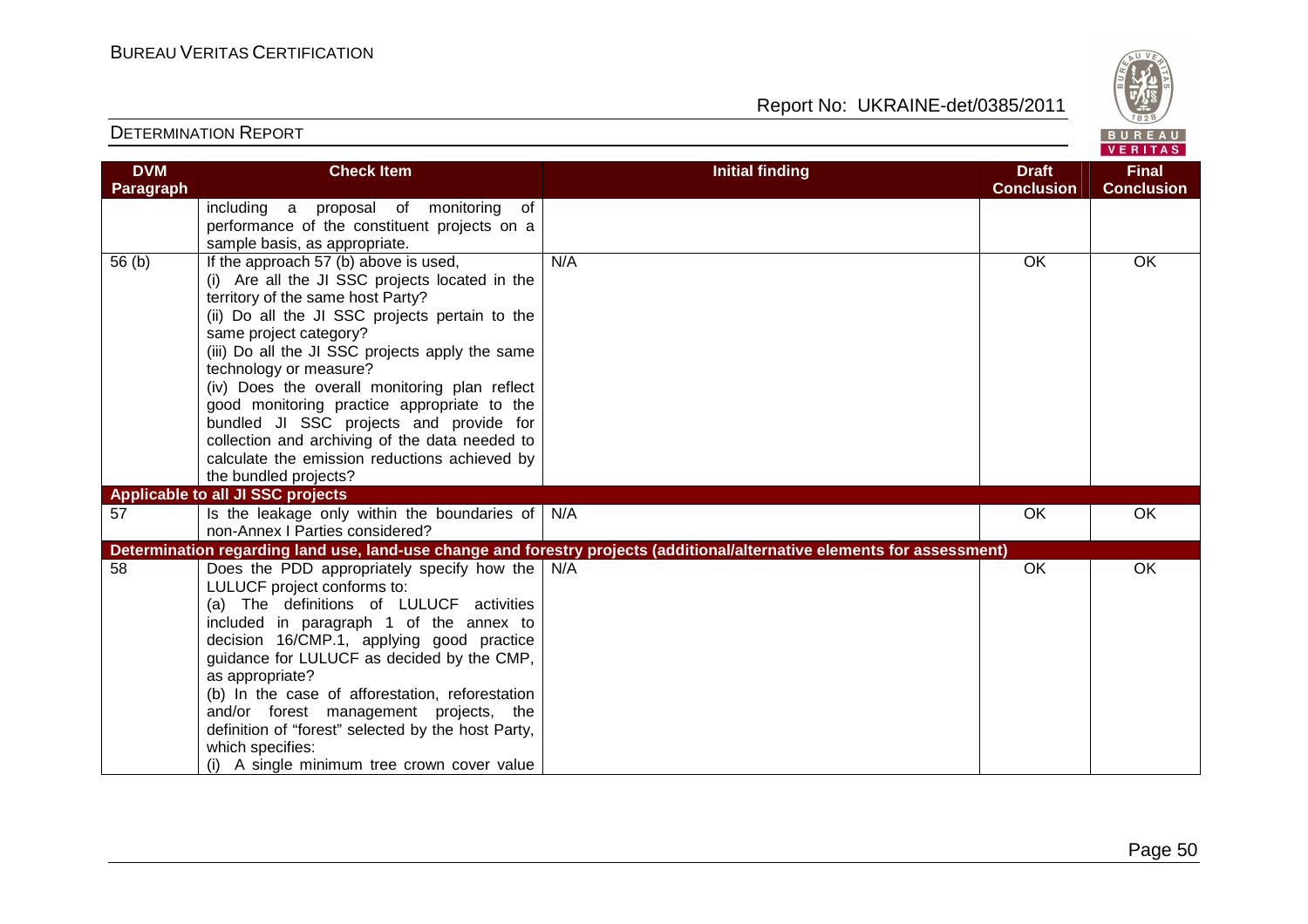

| <b>DVM</b> | <b>Check Item</b>                                                             | <b>Initial finding</b> | <b>Draft</b><br><b>Conclusion</b> | <b>Final</b><br><b>Conclusion</b> |
|------------|-------------------------------------------------------------------------------|------------------------|-----------------------------------|-----------------------------------|
| Paragraph  | (between 10 and 30 per cent)? and                                             |                        |                                   |                                   |
|            | (ii) A single minimum land area value (between                                |                        |                                   |                                   |
|            | 0.05 and 1 hectare)? and                                                      |                        |                                   |                                   |
|            | (iii) A single minimum tree height value                                      |                        |                                   |                                   |
|            | (between 2 and 5 metres)?                                                     |                        |                                   |                                   |
|            | JI specific approach only                                                     |                        |                                   |                                   |
| 59         | Baseline setting - in addition to 22-26 above                                 | N/A                    | OK                                | OK                                |
|            | Does the PDD provide an explanation how the                                   |                        |                                   |                                   |
|            | baseline chosen:                                                              |                        |                                   |                                   |
|            | Takes into account the good practice                                          |                        |                                   |                                   |
|            | guidance for LULUCF, developed by the IPCC?                                   |                        |                                   |                                   |
|            | - Ensures conformity with the definitions,                                    |                        |                                   |                                   |
|            | accounting rules, modalities and guidelines                                   |                        |                                   |                                   |
|            | under Article 3, paragraphs 3 and 4, of the                                   |                        |                                   |                                   |
|            | Kyoto Protocol?                                                               |                        |                                   |                                   |
| 60         | Project boundary - alternative to 32-33                                       | N/A                    | <b>OK</b>                         | <b>OK</b>                         |
|            | (a) Does the project boundary geographically                                  |                        |                                   |                                   |
|            | delineate the JI LULUCF project under the                                     |                        |                                   |                                   |
|            | control of the project participants?                                          |                        |                                   |                                   |
|            | (a) If the JI LULUCF project contains more                                    |                        |                                   |                                   |
|            | than one discrete area of land,<br>(i) Does each discrete area of land have a |                        |                                   |                                   |
|            | unique geographical identification?                                           |                        |                                   |                                   |
|            | (ii) Is the boundary defined for each discrete                                |                        |                                   |                                   |
|            | area?                                                                         |                        |                                   |                                   |
|            | (ii) Does the boundary not include the areas in                               |                        |                                   |                                   |
|            | between these discrete areas of land?                                         |                        |                                   |                                   |
|            | (b) Does the project boundary encompass all                                   |                        |                                   |                                   |
|            | anthropogenic emissions by sources and                                        |                        |                                   |                                   |
|            | removals by sinks of GHGs which are:                                          |                        |                                   |                                   |
|            | (i) Under the control of the project participants;                            |                        |                                   |                                   |
|            | (ii) Reasonably attributable to the project; and                              |                        |                                   |                                   |
|            | (iii) Significant?                                                            |                        |                                   |                                   |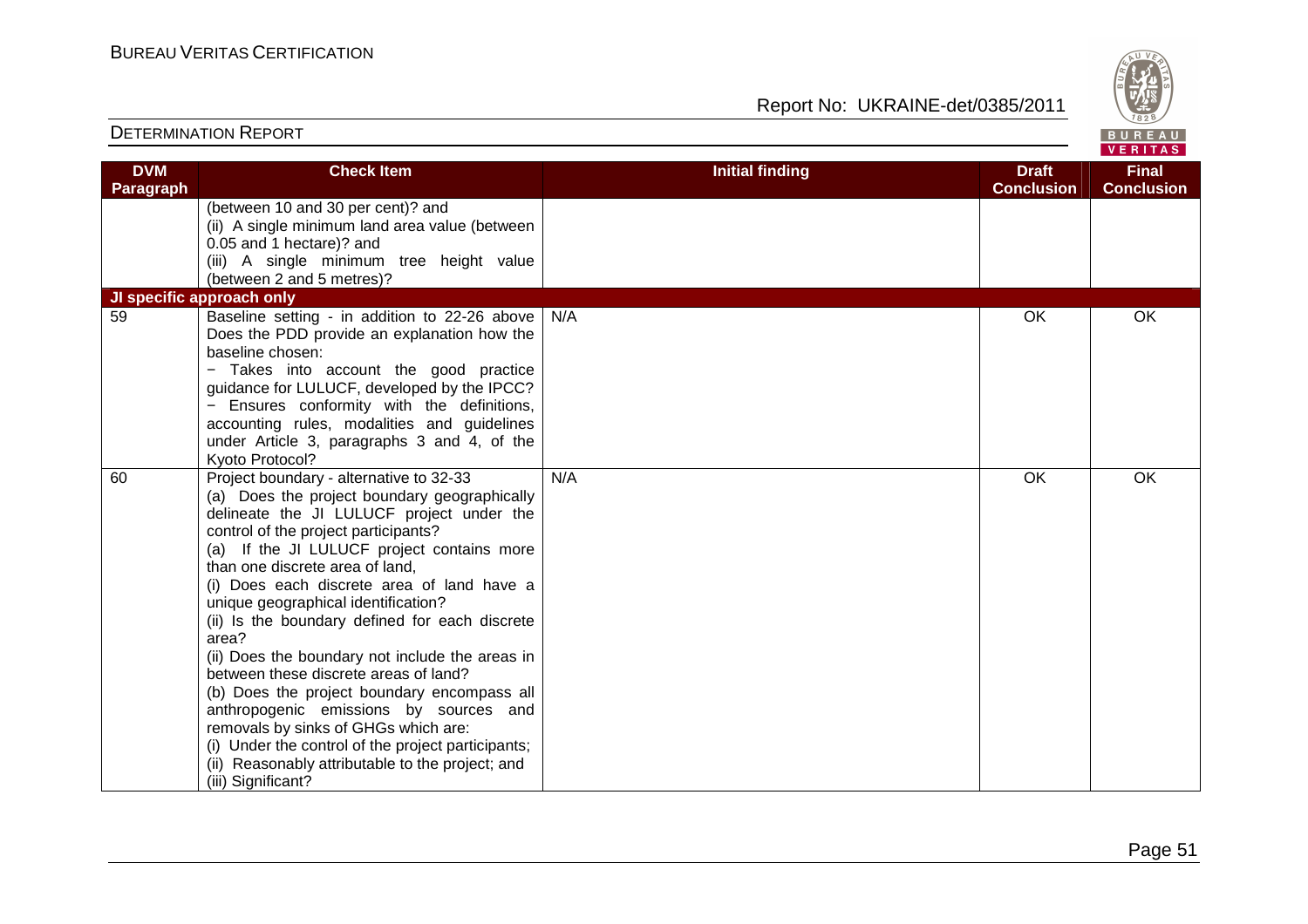Report No: UKRAINE-det/0385/2011



#### VERITAS **Check Item Initial finding Check Item Initial finding Check Item Initial finding Check Item Initial finding DVM Final Paragraph Conclusion Conclusion** (c) Does the project boundary account for all changes in the following carbon pools: − Above-ground biomass; − Below-ground biomass; − Litter; − Dead wood; and − Soil organic carbon? (c) Does the PDD provide: (i) The information of which carbon pools are selected? (ii) If one or more carbon pools are not selected, transparent and verifiable information that indicates, based on conservative assumptions, that the pool is not a source? (d) Is the project boundary defined on the basis of a case-by-case assessment with regard to the criteria in (b) above? 61 (a) Project boundary - alternative to 32-33 (cont.) N/A OK OK OK Are the delineation of the project boundary and the gases and sources/sinks included appropriately described and justified in the PD<sub>D?</sub>  $61$  (b) Project boundary - alternative to 32-33 (cont.) N/A OK OK OK Are all gases and sources/sinks included explicitly stated, and the exclusions of any sources/sinks related to the baseline or the LULUCF project appropriately justified? 62 Monitoring plan - in addition to 35-39 Does the N/A OK OK OK PDD provide an appropriate description of the sampling design that will be used for the calculation of the net anthropogenic removals by sinks occurring within the project boundary in the project scenario and, in case the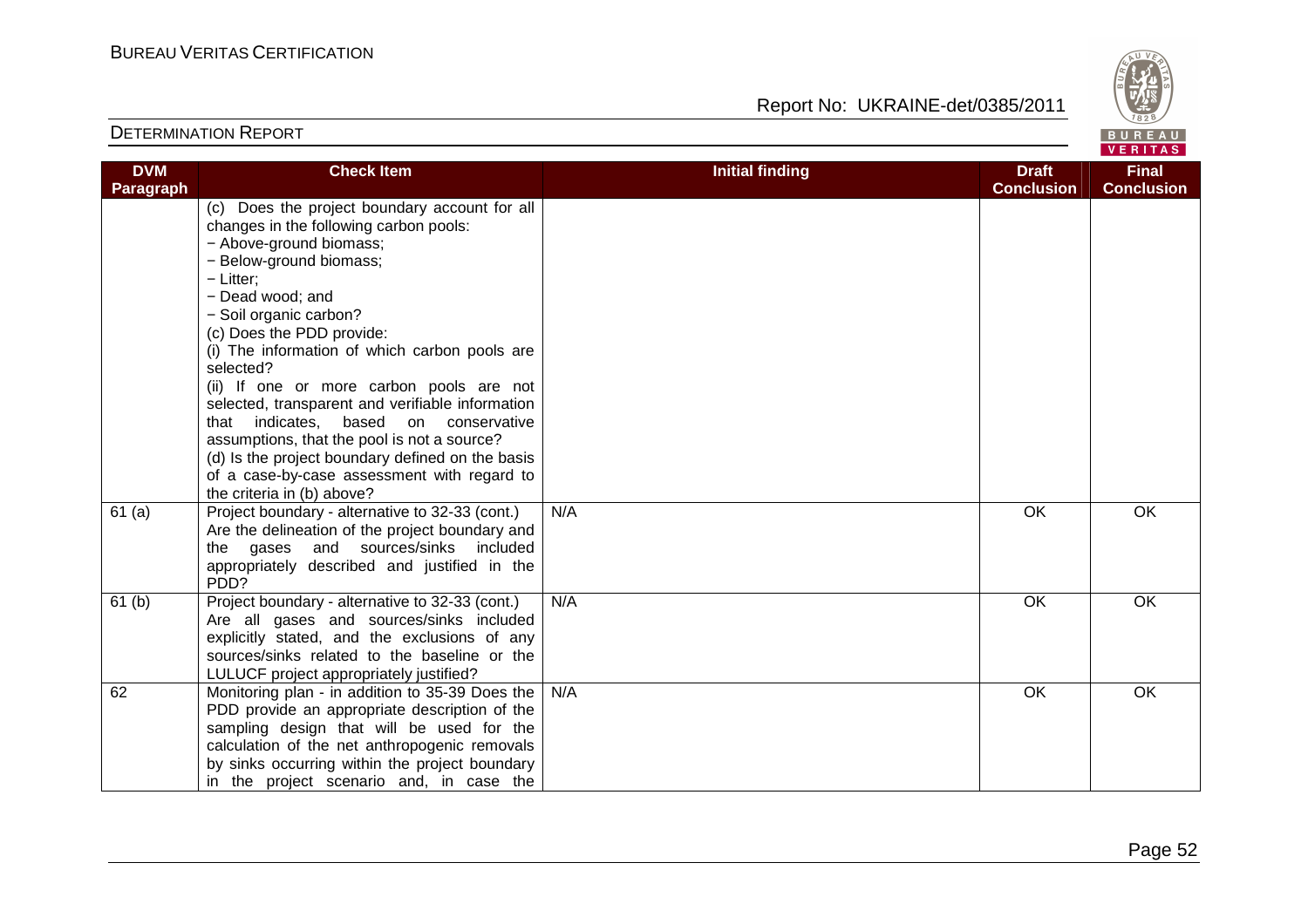(b) A geographical boundary for the JI PoA

DETERMINATION REPORT

Report No: UKRAINE-det/0385/2011



#### VERITAS **Check Item Initial finding Check Item Initial finding Check Item Initial finding Check Item Initial finding DVM Final Paragraph Conclusion Conclusion** baseline is monitored, in the baseline scenario, including, inter alia, stratification, determination of number of plots and plot distribution etc.? 63 Does the PDD take into account only the N/A OK OK OK increased anthropogenic emissions by sources and/or reduced anthropogenic removals by sinks of GHGs outside the project boundary? **Approved CDM methodology approach only**  64 (a) Does the PDD provide the title, reference N/A OK OK OK number and version of the approved CDM methodology used?  $64$  (a) | Is the approved CDM methodology the most N/A OK OK OK recent valid version when the PDD is submitted for publication? If not, is the methodology still within the grace period (was the methodology revised to a newer version in the past two months)? 64 (b) Does the PDD provide a description of why the N/A OK OK OK approved CDM methodology is applicable to the project? 64 (c) Are all explanations, descriptions and analyses N/A OK OK OK made in accordance with the referenced approved CDM methodology? 64 (d) Are the baseline, additionality, project N/A OK OK OK boundary, monitoring plan, estimation of enhancements of net removals and leakage established appropriately as a result? **Determination regarding programmes of activities (additional/alternative elements for assessment)** 66 Does the PDD include: N/A OK OK OK (a) A description of the policy or goal that the JIPoA seeks to promote?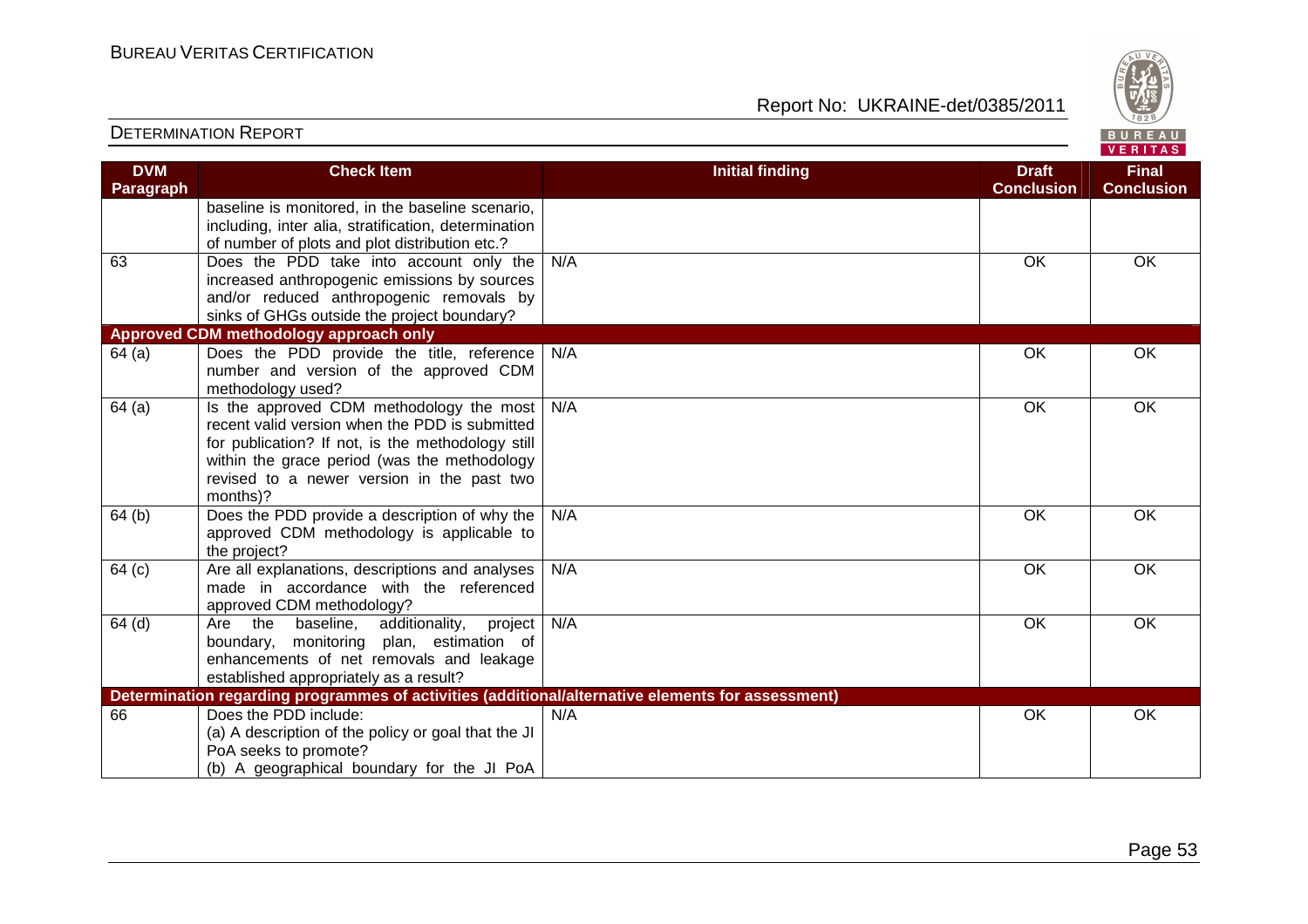

| <b>DVM</b>       | <b>Check Item</b>                                     | <b>Initial finding</b> | <b>Draft</b>      | <b>Final</b>      |
|------------------|-------------------------------------------------------|------------------------|-------------------|-------------------|
| <b>Paragraph</b> |                                                       |                        | <b>Conclusion</b> | <b>Conclusion</b> |
|                  | (e.g. municipality, region within a country,          |                        |                   |                   |
|                  | country or several countries) within which all        |                        |                   |                   |
|                  | JPAs included in the JI PoA will be                   |                        |                   |                   |
|                  | implemented?                                          |                        |                   |                   |
|                  | (c) A description of the operational and              |                        |                   |                   |
|                  | management arrangements established by the            |                        |                   |                   |
|                  | coordinating entity for the implementation of the     |                        |                   |                   |
|                  | JI PoA, including:                                    |                        |                   |                   |
|                  | - The maintenance of records for each JPA?            |                        |                   |                   |
|                  | - A system/procedure to avoid double counting         |                        |                   |                   |
|                  | (e.g. to avoid including a new JPA that has           |                        |                   |                   |
|                  | already been determined)?                             |                        |                   |                   |
|                  | - Provisions to ensure that persons operating         |                        |                   |                   |
|                  | JPAs are aware and have agreed to their               |                        |                   |                   |
|                  | activity being added to the JI PoA?                   |                        |                   |                   |
|                  | (d) A description of each type of JPAs that will      |                        |                   |                   |
|                  | be included in the JI PoA, including the              |                        |                   |                   |
|                  | technology or measures to be used?                    |                        |                   |                   |
|                  | (e) The eligibility criteria for inclusion of JPAs to |                        |                   |                   |
|                  | the JI PoA for each type of JPA in the JI PoA?        |                        |                   |                   |
| 67               | Project approvals by Parties involved                 | N/A                    | OK                | OK                |
|                  | additional to 19-20                                   |                        |                   |                   |
|                  | Are all Parties partly or entirely within the         |                        |                   |                   |
|                  | geographical boundary for the JI PoA listed as        |                        |                   |                   |
|                  | "Parties involved" and indicated as host Parties      |                        |                   |                   |
|                  | in the PDD?                                           |                        |                   |                   |
| 68               | Authorization of project participants by Parties      | N/A                    | <b>OK</b>         | <b>OK</b>         |
|                  | involved - additional to 21                           |                        |                   |                   |
|                  | Is the coordinating entity presented in the PDD       |                        |                   |                   |
|                  | authorized by all host Parties to coordinate and      |                        |                   |                   |
|                  | manage the JI PoA?                                    |                        |                   |                   |
| 69               | Baseline setting - additional to 22-26                | N/A                    | OK                | OK                |
|                  | Is the baseline established for each type of          |                        |                   |                   |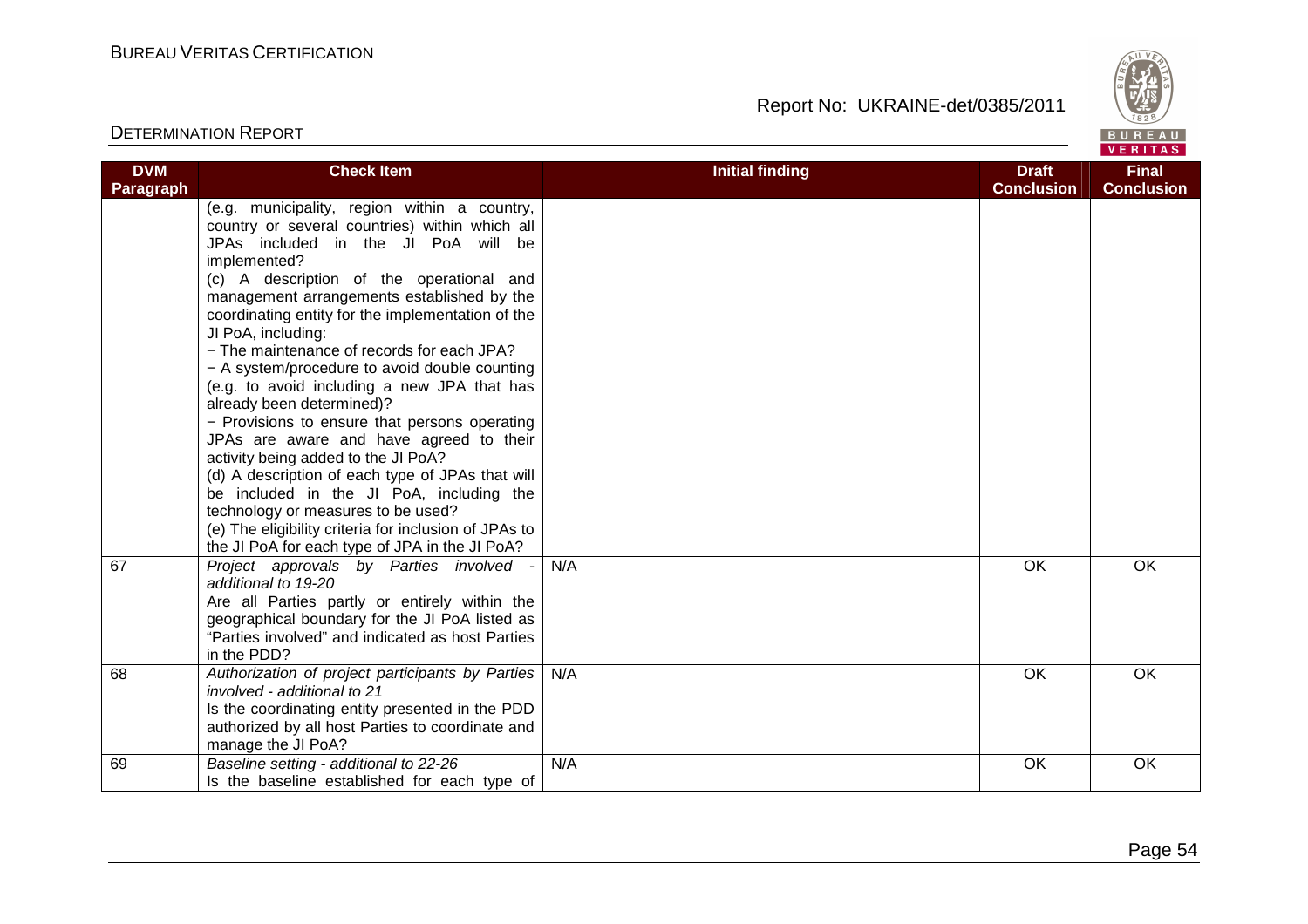

|            | <b>INEQUILING.</b> UNIVAIINE-GEDUCOUZU II       | $\frac{16}{1828}$         |
|------------|-------------------------------------------------|---------------------------|
|            |                                                 | BUREA<br>VERITA           |
| Check Item | Initial finding<br><b>Draft</b><br>Conclusion L | <b>Final</b><br>Conclusio |

| <b>DVM</b>      | <b>Check Item</b>                                                                                                                                                                                                                                                                                                                                                                                                                                                                                                                                                                                             | <b>Initial finding</b> | <b>Draft</b>      | <b>Final</b>      |
|-----------------|---------------------------------------------------------------------------------------------------------------------------------------------------------------------------------------------------------------------------------------------------------------------------------------------------------------------------------------------------------------------------------------------------------------------------------------------------------------------------------------------------------------------------------------------------------------------------------------------------------------|------------------------|-------------------|-------------------|
| Paragraph       |                                                                                                                                                                                                                                                                                                                                                                                                                                                                                                                                                                                                               |                        | <b>Conclusion</b> | <b>Conclusion</b> |
|                 | JPA?                                                                                                                                                                                                                                                                                                                                                                                                                                                                                                                                                                                                          |                        |                   |                   |
| 70              | Additionality - additional to 27-31<br>Does the PDD indicate at which of the following<br>levels that additionality is demonstrated?<br>(a) For the JI PoA<br>(b) For each type of JPA                                                                                                                                                                                                                                                                                                                                                                                                                        | N/A                    | OK                | OK                |
| 71              | Crediting period - additional to 34<br>Is the starting date of the JI PoA after the<br>beginning of 2006 (instead of 2000)?                                                                                                                                                                                                                                                                                                                                                                                                                                                                                   | N/A                    | OK                | OK                |
| 72              | Monitoring plan - additional to 35-39<br>Is the monitoring plan established for each<br>technology and/or measure under each type of<br>JPA included in the JI PoA?                                                                                                                                                                                                                                                                                                                                                                                                                                           | N/A                    | OK                | OK                |
| $\overline{73}$ | Does the PDD include a table listing at least<br>one real JPA for each type of JPA?                                                                                                                                                                                                                                                                                                                                                                                                                                                                                                                           | N/A                    | OK                | OK                |
| 73              | For each real JPA listed, does the PDD provide<br>the information of:<br>(a) Name and brief summary of the JPA?<br>(b) The type of JPA?<br>(c) A geographical reference or other means of<br>identification?<br>(d) The name and contact details of the<br>entity/individual responsible for the operation of<br>the JPA?<br>(e) The host Party(ies)?<br>(f) The starting date of the JPA?<br>(g) The length of the crediting period of the<br>JPA?<br>(h) Confirmation that the JPA meets all the<br>eligibility requirements for its type, including a<br>description of how these requirements are<br>met? | N/A                    | OK                | OK                |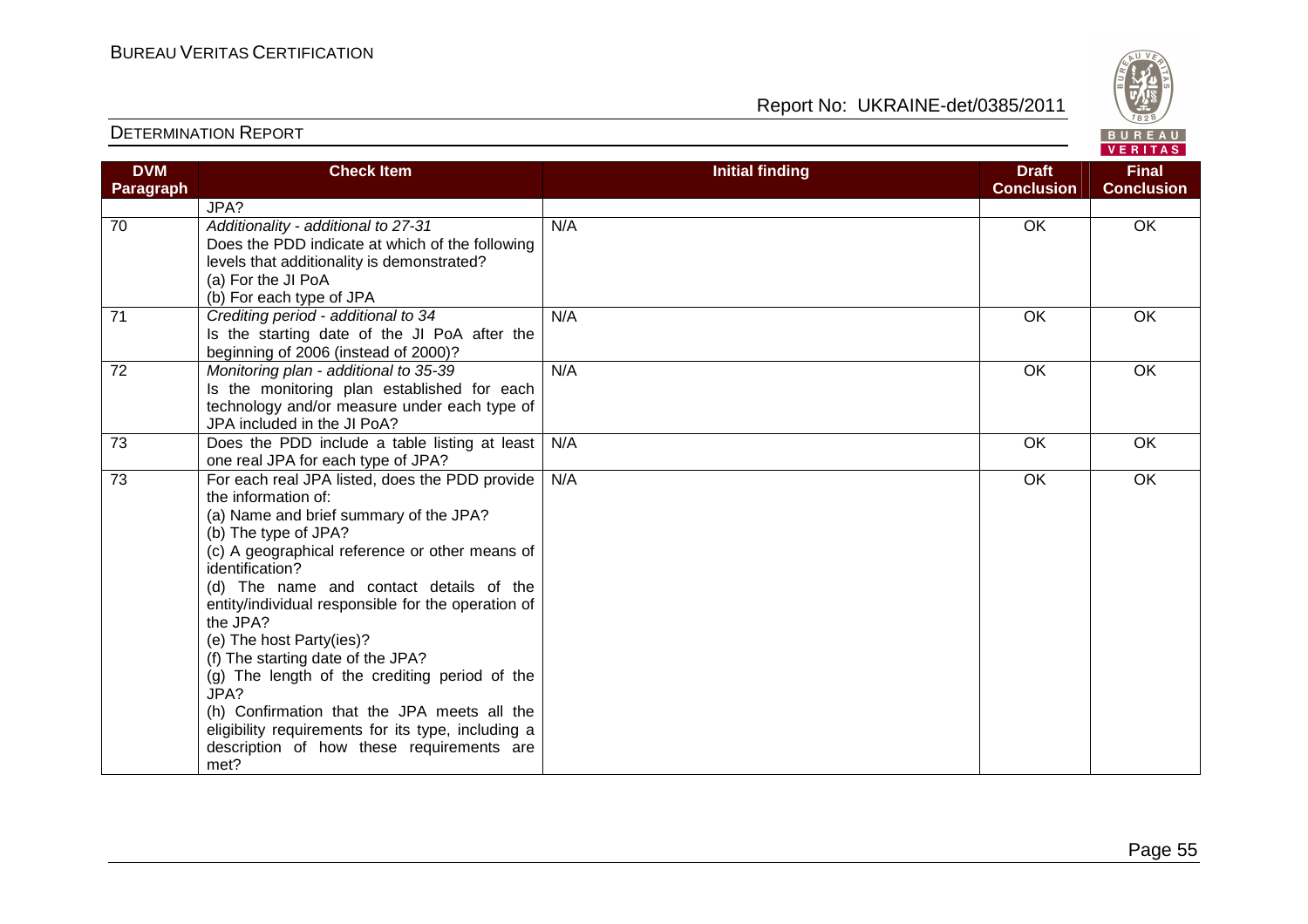| ×<br>U.<br>n<br>828 |
|---------------------|
| v<br>. .            |

| <b>DETERMINATION REPORT</b> |                                                                                                                            |                 |                                   | BUREAU<br>VERITAS                 |
|-----------------------------|----------------------------------------------------------------------------------------------------------------------------|-----------------|-----------------------------------|-----------------------------------|
| <b>DVM</b><br>Paragraph     | <b>Check Item</b>                                                                                                          | Initial finding | <b>Draft</b><br><b>Conclusion</b> | <b>Final</b><br><b>Conclusion</b> |
|                             | (i) Confirmation that the JPA has not been<br>determined as a single JI project or determined<br>under a different JI PoA? |                 |                                   |                                   |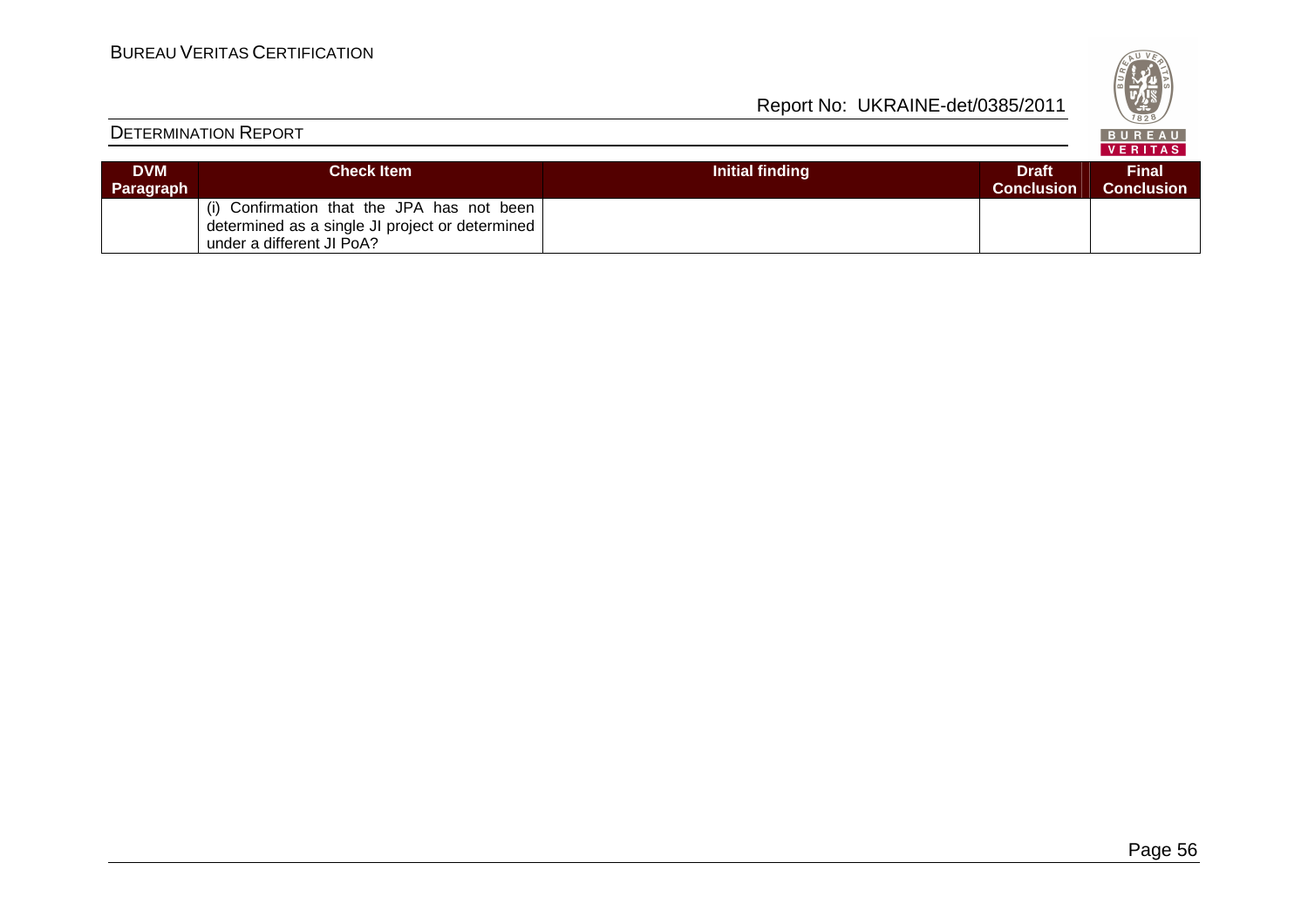

## DETERMINATION REPORT

## **Table 2 Resolution of Corrective Action and Clarification Requests**

| Draft report clarifications and corrective<br>action requests by determination team                                                                                                                      | Ref.<br>to<br>checklist<br>question<br>in table 1 | participant<br><b>Summary</b><br>project<br><b>of</b><br>response                                                                           | <b>Determination team conclusion</b>                                               |
|----------------------------------------------------------------------------------------------------------------------------------------------------------------------------------------------------------|---------------------------------------------------|---------------------------------------------------------------------------------------------------------------------------------------------|------------------------------------------------------------------------------------|
| Corrective Action Request (CAR) 01:<br>Please use in the PDD font size provided in<br>"JOINT IMPLEMENTATION PROJECT DESIGN<br>DOCUMENT FORM" - version 01.                                               |                                                   | Font size was corrected in line with<br>"JOINT IMPLEMENTATION PROJECT<br><b>DESIGN DOCUMENT FORM" - version</b><br>01. See PDD version 2.0. | PDD version 2.0 was checked and<br>recognized as satisfactory. Issue<br>is closed. |
| Corrective Action Request (CAR) 02:<br>Please provide brief description of the project<br>history.                                                                                                       |                                                   | Brief description of the project history was<br>provided in section A.2 of PDD version<br>2.0.                                              | <b>Issue</b><br>is<br>closed<br>due<br>the<br>to<br>amendments made in the PDD.    |
| Corrective Action Request (CAR) 03:<br>Please provide brief information<br>about the<br>company "Imex Energo", sp. z o. o. in section A.3,<br>and relevant information about this company in<br>Annex 1. |                                                   | <b>Brief</b><br>information about the company<br>"Imex Energo", sp. z o. o. in section A.3,<br>and in Annex 1.                              | The issue is closed due to the<br>corrections made.                                |
| Corrective Action Request (CAR) 04:<br>Table A.3 in the PDD must be submitted in a<br>format that is provided in the version 04 of the<br>"Guidelines for users of the JI PDD form".                     |                                                   | Table A.3 corrected.                                                                                                                        | Issue closed.                                                                      |
| Corrective Action Request (CAR) 05:<br>Section A.4.1.4 is more than 1 page.                                                                                                                              |                                                   | Section A.4.1.4 was corrected.                                                                                                              | CAR05 is closed                                                                    |
| Corrective Action Request (CAR) 06:<br>Implementation schedule is not described.                                                                                                                         |                                                   | Implementation schedule was described<br>in PDD version 2.0.                                                                                | CAR06 is closed based on the<br>amendments made in the PDD.                        |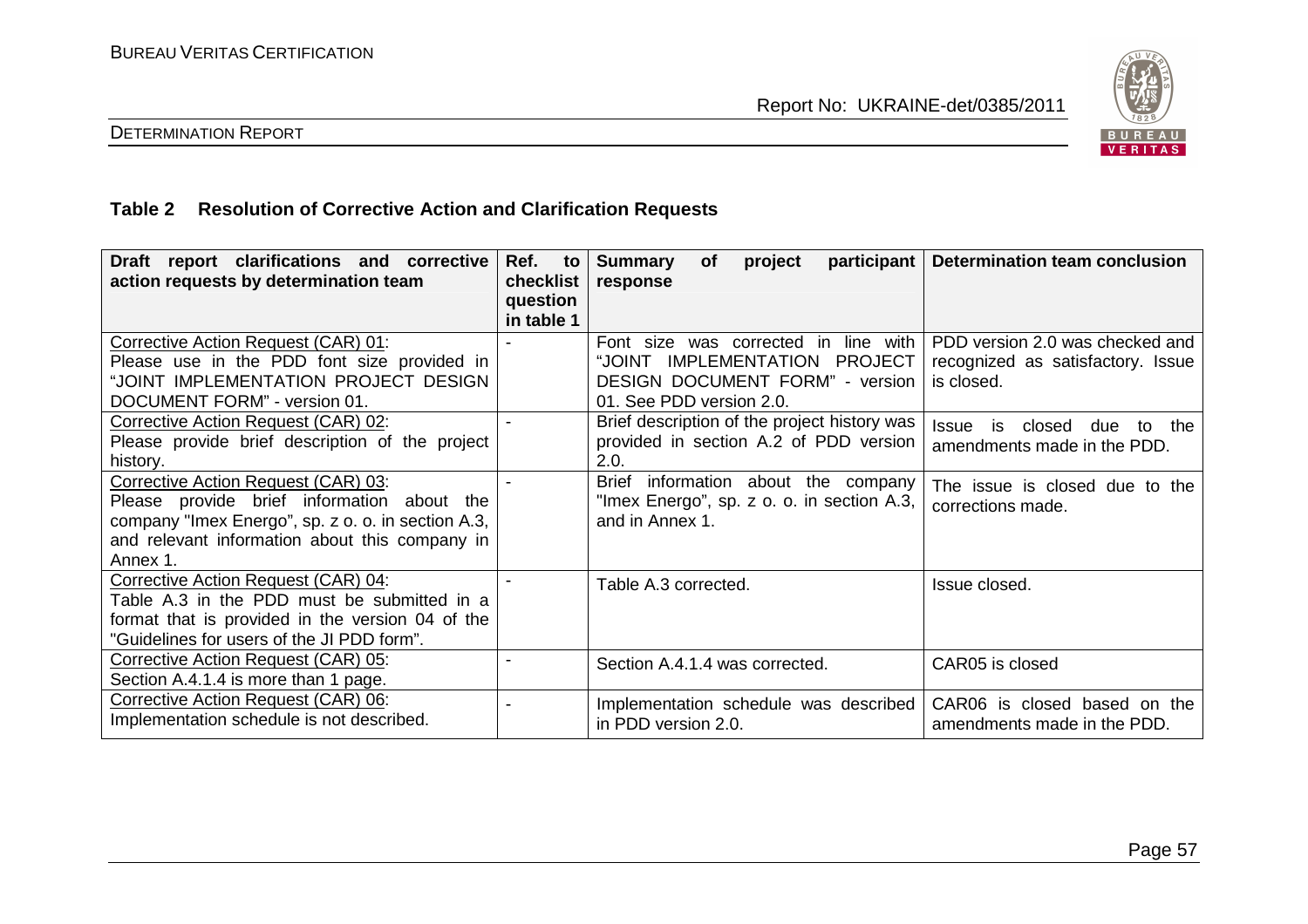

|                                                                                                                                                                                                                                                                                                                                                     |               |                                                                                                                                                                                                                                                                                                                                                                                                                                                                                                                                                                                         | VERITAS                                                                                            |
|-----------------------------------------------------------------------------------------------------------------------------------------------------------------------------------------------------------------------------------------------------------------------------------------------------------------------------------------------------|---------------|-----------------------------------------------------------------------------------------------------------------------------------------------------------------------------------------------------------------------------------------------------------------------------------------------------------------------------------------------------------------------------------------------------------------------------------------------------------------------------------------------------------------------------------------------------------------------------------------|----------------------------------------------------------------------------------------------------|
| Corrective Action Request (CAR) 07:<br>No Letters of Approval of the project were issued<br>by the parties involved.                                                                                                                                                                                                                                | Item 19       | Pending                                                                                                                                                                                                                                                                                                                                                                                                                                                                                                                                                                                 | Pending                                                                                            |
| Corrective Action Request (CAR) 08:<br>Please provide date of baseline setting according<br>to the required format DD/MM/YYYY.                                                                                                                                                                                                                      | Item 22       | Date of baseline setting was corrected.                                                                                                                                                                                                                                                                                                                                                                                                                                                                                                                                                 | The response to CAR08 was<br>found satisfactory. CAR08<br>is.<br>closed.                           |
| Corrective Action Request (CAR) 09:<br>The PDD does not specify how the registration of<br>this project as JI project will help overcome<br>identified technological barriers.                                                                                                                                                                      | Item<br>29(b) | Technological barrier was excluded from<br>PDD.                                                                                                                                                                                                                                                                                                                                                                                                                                                                                                                                         | The issue is closed due to the<br>corrections made.                                                |
| Corrective Action Request (CAR) 10:<br>visit<br>the<br>During<br>site<br>to<br>company<br>Donetskoblenergo PJSC determination<br>team<br>found that some equipment implemented within<br>project activities (eg circuit breakers) included<br>insulating gas (SF6). Please include the insulating<br>gas to the list of project emissions scenario. | Item<br>32(d) | Insulating gas (SF6), used in circuit<br>breakers<br>and<br>other<br>equipment<br>Donetskoblenergo PJSC is toxic and is<br>listed as gas circulation and utilization of<br>which is under the control of state<br>environment organizations. Equipment<br>containing Insulating gas is hermetically<br>sealed and prevents leakage of gas into<br>the atmosphere. In the case of it failure or<br>decommissioning SF6 will be collected<br>and reused by filling in new similar<br>equipment. In connection with all the<br>above SF6 emissions were excluded from<br>the calculations. | CAR10 is closed based on the<br>provided information.                                              |
| Corrective Action Request (CAR) 11:<br>Used TPC rate include technical and commercial<br>consumption and losses. Commercial losses<br>have no impact on GHG emissions and must be<br>excluded from calculations.                                                                                                                                    | Item<br>36(b) | Monitoring plan was corrected. All non-<br>technical and metrological losses were<br>excluded from calculations. See PDD<br>version 2.0 and Excel file KRYM-15TBE-<br>2002-2010-01-11-2011-Km-ok-KN.                                                                                                                                                                                                                                                                                                                                                                                    | PDD version 2.0 and Excel file<br>were checked and recognized as<br>satisfactory. Issue is closed. |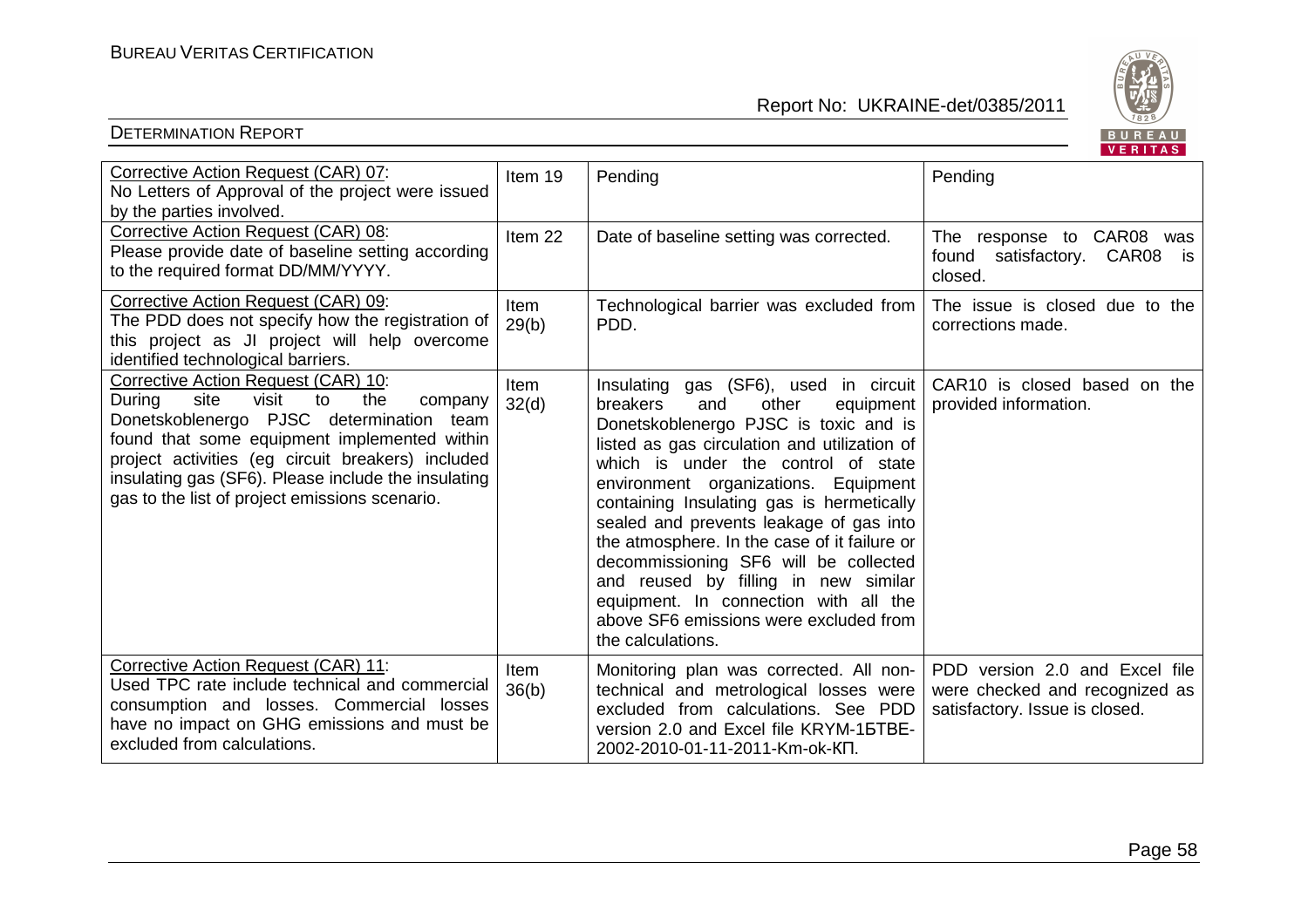

| Corrective Action Request (CAR) 12:<br>Please specify who is responsible for providing<br>actual value of CO2 emission factor for the<br>projects of reducing electricity consumption for its<br>transmission by Ukrainian electricity networks.                                                                      | Item<br>36(b)(ii)    | Actuality of factor of specific indirect<br>carbon dioxide emissions associated with<br>the consumption of electricity during its<br>transmission by power grids of Ukraine<br>be reviewed annually by the<br>will<br>representatives of Technical Consultant<br>"EES" Ltd. | The issue is closed due to the<br>corrections made.                      |
|-----------------------------------------------------------------------------------------------------------------------------------------------------------------------------------------------------------------------------------------------------------------------------------------------------------------------|----------------------|-----------------------------------------------------------------------------------------------------------------------------------------------------------------------------------------------------------------------------------------------------------------------------|--------------------------------------------------------------------------|
| Corrective Action Request (CAR) 13:<br>Please indicate in PDD that the data monitored<br>and required for the project determination will be<br>kept for two years after the last transfer of project<br>ERUs.                                                                                                         | Item<br>36(b)(iii)   | PDD was corrected. See PDD version 2.0                                                                                                                                                                                                                                      | The response to CAR13 was<br>found<br>satisfactory. CAR13 is<br>closed.  |
| Corrective Action Request (CAR) 14:<br>Section D.1.5 of the PDD requires from project<br>participants to submit information about collection<br>and archiving data on the environment impact as<br>well as references on relevant norms of the host<br>country. Please provide relevant data.                         | <b>Item</b><br>36(k) | The project implementation does not<br>require gathering of information on the<br>influence on the environment in excess of<br>information collected at the company prior<br>to the project inception.                                                                      | The issue is closed due to the<br>corrections made.                      |
| Corrective Action Request (CAR) 15:<br>CO2 emission factor for the projects of reducing<br>electricity consumption for its transmission by<br>Ukrainian electricity networks provided in Order #43<br>dated 28/03/2010 was used In ex-ante calculations.<br>But this factor applicable only for 2010. Please correct. | Item 45              | Data was updated.                                                                                                                                                                                                                                                           | <b>The</b><br>found<br>response<br>was<br>satisfactory. CAR15 is closed. |
| Corrective Action Request (CAR) 16:<br>There is no information on transboundary impacts<br>in the PDD.                                                                                                                                                                                                                | Item<br>48(a)        | Transboundary impact is not expected.                                                                                                                                                                                                                                       | Issue closed.                                                            |
| <b>Clarification Request (CL) 01:</b><br>Please include in this section the reference to the<br>corresponding Excel file with the calculations.                                                                                                                                                                       |                      | Relevant references were included<br>to<br>PDD version 2.0.                                                                                                                                                                                                                 | The issue is closed based on the<br>corrections made in the PDD.         |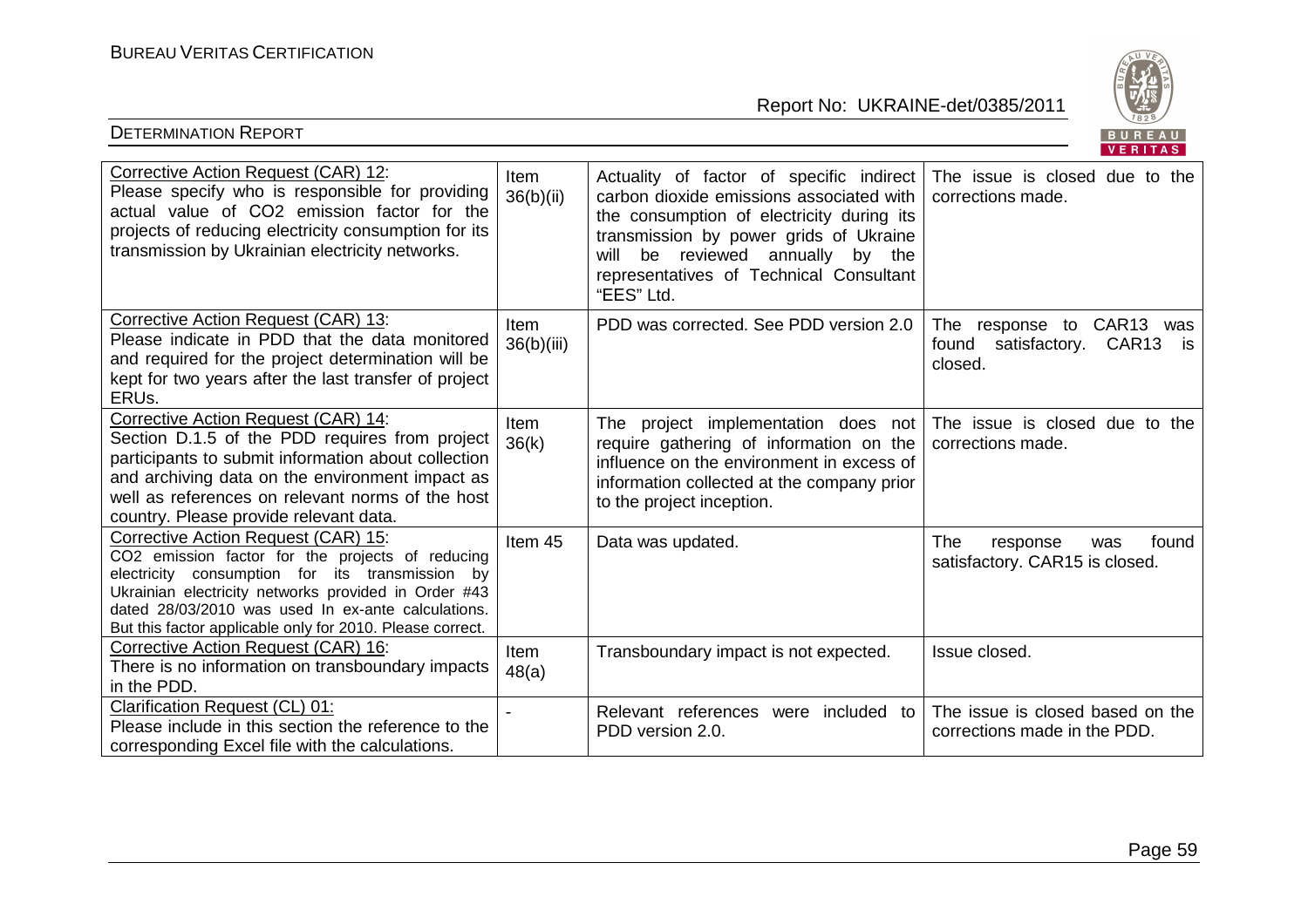

| Clarification Request (CL) 02:<br>Please number the tables with information of the<br>estimates (calculations) of emission reductions.                                                                                         |                      | Tables were numbered.                                                                                                                   | Necessary corrections have been<br>made. The issue is closed.                              |
|--------------------------------------------------------------------------------------------------------------------------------------------------------------------------------------------------------------------------------|----------------------|-----------------------------------------------------------------------------------------------------------------------------------------|--------------------------------------------------------------------------------------------|
| Clarification Request (CL) 03:<br>Section A.5 PDD must specify the name of DFPs<br>(parties involved) that will approve the project.                                                                                           | Item 19              | State Environmental Investment Agency<br>of Ukraine is DFP of Ukraine and Ministry<br>of the Environment of Poland is DFP of<br>Poland. | CL03 is closed based on the<br>amendments made in the PDD.                                 |
| Clarification Request (CL) 04:<br>Please specify which approach was used to<br>identify the baseline scenario and additionality:<br>• JI specific approach<br>• Approved CDM methodology approach.                             | Item 22              | JI specific approach was used.                                                                                                          | Issue closed.                                                                              |
| Clarification Request (CL) 05:<br>Please change the title of fourth column in Table 4<br>(Section B.3 PDD). Title "Included?" is recommended<br>to be changed on the "Included/Excluded"                                       | <b>Item</b><br>32(d) | Was corrected.                                                                                                                          | Issue closed.                                                                              |
| Clarification Request (CL) 06:<br>Precise figures numbering in the PDD.                                                                                                                                                        | <b>Item</b><br>32(d) | Figures numbers were checked and<br>corrected.                                                                                          | is<br>closed<br>due<br>to the<br><b>Issue</b><br>amendments made in the PDD.               |
| Clarification Request (CL) 07:<br>Please specify that the crediting period of ERUs<br>generating started after the beginning of 2008<br>and continues over the life cycle.                                                     | Item<br>34(d)        | Relevant information was included to<br>section C.3 of PDD version 2.0.                                                                 | Due to the corrections made and<br>necessary information provided,<br>the issue is closed. |
| Clarification Request (CL) 08:<br>Please specify that crediting period extension<br>beyond 2012 requires approval by the Host<br>country.                                                                                      | Item<br>34(d)        | Relevant information was included<br>to<br>section C.3 of PDD version 2.0.                                                              | CL <sub>08</sub><br>is closed based on the<br>amendments made in the PDD.                  |
| Clarification Request (CL) 09:<br>It seems that JI specific approach for monitoring plan<br>identification is used in the PDD, but it is not explicitly<br>indicated. Please clearly clarify in PDD what approach<br>was used. | Item 35              | specific approach was<br>JI<br>used<br>for<br>developing monitoring plan.                                                               | The issue is closed based on the<br>corrections made in the PDD.                           |